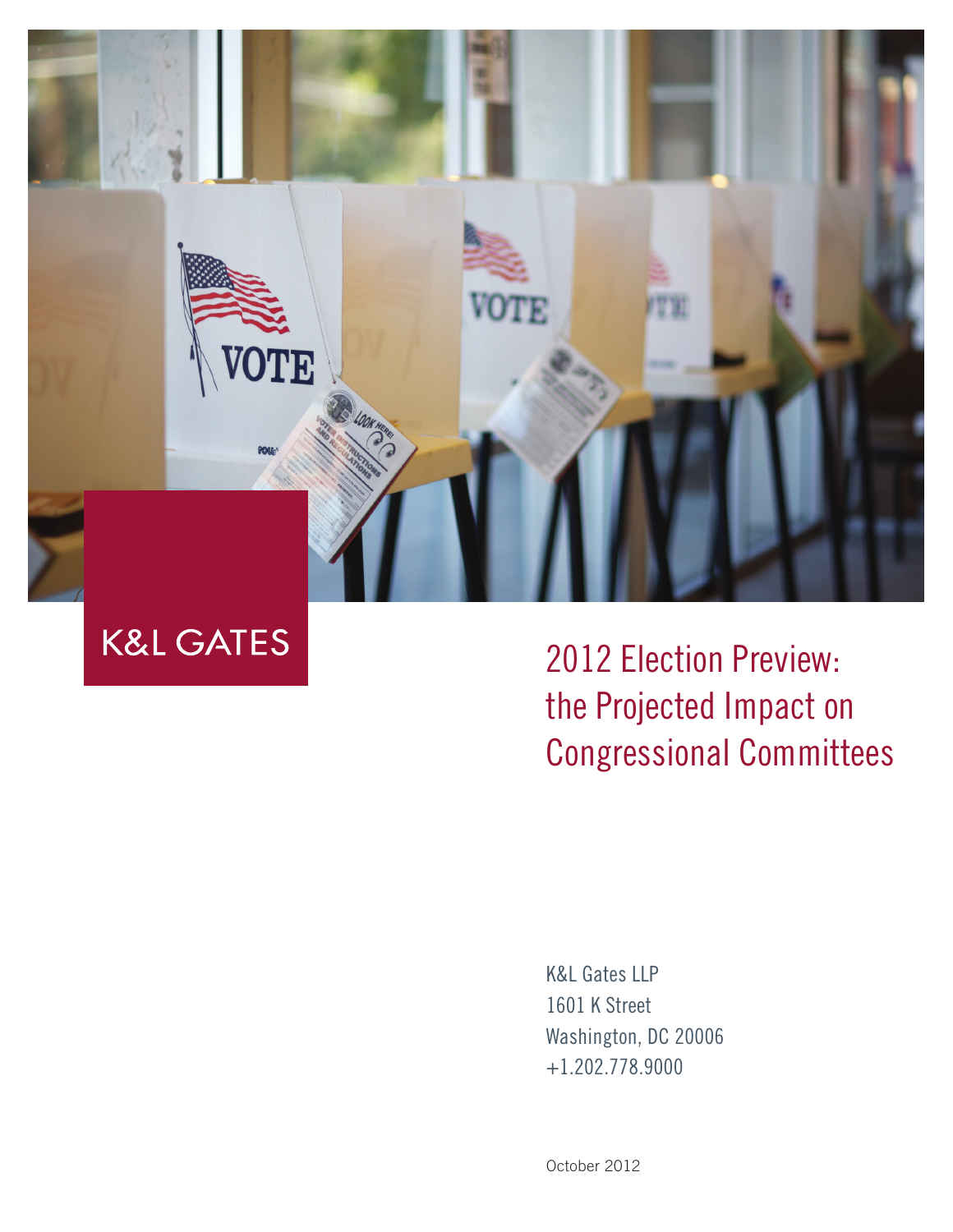

# **Table of Contents**

| Table of Contents                                    | $1 - 2$ |
|------------------------------------------------------|---------|
| Introduction                                         | 3       |
| House Key Code                                       | 4       |
| House Committee on Administration                    | 5       |
| House Committee on Agriculture                       | 6       |
| House Committee on Appropriations                    | 7       |
| House Committee on Armed Services                    | 8       |
| House Committee on the Budget                        | 9       |
| House Committee on Education and the Workforce       | 10      |
| House Committee on Energy and Commerce               | 11      |
| House Committee on Ethics                            | 12      |
| House Committee on Financial Services                | 13      |
| House Committee on Foreign Affairs                   | 14      |
| House Committee on Homeland Security                 | 15      |
| House Committee on the Judiciary                     | 16      |
| House Committee on Natural Resources                 | 17      |
| House Committee on Oversight and Government Reform   | 18      |
| House Committee on Rules                             | 19      |
| House Committee on Science, Space and Technology     | 20      |
| House Committee on Small Business                    | 21      |
| House Committee on Transportation and Infrastructure | 22      |
| House Committee on Veterans' Affairs                 | 23      |
| House Committee on Ways and Means                    | 24      |
| House Permanent Select Committee on Intelligence     | 25      |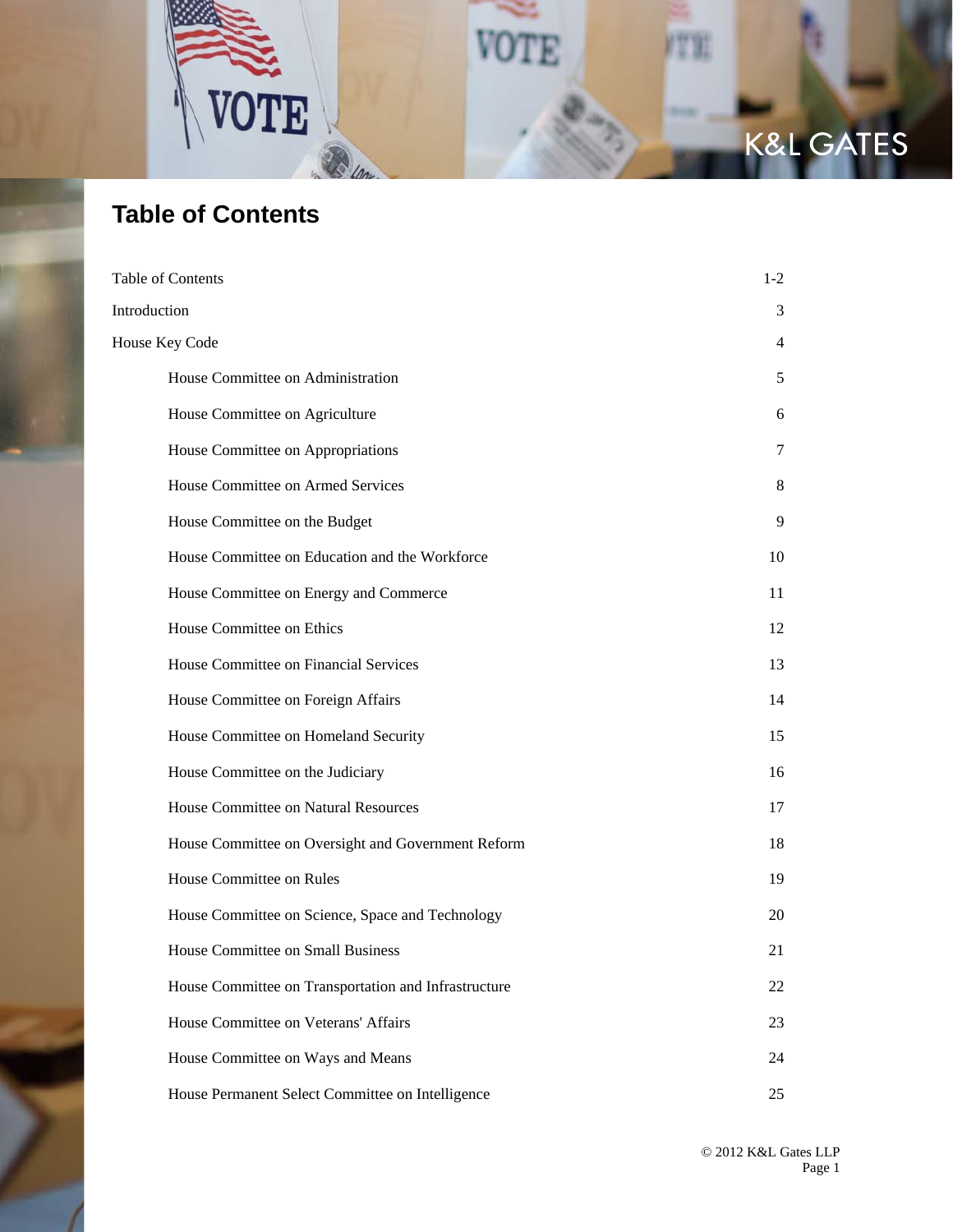$\mathbf{E}$ 

| Senate Key Code                                                | 26 |
|----------------------------------------------------------------|----|
| Senate Committee on Agriculture, Nutrition, and Forestry       | 27 |
| Senate Committee on Appropriations                             | 28 |
| Senate Committee on Armed Services                             | 29 |
| Senate Committee on Banking, Housing and Urban Affairs         | 30 |
| Senate Committee on the Budget                                 | 31 |
| Senate Committee on Commerce, Science, and Transportation      | 32 |
| Senate Committee on Energy and Natural Resources               | 33 |
| Senate Committee on Environment and Public Works               | 34 |
| Senate Committee on Finance                                    | 35 |
| Senate Committee on Foreign Relations                          | 36 |
| Senate Committee on Health, Education, Labor and Pensions      | 37 |
| Senate Committee on Homeland Security and Governmental Affairs | 38 |
| Senate Committee on Indian Affairs                             | 39 |
| Senate Committee on the Judiciary                              | 40 |
| Senate Committee on Rules and Administration                   | 41 |
| Senate Committee on Small Business and Entrepreneurship        | 42 |
| Senate Committee on Veterans' Affairs                          | 43 |
| Senate Select Committee on Ethics                              | 44 |
| Senate Select Committee on Intelligence                        | 45 |
| Senate Special Committee on Aging                              | 46 |

*For additional election related information please visit us at www.klgates.com. For additional information regarding the effects of the upcoming elections, please contact Tim Peckinpaugh or any member of K&L Gates' public policy practice at 202.778.9000.*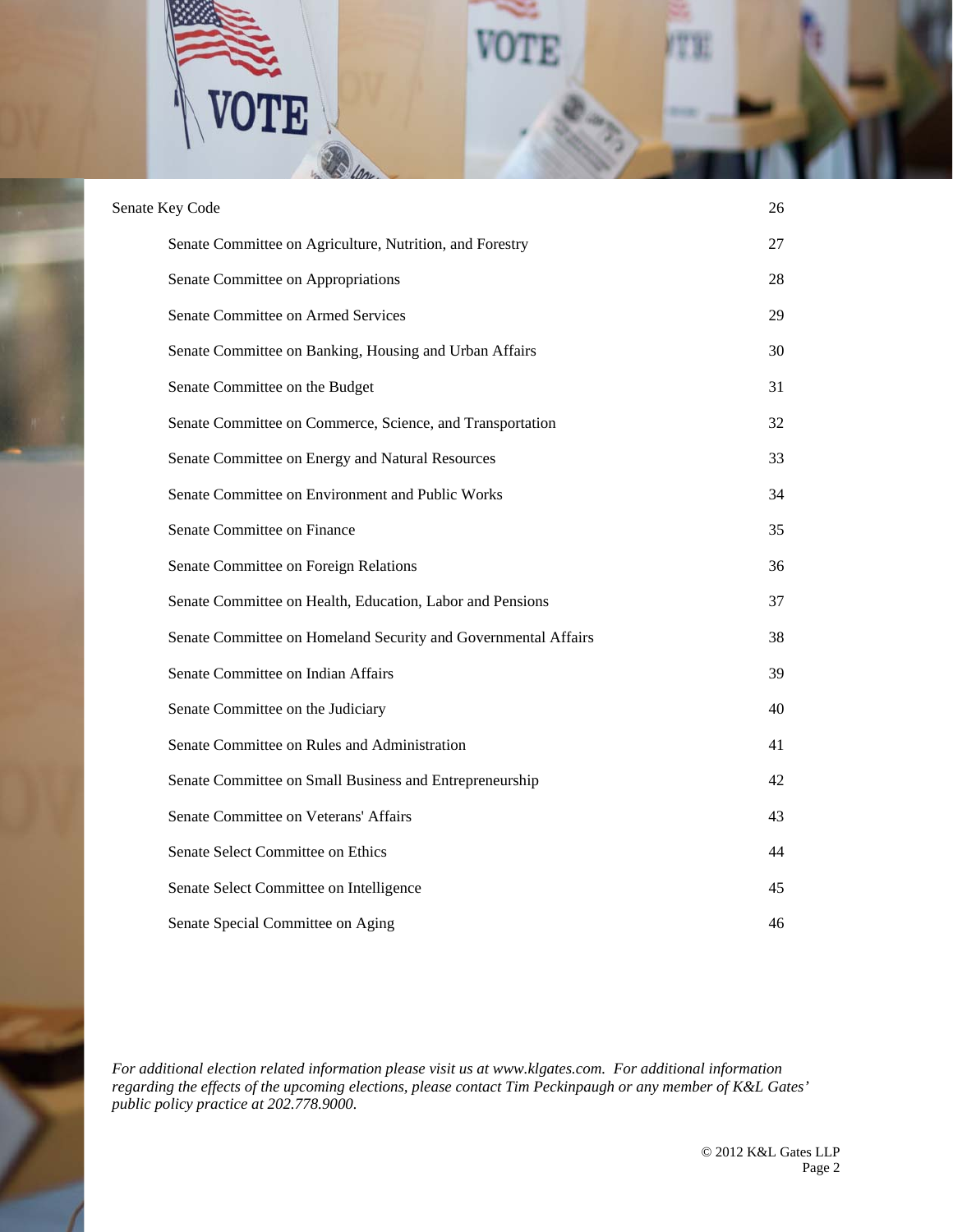

#### **Introduction**

With the US elections a month away, speculation is intensifying on how the results will impact the makeup of Congress. K&L Gates' Public Policy and Law group is pleased to share with you "2012 Election Preview: the Projected Impact on Congressional Committees," a pre-election guide, which forecasts the likely changes to the committees in both the House and Senate.

The projections are based on standard succession, news reports, and information gleaned from staff members on Capitol Hill. The guide shows the roster of each House and Senate standing committee, noting which members are not returning and projecting the new committee chairmen and ranking members. In addition to a potential shift in party control in the Senate, term limits imposed by the Republicans will result in changes to the leadership of several House and Senate committees.

We still plan to release our complete election guide on Wednesday, November 7, the day after the election. The complete guide will include more extensive information on new members of Congress and changes to state delegations and congressional committees. In the meantime, we hope you will find this pre-election guide helpful.

#### **About K&L Gates LLP**

K&L Gates LLP comprises nearly 2,000 lawyers who practice in 41 offices located on four continents. We represent leading global corporations, growth and middle-market companies, capital markets participants and entrepreneurs in every major industry group as well as public sector entities, educational institutions, philanthropic organizations and individuals. Our practice is a robust full market practice — cutting edge, complex and dynamic, at once regional, national and international in scope.

#### **About the Public Policy and Law Group**

The K&L Gates Public Policy and Law group operates at the intersection of public policy, law, and business. Founded nearly four decades ago, at a time when few law firms had lobbying practices, the policy group has grown from a single lobbyist to become the largest of any fully integrated global law firm. In August 2012, K&L Gates was ranked among the top five law firms in the *National Law Journal's* Influence 50 survey. With more than 50 bipartisan lawyers and policy professionals with 500 years of combined experience in federal and state government, we can help solve clients' policy and regulatory needs around the globe with offices in world capitals in Europe, Asia, and the Middle East. We can also effectively meet clients' needs in states with dynamic political climates. Our state policy practice has a strategic geographic footprint, with regional headquarters in Pennsylvania, Texas, and North Carolina.

To learn more, please visit www.klgates.com.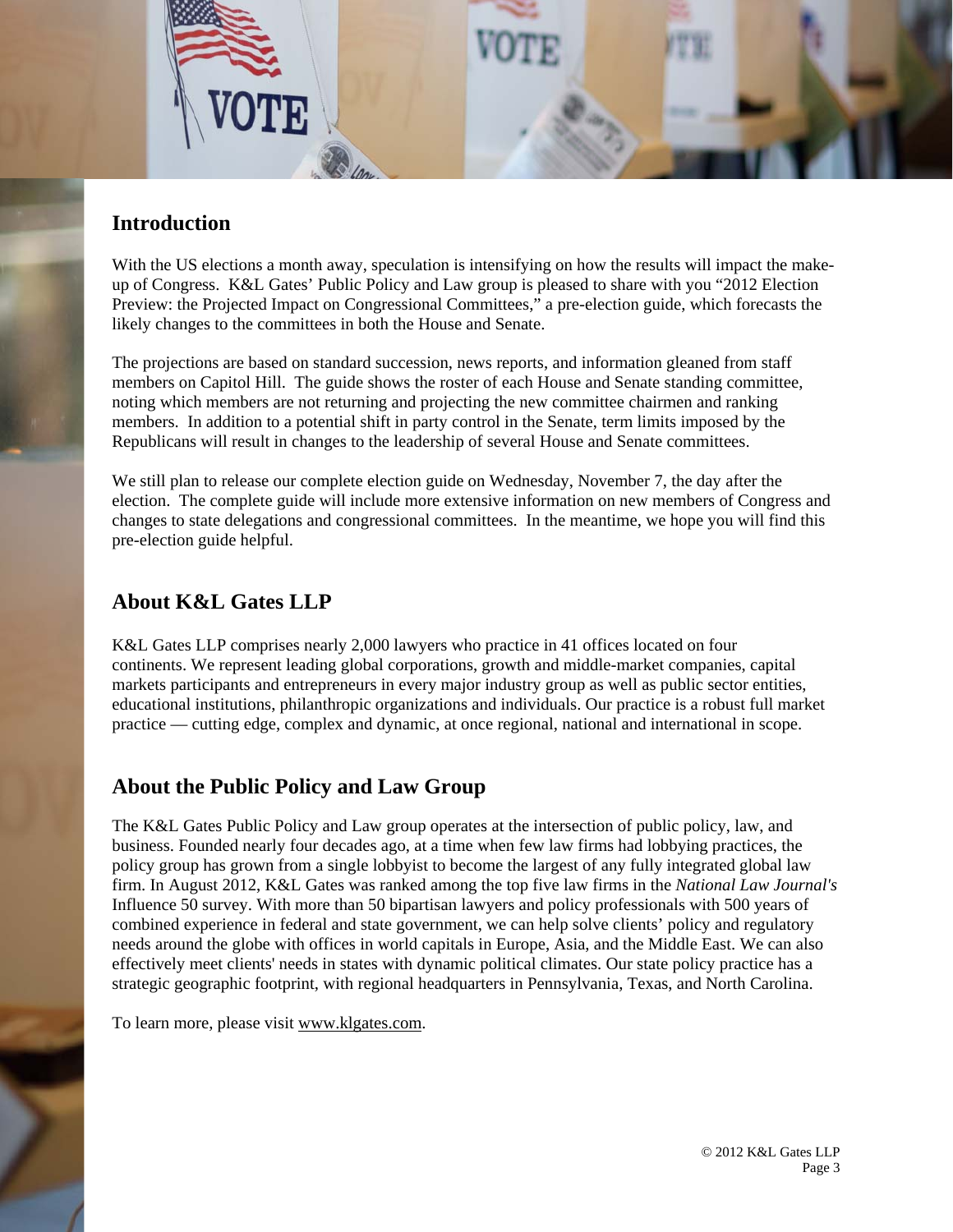

### **KEY CODE FOR HOUSE COMMITTEES**

**Strike through** = members not returning because of retirement, primary defeat, or running for other office

**Highlighting** = new committee chairmen and ranking members along with an explanation

The following rosters assume that Republicans will retain control of the House. If the Democrats take control of the chamber, the ranking members will likely become chairmen, unless otherwise noted in the explanations**.**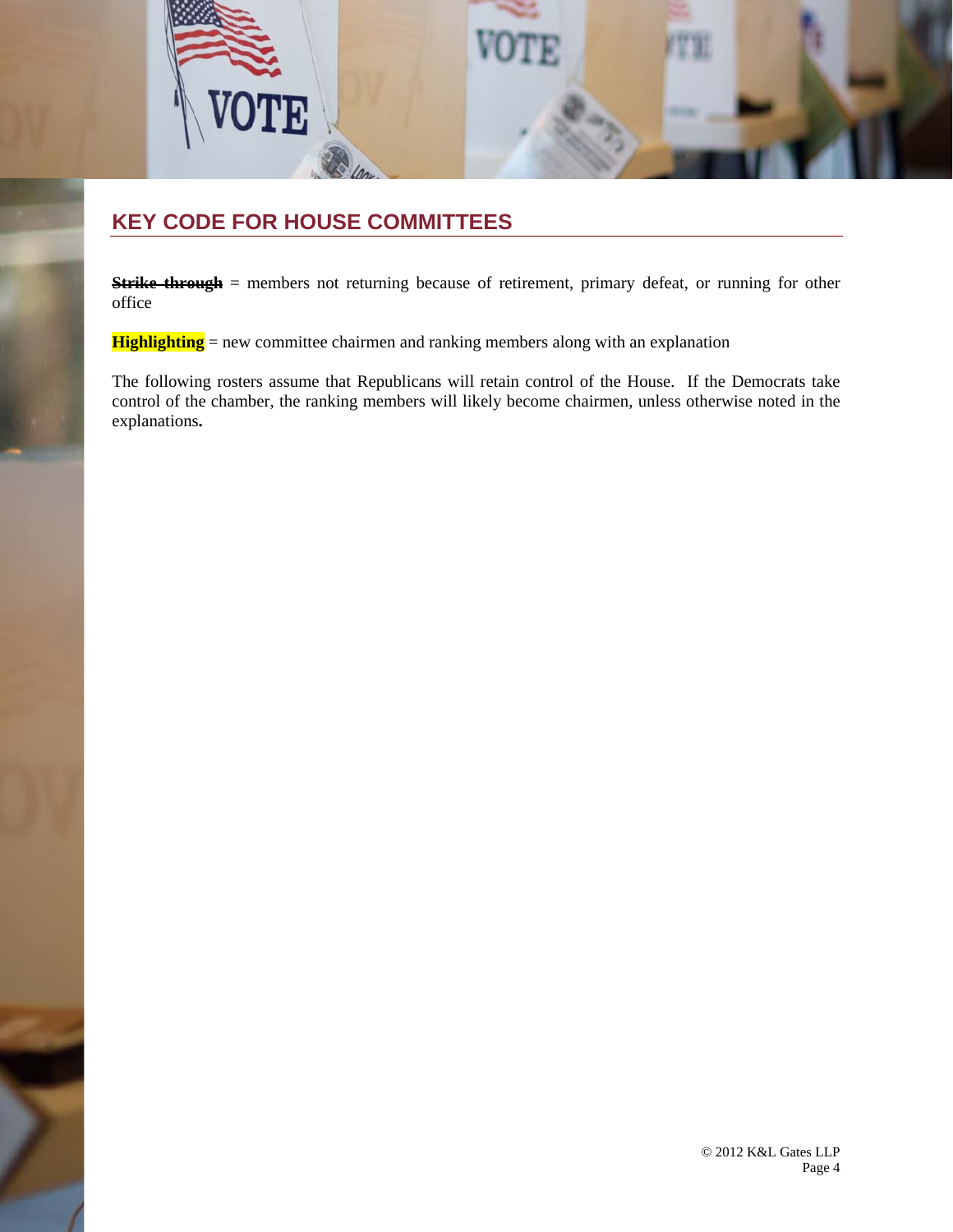

### **HOUSE COMMITTEE ON ADMINISTRATION**

| Republicans (6)                | Democrats (3)                         |
|--------------------------------|---------------------------------------|
| Dan Lungren, Calif. - Chairman | Robert A. Brady, Pa. - Ranking Member |
| Gregg Harper, Miss.            | Zoe Lofgren, Calif.                   |
| Phil Gingrey, Ga.              | Charlie Gonzalez, Texas               |
| Aaron Schock, Ill.             |                                       |
| Rich Nugent, Fla.              |                                       |
| Todd Rokita, Ind.              |                                       |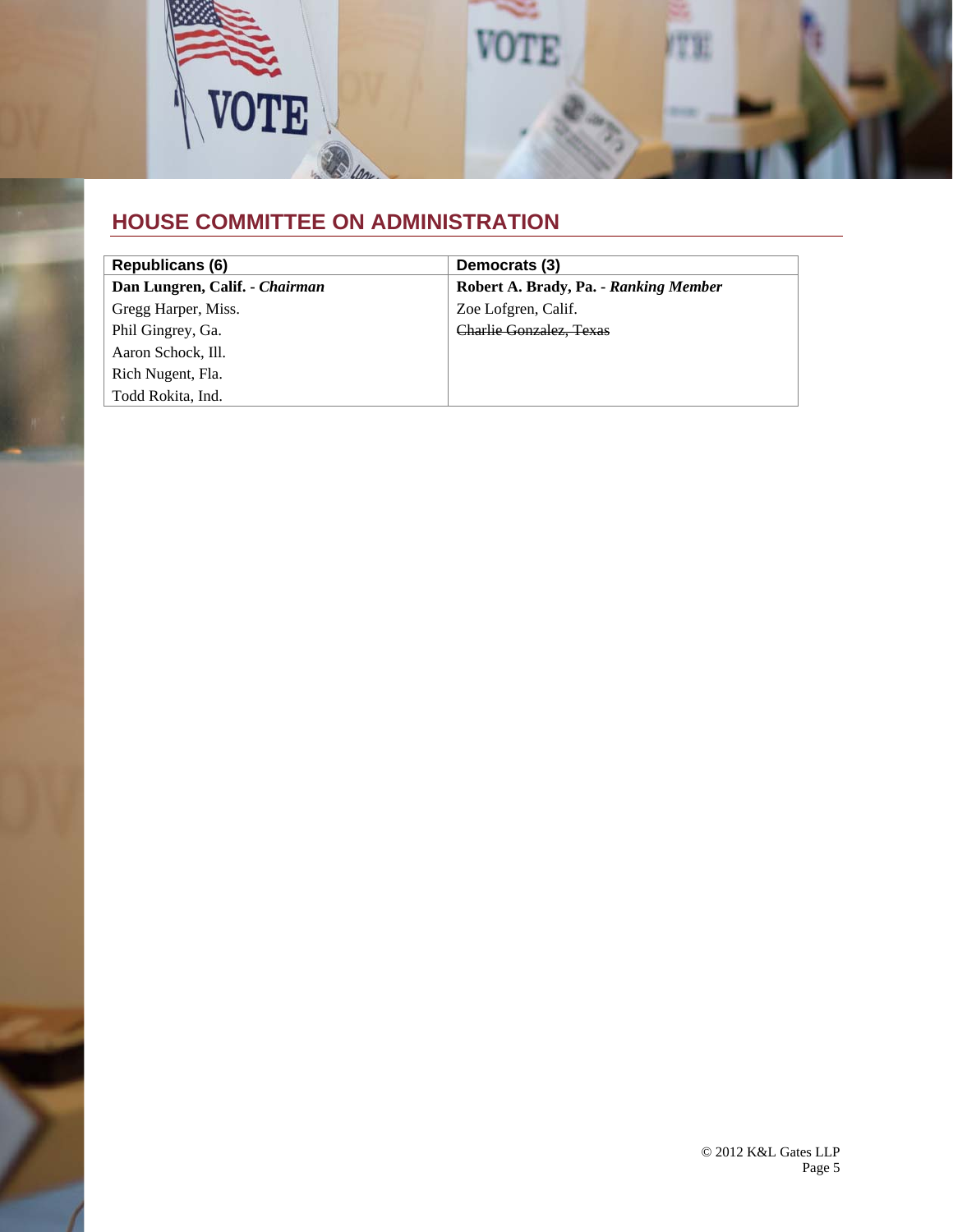

## **HOUSE COMMITTEE ON AGRICULTURE**

| <b>Republicans (26)</b>          | Democrats (20)                              |
|----------------------------------|---------------------------------------------|
| Frank D. Lucas, Okla. - Chairman | Collin C. Peterson, Minn. - Ranking Member  |
| Robert W. Goodlatte, Va.         | Tim Holden, Pa.                             |
| Timothy V. Johnson, Ill.         | Mike McIntyre, N.C.                         |
| Steve King, Iowa                 | Leonard L. Boswell, Iowa                    |
| Randy Neugebauer, Texas          | Joe Baca, Calif.                            |
| K. Michael Conaway, Texas        | David Scott, Ga.                            |
| Jeff Fortenberry, Neb.           | Henry Cuellar, Texas                        |
| Jean Schmidt, Ohio               | Jim Costa, Calif.                           |
| Glenn Thompson, Pa.              | Tim Walz, Minn.                             |
| Tom Rooney, Fla.                 | Kurt Schrader, Ore.                         |
| Marlin Stutzman, Ind.            | Larry Kissell, N.C.                         |
| Bob Gibbs, Ohio                  | Bill Owens, N.Y.                            |
| Austin Scott, Ga.                | Chellie Pingree, Maine                      |
| Scott Tipton, Colo.              | Joe Courtney, Conn.                         |
| Steve Southerland II, Fla.       | Peter Welch, Vt.                            |
| Rick Crawford, Ark.              | Marcia L. Fudge, Ohio                       |
| Martha Roby, Ala.                | Gregorio Kilili Camacho Sablan, N. Marianas |
| Tim Huelskamp, Kan.              | Terri A. Sewell, Ala.                       |
| Scott DesJarlais, Tenn.          | Jim McGovern, Mass.                         |
| Renee Ellmers, N.C.              | Vacancy                                     |
| Chris Gibson, N.Y.               |                                             |
| Randy Hultgren, Ill.             |                                             |
| Vicky Hartzler, Mo.              |                                             |
| Bobby Schilling, Ill.            |                                             |
| Reid Ribble, Wis.                |                                             |
| Kristi Noem, S.D.                |                                             |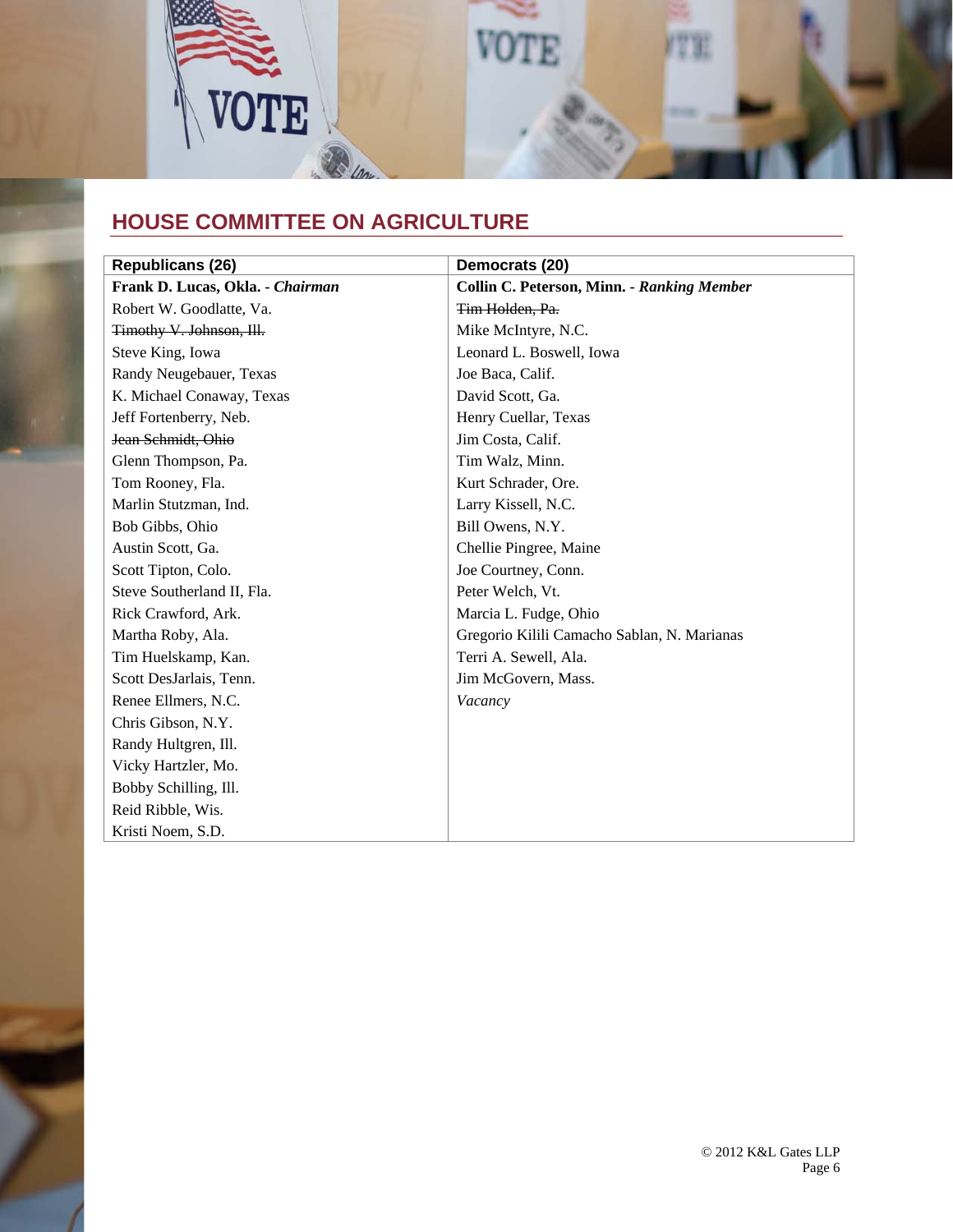

## **HOUSE COMMITTEE ON APPROPRIATIONS**

| <b>Republicans (29)</b>       | Democrats (21)                      |
|-------------------------------|-------------------------------------|
| Harold Rogers, Ky. - Chairman | Norm Dicks, Wash. - Ranking Member* |
| C.W. Bill Young, Fla.         | <b>Marcy Kaptur, Ohio</b>           |
| Jerry Lewis, Calif.           | Peter J. Visclosky, Ind.            |
| Frank R. Wolf, Va.            | Nita M. Lowey, N.Y.                 |
| Jack Kingston, Ga.            | José E. Serrano, N.Y.               |
| Rodney Frelinghuysen, N.J.    | Rosa DeLauro, Conn.                 |
| Tom Latham, Iowa              | James P. Moran, Va.                 |
| Robert B. Aderholt, Ala.      | John W. Olver, Mass.                |
| Jo Ann Emerson, Mo.           | Ed Pastor, Ariz.                    |
| Kay Granger, Texas            | David E. Price, N.C.                |
| Mike Simpson, Idaho           | Maurice D. Hinchey, N.Y.            |
| John Culberson, Texas         | Lucille Roybal-Allard, Calif.       |
| Ander Crenshaw, Fla.          | Sam Farr, Calif.                    |
| Denny Rehberg, Mont.          | Jesse L. Jackson Jr., Ill.          |
| John Carter, Texas            | Chaka Fattah, Pa.                   |
| Rodney Alexander, La.         | Steven R. Rothman, N.J.             |
| Ken Calvert, Calif.           | Sanford D. Bishop Jr., Ga.          |
| Jo Bonner, Ala.               | Barbara Lee, Calif.                 |
| Steven C. LaTourette, Ohio    | Adam B. Schiff, Calif.              |
| Tom Cole, Okla.               | Michael M. Honda, Calif.            |
| Jeff Flake, Ariz.             | Betty McCollum, Minn.               |
| Mario Diaz-Balart, Fla.       |                                     |
| Charlie Dent, Pa.             |                                     |
| Steve Austria, Ohio           |                                     |
| Cynthia M. Lummis, Wyo.       |                                     |
| Tom Graves, Ga.               |                                     |
| Kevin Yoder, Kan.             |                                     |
| Steve Womack, Ark.            |                                     |
| Alan Nunnelee, Miss.          |                                     |

**\* Either Kaptur or Lowey will likely serve as the new ranking member.**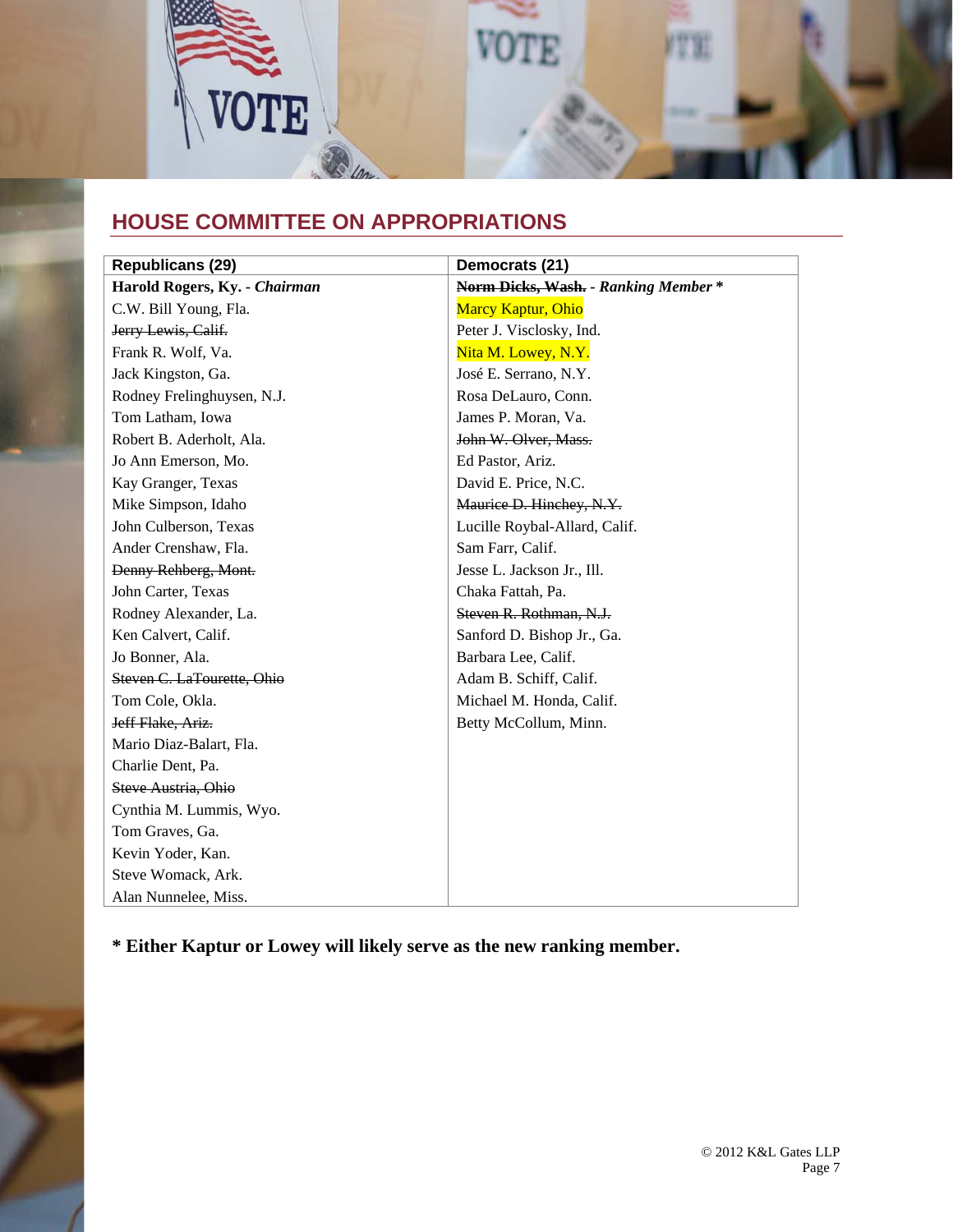

# **HOUSE COMMITTEE ON ARMED SERVICES**

| <b>Republicans (35)</b>                    | Democrats (27)                     |
|--------------------------------------------|------------------------------------|
| Howard P. "Buck" McKeon, Calif. - Chairman | Adam Smith, Wash. - Ranking Member |
| Roscoe G. Bartlett, Md.                    | <b>Silvestre Reyes, Texas</b>      |
| William M. "Mac" Thornberry, Texas         | Loretta Sanchez, Calif.            |
| Walter B. Jones, N.C.                      | Mike McIntyre, N.C.                |
| Todd Akin, Mo.                             | Robert A. Brady, Pa.               |
| J. Randy Forbes, Va.                       | Robert E. Andrews, N.J.            |
| Jeff Miller, Fla.                          | Susan A. Davis, Calif.             |
| Joe Wilson, S.C.                           | Jim Langevin, R.I.                 |
| Frank A. LoBiondo, N.J.                    | Rick Larsen, Wash.                 |
| Michael R. Turner, Ohio                    | Jim Cooper, Tenn.                  |
| John Kline, Minn.                          | Madeleine Z. Bordallo, Guam        |
| Mike D. Rogers, Ala.                       | Joe Courtney, Conn.                |
| Trent Franks, Ariz.                        | Dave Loebsack, Iowa                |
| Bill Shuster, Pa.                          | Niki Tsongas, Mass.                |
| K. Michael Conaway, Texas                  | Chellie Pingree, Maine             |
| Doug Lamborn, Colo.                        | Larry Kissell, N.C.                |
| Rob Wittman, Va.                           | Martin Heinrich, N.M.              |
| Duncan Hunter, Calif.                      | Bill Owens, N.Y.                   |
| John Fleming, La.                          | John Garamendi, Calif.             |
| Mike Coffman, Colo.                        | Mark Critz, Pa.                    |
| Tom Rooney, Fla.                           | Tim Ryan, Ohio                     |
| Todd R. Platts, Pa.                        | Hank Johnson, Ga.                  |
| Scott Rigell, Va.                          | Betty Sutton, Ohio                 |
| Chris Gibson, N.Y.                         | Colleen Hanabusa, Hawaii           |
| Vicky Hartzler, Mo.                        | Kathy Hochul, N.Y.                 |
| Joe Heck, Nev.                             | Jackie Speier, Calif.              |
| Bobby Schilling, Ill.                      | Ron Barber, Ariz.                  |
| Jon Runyan, N.J.                           |                                    |
| Austin Scott, Ga.                          |                                    |
| Tim Griffin, Ark.                          |                                    |
| Steven M. Palazzo, Miss.                   |                                    |
| Allen B. West, Fla.                        |                                    |
| Martha Roby, Ala.                          |                                    |
| Mo Brooks, Ala.                            |                                    |
| Todd Young, Ind.                           |                                    |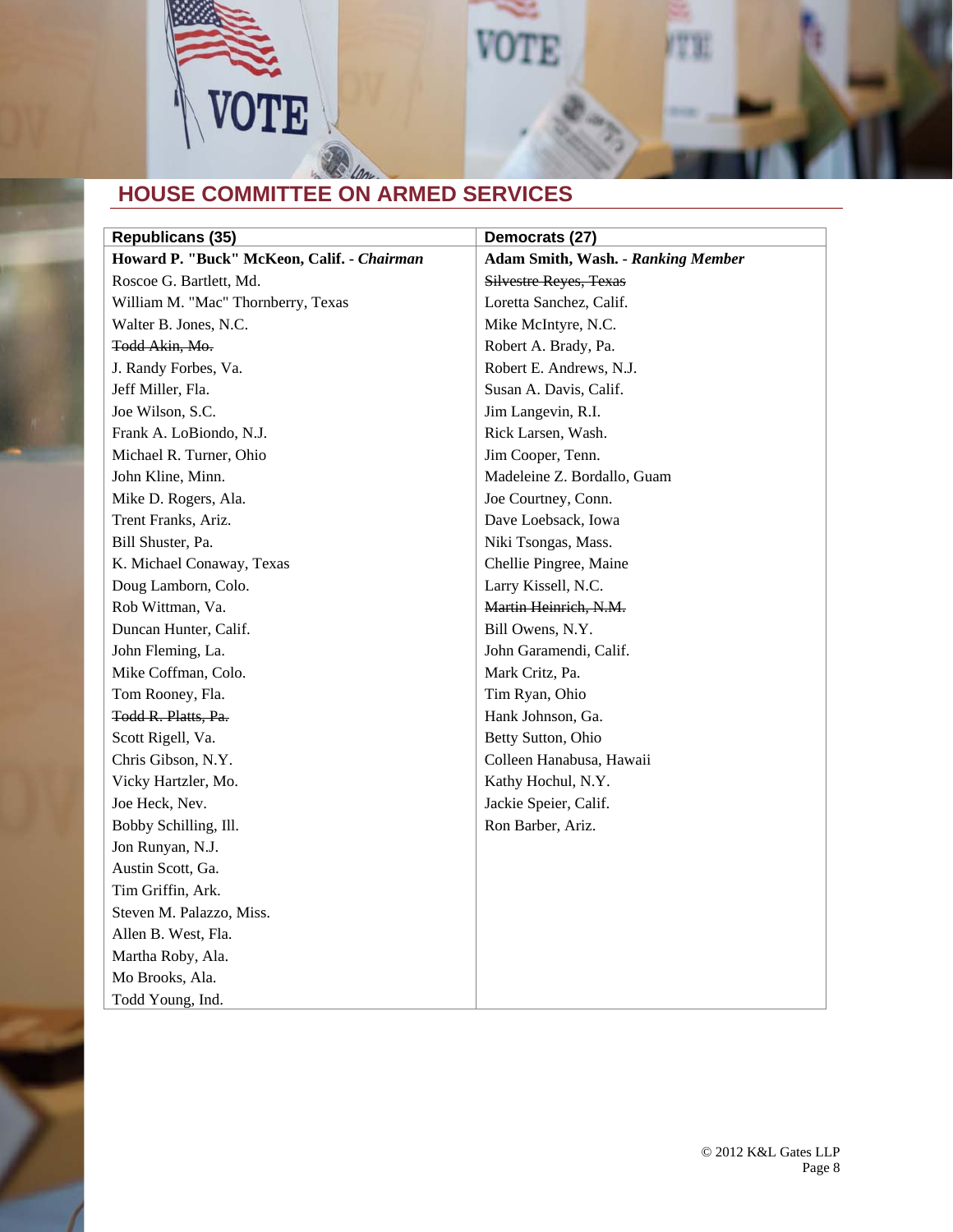

### **HOUSE COMMITTEE ON THE BUDGET**

| <b>Republicans (22)</b>         | Democrats (16)                         |
|---------------------------------|----------------------------------------|
| Paul D. Ryan, Wis. - Chairman * | Chris Van Hollen, Md. - Ranking Member |
| Scott Garrett, N.J.             | Allyson Y. Schwartz, Pa.               |
| Mike Simpson, Idaho             | Marcy Kaptur, Ohio                     |
| John Campbell, Calif.           | Lloyd Doggett, Texas                   |
| Ken Calvert, Calif.             | Earl Blumenauer, Ore.                  |
| Todd Akin, Mo.                  | Betty McCollum, Minn.                  |
| Tom Cole, Okla.                 | John Yarmuth, Ky.                      |
| Tom Price, Ga.                  | Bill Pascrell Jr., N.J.                |
| Tom McClintock, Calif.          | Michael M. Honda, Calif.               |
| Jason Chaffetz, Utah            | Tim Ryan, Ohio                         |
| Marlin Stutzman, Ind.           | Debbie Wasserman Schultz, Fla.         |
| James Lankford, Okla.           | Gwen Moore, Wis.                       |
| Diane Black, Tenn.              | Kathy Castor, Fla.                     |
| Reid Ribble, Wis.               | Heath Shuler, N.C.                     |
| <b>Bill Flores, Texas</b>       | Karen Bass, Calif.                     |
| Mick Mulvaney, S.C.             | Suzanne Bonamici, Ore.                 |
| Tim Huelskamp, Kan.             |                                        |
| Todd Young, Ind.                |                                        |
| Justin Amash, Mich.             |                                        |
| Todd Rokita, Ind.               |                                        |
| Rob Woodall, Ga.                |                                        |
| Vacancy                         |                                        |

**\* If Ryan is elected Vice President of the United States, we will see a new chairman. Even if Ryan is not elected Vice President, there could be a new chairman, since his six-year term limit is expiring. However, Ryan is perhaps the only term-limited chairman who could receive a waiver. If Ryan is elected Vice President, or he fails to receive a waiver, candidates to succeed him as chairman include Garrett, Price and Campbell.**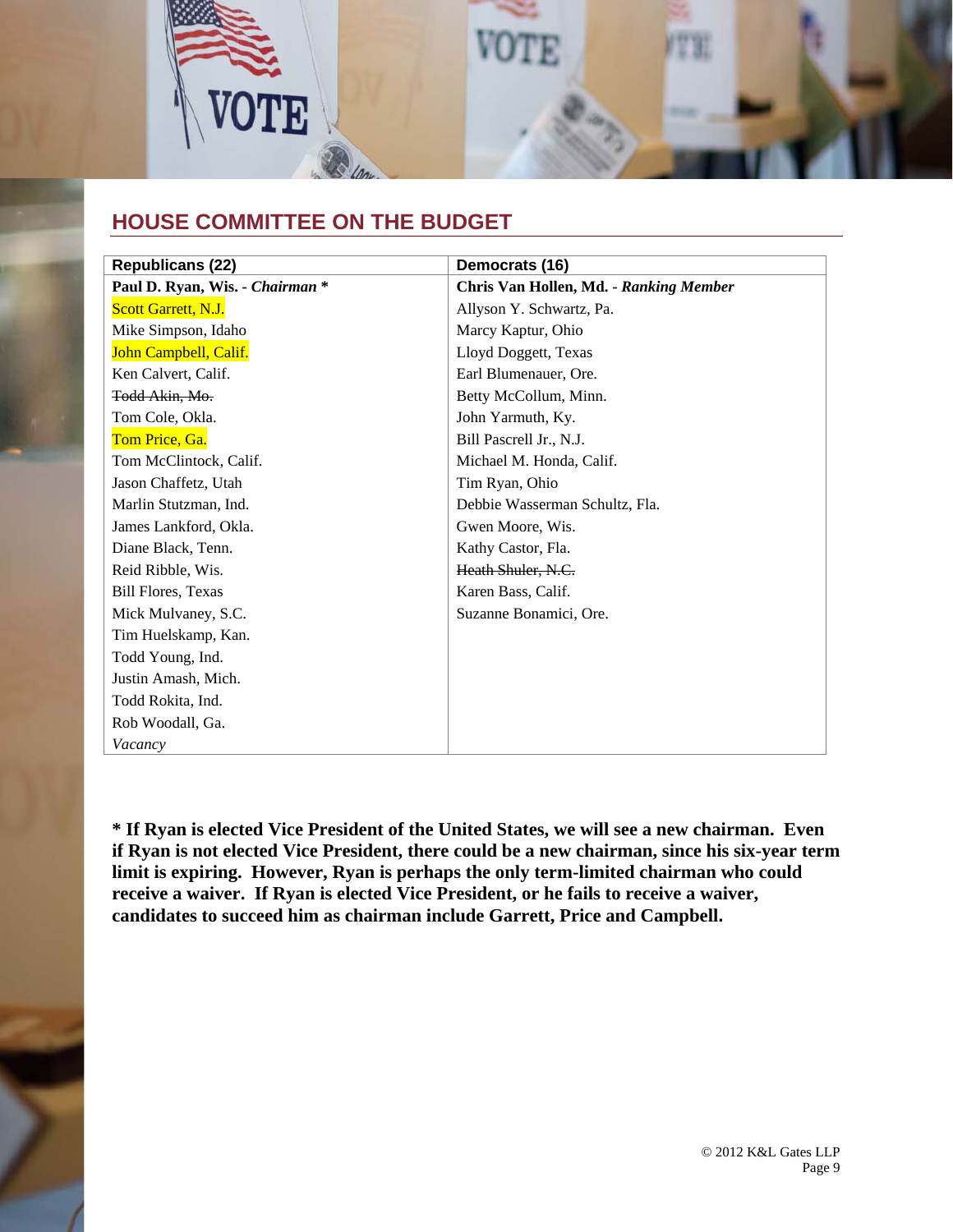

# **HOUSE COMMITTEE ON EDUCATION AND THE WORKFORCE**

| <b>Republicans (23)</b>         | Democrats (17)                                |
|---------------------------------|-----------------------------------------------|
| John Kline, Minn. - Chairman    | <b>George Miller, Calif. - Ranking Member</b> |
|                                 |                                               |
| Tom Petri, Wis.                 | Dale E. Kildee, Mich.                         |
| Howard P. "Buck" McKeon, Calif. | Robert E. Andrews, N.J.                       |
| Judy Biggert, Ill.              | Robert C. Scott, Va.                          |
| Todd R. Platts, Pa.             | Lynn Woolsey, Calif.                          |
| Joe Wilson, S.C.                | Rubén Hinojosa, Texas                         |
| Virginia Foxx, N.C.             | Carolyn McCarthy, N.Y.                        |
| Robert W. Goodlatte, Va.        | John F. Tierney, Mass.                        |
| Duncan Hunter, Calif.           | Dennis J. Kucinich, Ohio                      |
| Phil Roe, Tenn.                 | Rush D. Holt, N.J.                            |
| Glenn Thompson, Pa.             | Susan A. Davis, Calif.                        |
| Tim Walberg, Mich.              | Raúl M. Grijalva, Ariz.                       |
| Scott DesJarlais, Tenn.         | Timothy H. Bishop, N.Y.                       |
| Richard Hanna, N.Y.             | Dave Loebsack, Iowa                           |
| Todd Rokita, Ind.               | Mazie K. Hirono, Hawaii                       |
| Larry Bucshon, Ind.             | Jason Altmire, Pa.                            |
| Trey Gowdy, S.C.                | Marcia L. Fudge, Ohio                         |
| Lou Barletta, Pa.               |                                               |
| Kristi Noem, S.D.               |                                               |
| Martha Roby, Ala.               |                                               |
| Joe Heck, Nev.                  |                                               |
| Dennis A. Ross, Fla.            |                                               |
| Mike Kelly, Pa.                 |                                               |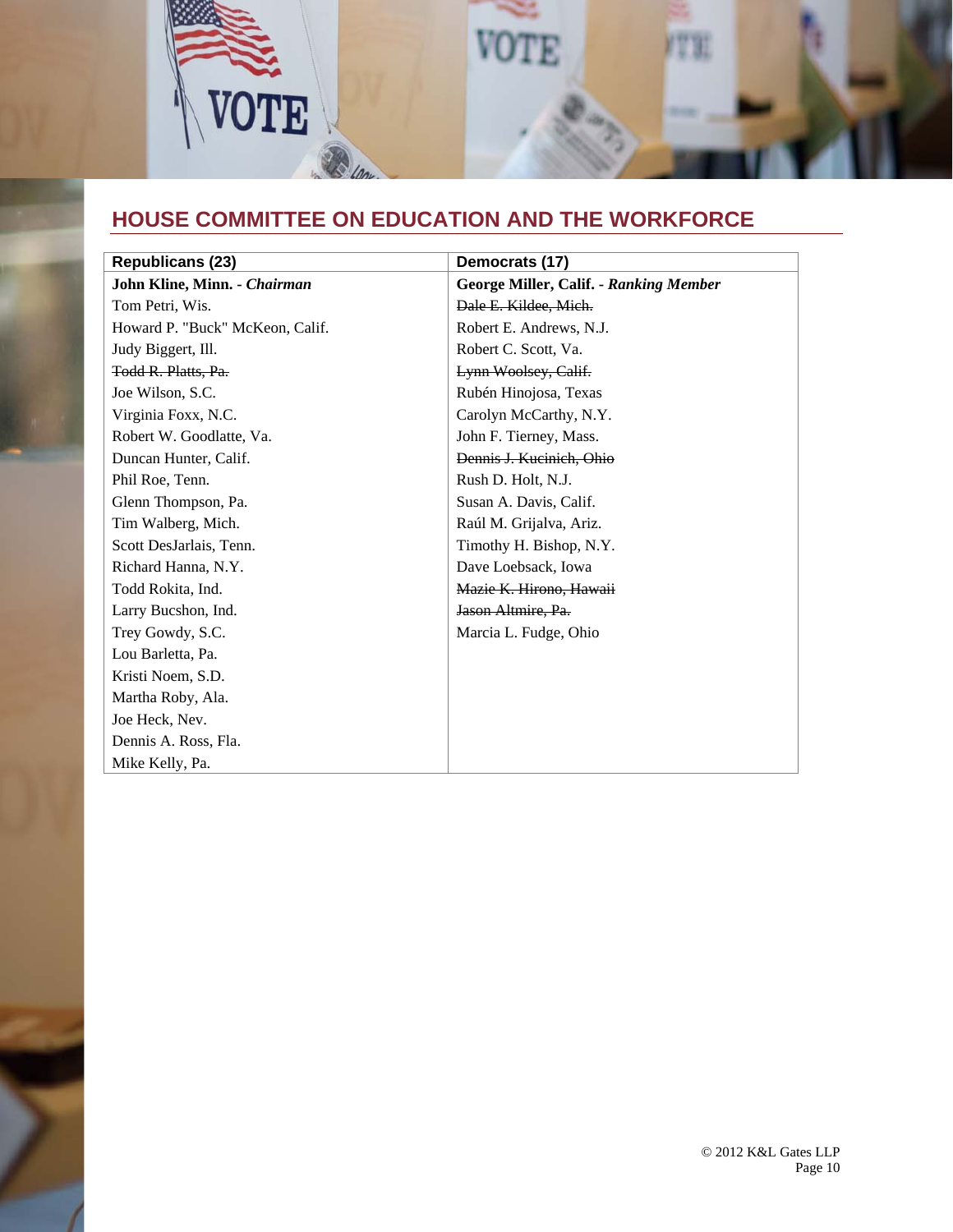

### **HOUSE COMMITTEE ON ENERGY AND COMMERCE**

| <b>Republicans (31)</b>       | Democrats (23)                           |
|-------------------------------|------------------------------------------|
| Fred Upton, Mich. - Chairman  | Henry A. Waxman, Calif. - Ranking Member |
| Joe L. Barton, Texas          | John D. Dingell, Mich.                   |
| Cliff Stearns, Fla.           | Edward J. Markey, Mass.                  |
| Edward Whitfield, Ky.         | Edolphus Towns, N.Y.                     |
| John Shimkus, Ill.            | Frank Pallone Jr., N.J.                  |
| Joe Pitts, Pa.                | Bobby L. Rush, Ill.                      |
| Mary Bono Mack, Calif.        | Anna G. Eshoo, Calif.                    |
| Greg Walden, Ore.             | Eliot L. Engel, N.Y.                     |
| Lee Terry, Neb.               | Gene Green, Texas                        |
| Mike Rogers, Mich.            | Diana DeGette, Colo.                     |
| Sue Myrick, N.C.              | Lois Capps, Calif.                       |
| John Sullivan, Okla.          | Mike Doyle, Pa.                          |
| Tim Murphy, Pa.               | Jan Schakowsky, Ill.                     |
| Michael C. Burgess, Texas     | Charlie Gonzalez, Texas                  |
| Marsha Blackburn, Tenn.       | Tammy Baldwin, Wis.                      |
| Brian P. Bilbray, Calif.      | Mike Ross, Ark.                          |
| Charles Bass, N.H.            | Jim Matheson, Utah                       |
| Phil Gingrey, Ga.             | G.K. Butterfield, N.C.                   |
| Steve Scalise, La.            | John Barrow, Ga.                         |
| Bob Latta, Ohio               | Doris Matsui, Calif.                     |
| Cathy McMorris Rodgers, Wash. | Donna M.C. Christensen, V.I.             |
| Gregg Harper, Miss.           | Kathy Castor, Fla.                       |
| Leonard Lance, N.J.           | John Sarbanes, Md.                       |
| Bill Cassidy, La.             |                                          |
| Brett Guthrie, Ky.            |                                          |
| Pete Olson, Texas             |                                          |
| David B. McKinley, W.Va.      |                                          |
| Cory Gardner, Colo.           |                                          |
| Mike Pompeo, Kan.             |                                          |
| Adam Kinzinger, Ill.          |                                          |
| Morgan Griffith, Va.          |                                          |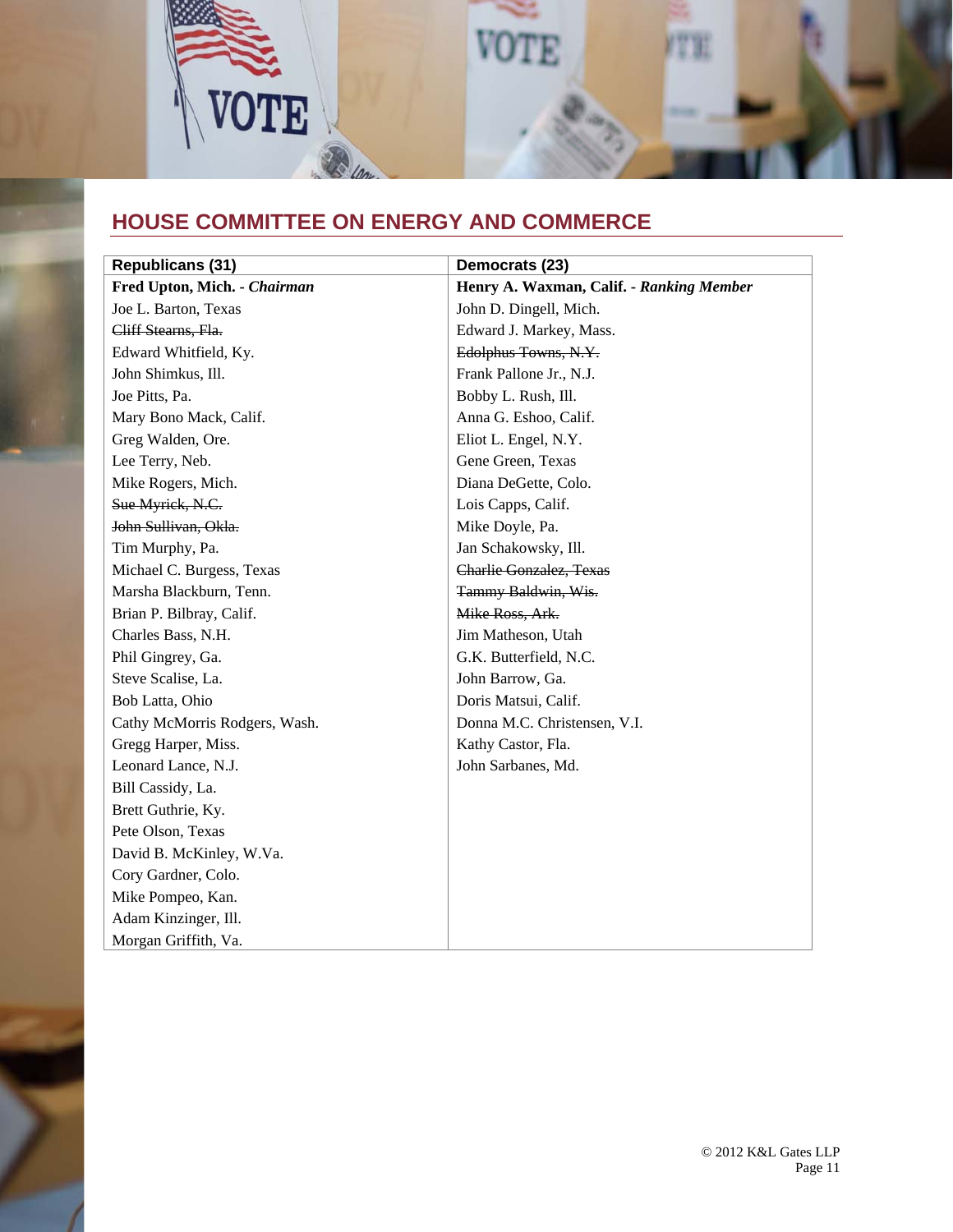

## **HOUSE COMMITTEE ON ETHICS**

| Republicans (5)              | Democrats (5)                             |
|------------------------------|-------------------------------------------|
| Jo Bonner, Ala. - Chairman * | Linda T. Sánchez, Calif. - Ranking Member |
| <b>Michael McCaul, Texas</b> | John Yarmuth, Ky.                         |
| K. Michael Conaway, Texas    | Donna Edwards, Md.                        |
| Charlie Dent, Pa.            | Pedro R. Pierluisi, P.R.                  |
| Gregg Harper, Miss.          | Joe Courtney, Conn.                       |

**\* Bonner is not term-limited, but he has announced that he may vacate the chairmanship.**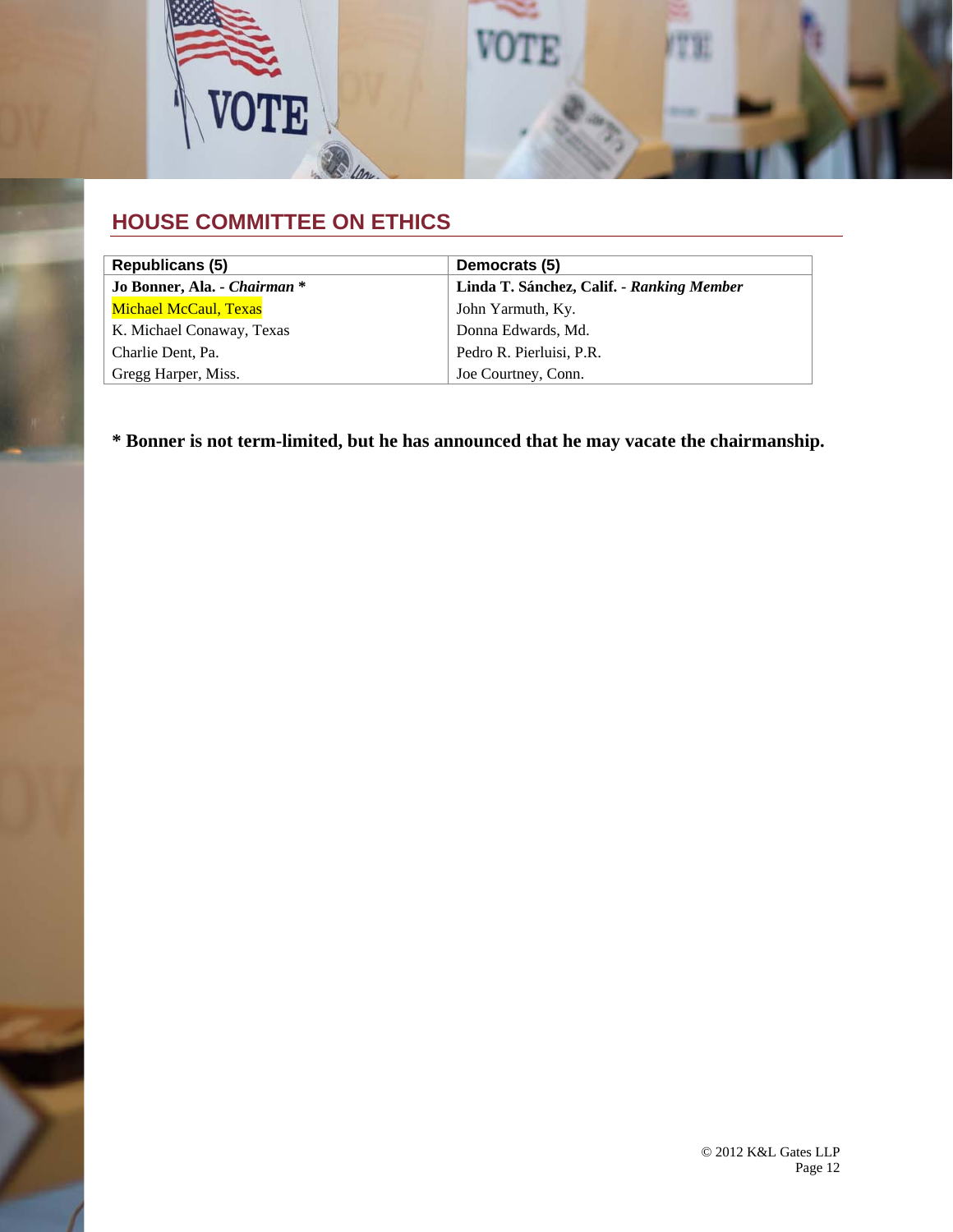

## **HOUSE COMMITTEE ON FINANCIAL SERVICES**

| <b>Republicans (34)</b>               | Democrats (27)                              |
|---------------------------------------|---------------------------------------------|
| Spencer Bachus, Ala. - Chairman *     | <b>Barney Frank, Mass. - Ranking Member</b> |
| Peter T. King, N.Y.                   | Maxine Waters, Calif.**                     |
| Ed Royce, Calif.                      | Carolyn B. Maloney, N.Y.                    |
| Frank D. Lucas, Okla.                 | Luis V. Gutierrez, Ill.                     |
| Ron Paul, Texas                       | Nydia M. Velázquez, N.Y.                    |
| Donald Manzullo, Ill.                 | Melvin Watt, N.C.                           |
| Walter B. Jones, N.C.                 | Gary L. Ackerman, N.Y.                      |
| Judy Biggert, Ill.                    | Brad Sherman, Calif.                        |
| Gary G. Miller, Calif.                | Gregory W. Meeks, N.Y.                      |
| Shelley Moore Capito, W.Va.           | Michael E. Capuano, Mass.                   |
| Jeb Hensarling, Texas - Vice Chairman | Rubén Hinojosa, Texas                       |
| Scott Garrett, N.J.                   | William Lacy Clay, Mo.                      |
| Randy Neugebauer, Texas               | Carolyn McCarthy, N.Y.                      |
| Patrick T. McHenry, N.C.              | Joe Baca, Calif.                            |
| John Campbell, Calif.                 | Stephen F. Lynch, Mass.                     |
| Michele Bachmann, Minn.               | Brad Miller, N.C.                           |
| Kevin McCarthy, Calif.                | David Scott, Ga.                            |
| Steve Pearce, N.M.                    | Al Green, Texas                             |
| Bill Posey, Fla.                      | Emanuel Cleaver II, Mo.                     |
| Michael G. Fitzpatrick, Pa.           | Gwen Moore, Wis.                            |
| Lynn Westmoreland, Ga.                | Keith Ellison, Minn.                        |
| Blaine Luetkemeyer, Mo.               | Ed Perlmutter, Colo.                        |
| Bill Huizenga, Mich.                  | Joe Donnelly, Ind.                          |
| Sean P. Duffy, Wis.                   | André Carson, Ind.                          |
| Nan Hayworth, N.Y.                    | Jim Himes, Conn.                            |
| James B. Renacci, Ohio                | Gary Peters, Mich.                          |
| Robert Hurt, Va.                      | John Carney, Del.                           |
| Robert Dold, Ill.                     |                                             |
| David Schweikert, Ariz.               |                                             |
| Michael G. Grimm, N.Y.                |                                             |
| Francisco "Quico" Canseco, Texas      |                                             |
| Steve Stivers, Ohio                   |                                             |
| Stephen Fincher, Tenn.                |                                             |
| Frank Guinta, N.H.                    |                                             |

#### **\* Bachus is term-limited and Hensarling is the next likely chair.**

**\*\* Waters is next in line for ranking member.**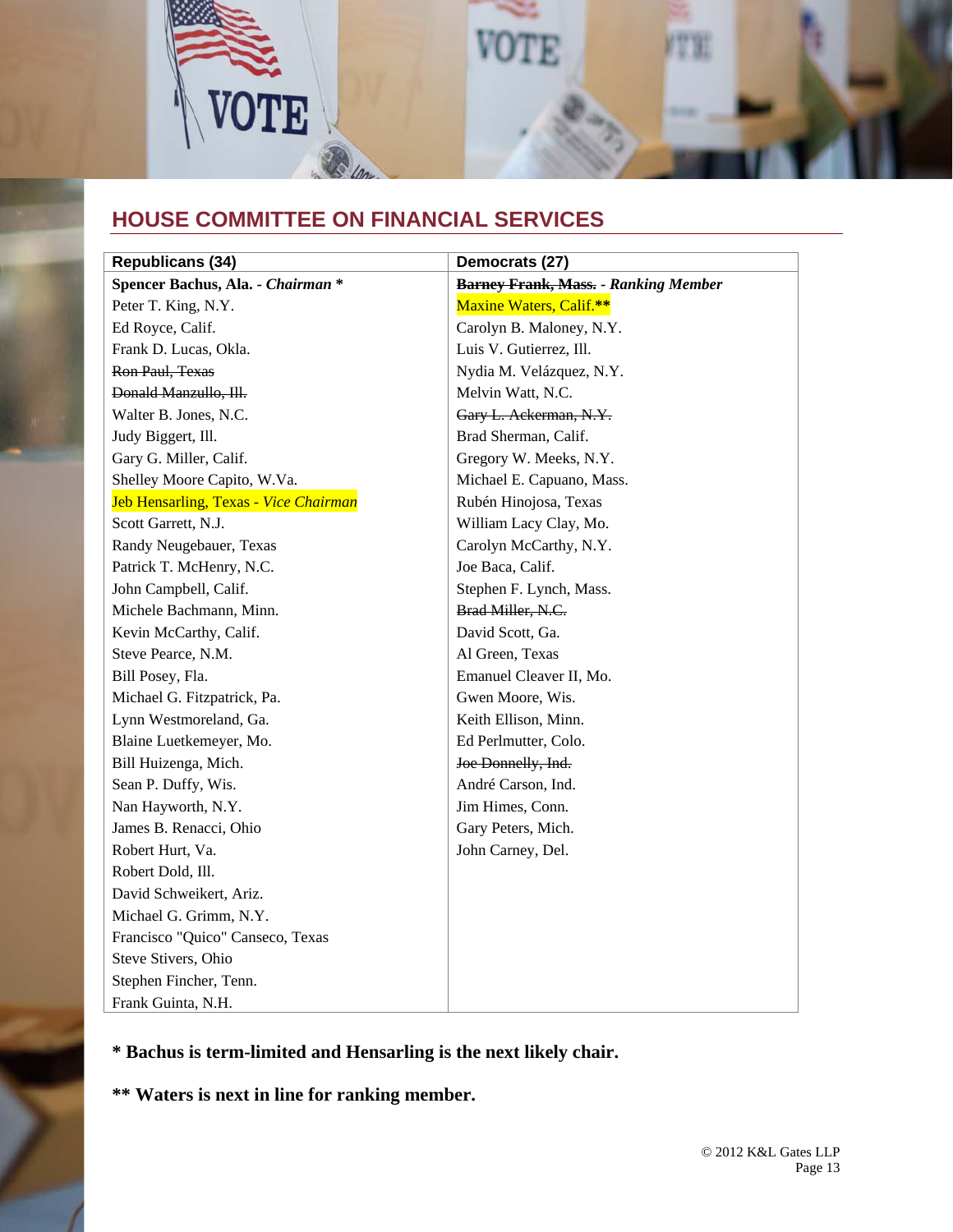

# **HOUSE COMMITTEE ON FOREIGN AFFAIRS**

| <b>Republicans (26)</b>                  | Democrats (20)                            |
|------------------------------------------|-------------------------------------------|
| Ileana Ros-Lehtinen, Fla. - Chairwoman * | Howard L. Berman, Calif. - Ranking Member |
| Christopher H. Smith, N.J.               | Gary L. Ackerman, N.Y.                    |
| Dan Burton, Ind.                         | Eni F.H. Faleomavaega, A.S.               |
| Elton Gallegly, Calif.                   | Brad Sherman, Calif.                      |
| Dana Rohrabacher, Calif.                 | Eliot L. Engel, N.Y.                      |
| Donald Manzullo, Ill.                    | Gregory W. Meeks, N.Y.                    |
| Ed Royce, Calif.                         | Russ Carnahan, Mo.                        |
| Steve Chabot, Ohio                       | Albio Sires, N.J.                         |
| Ron Paul, Texas                          | Gerald E. Connolly, Va.                   |
| Mike Pence, Ind.                         | Ted Deutch, Fla.                          |
| Joe Wilson, S.C.                         | Ben Chandler, Ky.                         |
| Connie Mack, Fla.                        | Brian Higgins, N.Y.                       |
| Jeff Fortenberry, Neb.                   | Allyson Y. Schwartz, Pa.                  |
| Michael McCaul, Texas                    | Christopher S. Murphy, Conn.              |
| Ted Poe, Texas                           | Frederica S. Wilson, Fla.                 |
| Gus Bilirakis, Fla.                      | Karen Bass, Calif.                        |
| Jean Schmidt, Ohio                       | William Keating, Mass.                    |
| Bill Johnson, Ohio                       | David Cicilline, R.I.                     |
| David Rivera, Fla.                       | Vacancy                                   |
| Mike Kelly, Pa.                          | Vacancy                                   |
| Tim Griffin, Ark.                        |                                           |
| Tom Marino, Pa.                          |                                           |
| Jeff Duncan, S.C.                        |                                           |
| Ann Marie Buerkle, N.Y.                  |                                           |
| Renee Ellmers, N.C.                      |                                           |
| Bob Turner, N.Y.                         |                                           |

**\* Ros-Lehtinen is term-limited. Smith and Royce are the candidates most likely to succeed her.**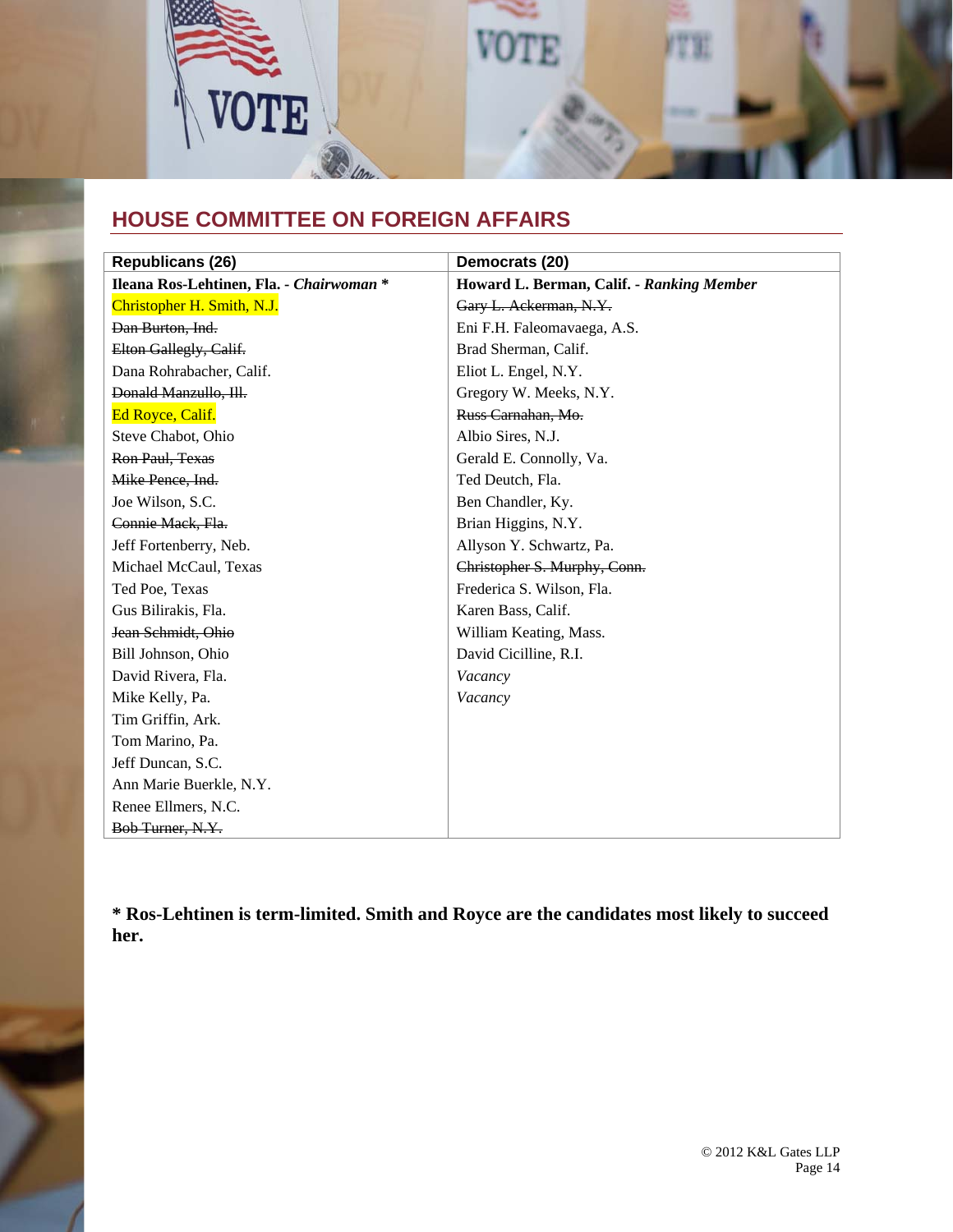

## **HOUSE COMMITTEE ON HOMELAND SECURITY**

| <b>Republicans (19)</b>          | Democrats (14)                                 |
|----------------------------------|------------------------------------------------|
| Peter T. King, N.Y. - Chairman * | <b>Bennie Thompson, Miss. - Ranking Member</b> |
| Lamar Smith, Texas               | Loretta Sanchez, Calif.                        |
| Dan Lungren, Calif.              | Sheila Jackson Lee, Texas                      |
| Mike D. Rogers, Ala.             | Henry Cuellar, Texas                           |
| <b>Michael McCaul, Texas</b>     | Yvette D. Clarke, N.Y.                         |
| Gus Bilirakis, Fla.              | Laura Richardson, Calif.                       |
| Paul Broun, Ga.                  | Danny K. Davis, Ill.                           |
| Candice S. Miller, Mich.         | Brian Higgins, N.Y.                            |
| Tim Walberg, Mich.               | Cedric L. Richmond, La.                        |
| Chip Cravaack, Minn.             | Hansen Clarke, Mich.                           |
| Joe Walsh, Ill.                  | William Keating, Mass.                         |
| Patrick Meehan, Pa.              | Kathy Hochul, N.Y.                             |
| Ben Quayle, Ariz.                | Janice Hahn, Calif.                            |
| Scott Rigell, Va.                | Ron Barber, Ariz.                              |
| Billy Long, Mo.                  |                                                |
| Jeff Duncan, S.C.                |                                                |
| Tom Marino, Pa.                  |                                                |
| Blake Farenthold, Texas          |                                                |
| <del>Bob Turner, N.Y.</del>      |                                                |

**\* King is term-limited. The candidate favored to succeed him as chairman is Miller. Other candidates include Rogers and McCaul.**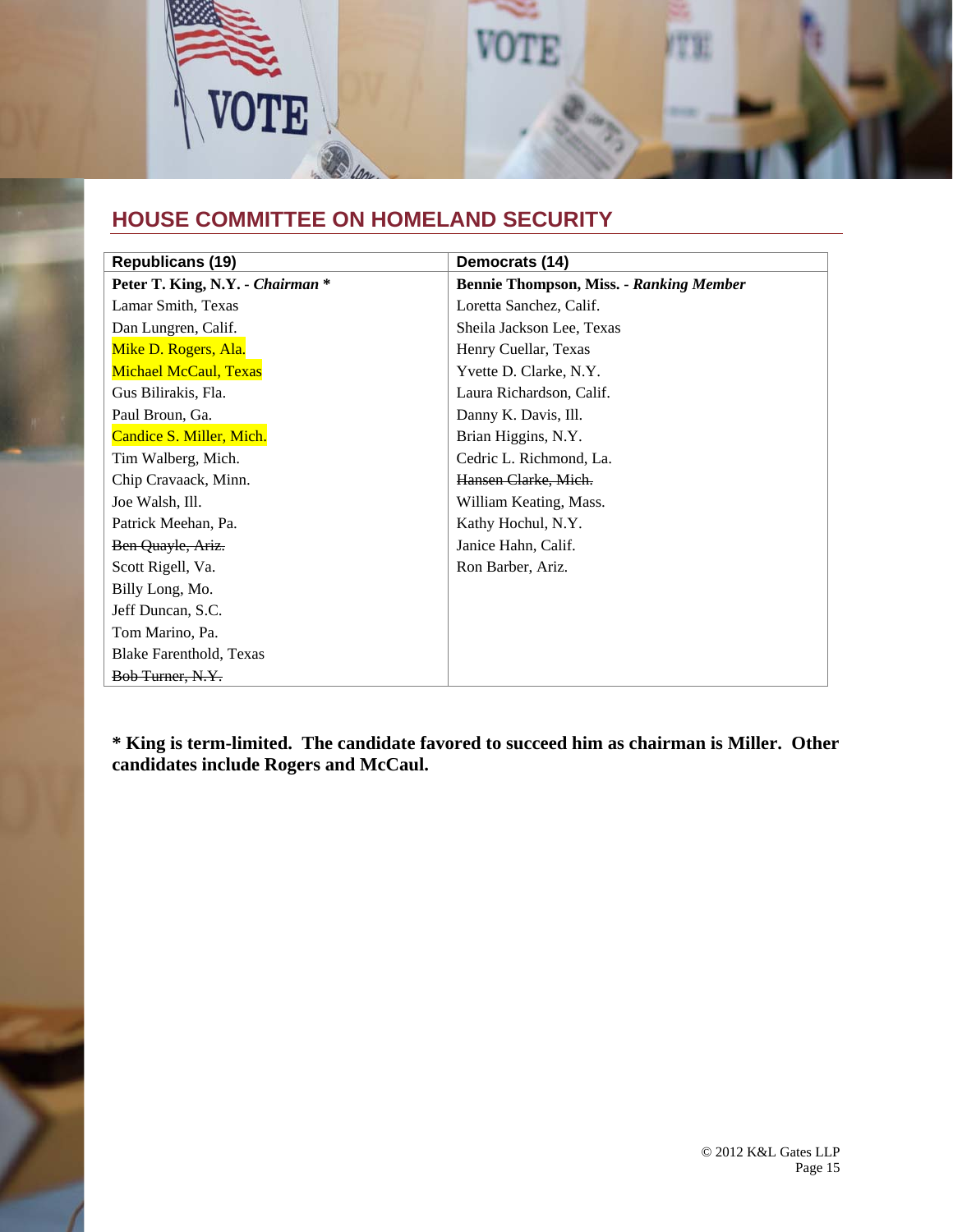

# **HOUSE COMMITTEE ON THE JUDICIARY**

| <b>Republicans (23)</b>          | Democrats (16)                           |
|----------------------------------|------------------------------------------|
| Lamar Smith, Texas - Chairman *  | John Conyers Jr., Mich. - Ranking Member |
| F. James Sensenbrenner Jr., Wis. | Howard L. Berman, Calif.                 |
| Howard Coble, N.C.               | Jerrold Nadler, N.Y.                     |
| Elton Gallegly, Calif.           | Robert C. Scott, Va.                     |
| Robert W. Goodlatte, Va.         | Melvin Watt, N.C.                        |
| Dan Lungren, Calif.              | Zoe Lofgren, Calif.                      |
| Steve Chabot, Ohio               | Sheila Jackson Lee, Texas                |
| Darrell Issa, Calif.             | Maxine Waters, Calif.                    |
| Mike Pence, Ind.                 | Steve Cohen, Tenn.                       |
| J. Randy Forbes, Va.             | Hank Johnson, Ga.                        |
| Steve King, Iowa                 | Pedro R. Pierluisi, P.R.                 |
| Trent Franks, Ariz.              | Mike Quigley, Ill.                       |
| Louie Gohmert, Texas             | Judy Chu, Calif.                         |
| Jim Jordan, Ohio                 | Ted Deutch, Fla.                         |
| Ted Poe, Texas                   | Linda T. Sánchez, Calif.                 |
| Jason Chaffetz, Utah             | Jared Polis, Colo.                       |
| Tim Griffin, Ark.                |                                          |
| Tom Marino, Pa.                  |                                          |
| Trey Gowdy, S.C.                 |                                          |
| Dennis A. Ross, Fla.             |                                          |
| Sandy Adams, Fla.                |                                          |
| Ben Quayle, Ariz.                |                                          |
| Mark Amodei, Nev.                |                                          |

**\* Smith is term-limited. Goodlatte is the most likely candidate to succeed him.**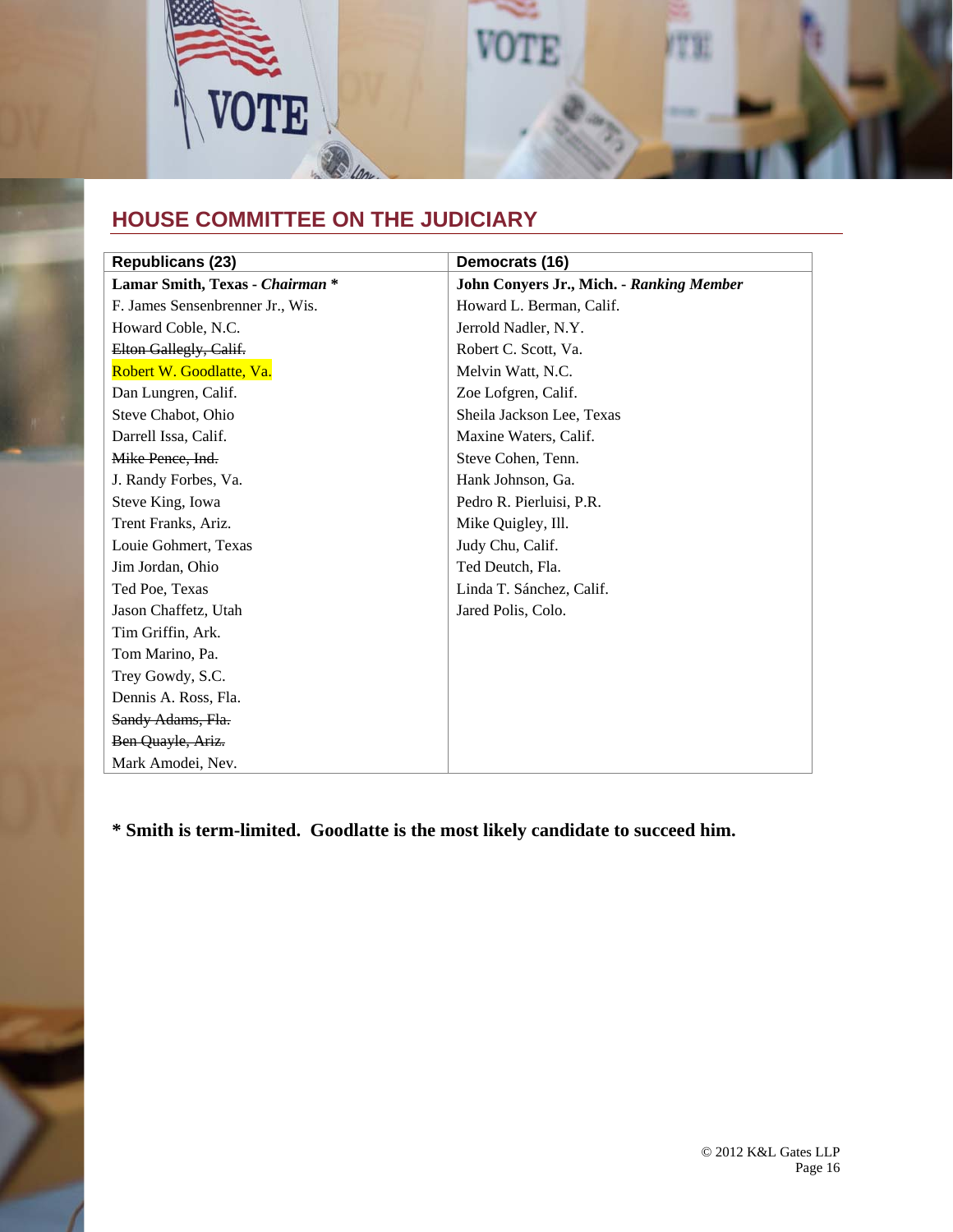

### **HOUSE COMMITTEE ON NATURAL RESOURCES**

| <b>Republicans (27)</b>           | Democrats (21)                                  |
|-----------------------------------|-------------------------------------------------|
| Doc Hastings, Wash. - Chairman *  | <b>Edward J. Markey, Mass. - Ranking Member</b> |
| Don Young, Alaska                 | Dale E. Kildee, Mich.                           |
| John J. "Jimmy" Duncan Jr., Tenn. | Peter A. DeFazio, Ore.                          |
| Louie Gohmert, Texas              | Eni F.H. Faleomavaega, A.S.                     |
| Rob Bishop, Utah                  | Frank Pallone Jr., N.J.                         |
| Doug Lamborn, Colo.               | Grace F. Napolitano, Calif.                     |
| Rob Wittman, Va.                  | Rush D. Holt, N.J.                              |
| Paul Broun, Ga.                   | Raúl M. Grijalva, Ariz.                         |
| John Fleming, La.                 | Madeleine Z. Bordallo, Guam                     |
| Mike Coffman, Colo.               | Jim Costa, Calif.                               |
| Tom McClintock, Calif.            | Dan Boren, Okla.                                |
| Glenn Thompson, Pa.               | Gregorio Kilili Camacho Sablan, N. Marianas     |
| Jeff Denham, Calif.               | Martin Heinrich, N.M.                           |
| Dan Benishek, Mich.               | Ben Ray Luján, N.M.                             |
| David Rivera, Fla.                | Betty Sutton, Ohio                              |
| Jeff Duncan, S.C.                 | Niki Tsongas, Mass.                             |
| Scott Tipton, Colo.               | Pedro R. Pierluisi, P.R.                        |
| Paul Gosar, Ariz.                 | John Garamendi, Calif.                          |
| Raúl R. Labrador, Idaho           | Colleen Hanabusa, Hawaii                        |
| Kristi Noem, S.D.                 | Paul Tonko, N.Y.                                |
| Steve Southerland II, Fla.        | Vacancy                                         |
| <b>Bill Flores, Texas</b>         |                                                 |
| Andy Harris, Md.                  |                                                 |
| Jeff Landry, La.                  |                                                 |
| Jon Runyan, N.J.                  |                                                 |
| Bill Johnson, Ohio                |                                                 |
| Mark Amodei, Nev.                 |                                                 |

**\* Hastings is not term-limited; but if given the opportunity, he may choose to leave the Natural Resources Committee to chair the Rules Committee instead. If Hastings does leave, Bishop is the leading candidate to succeed him.**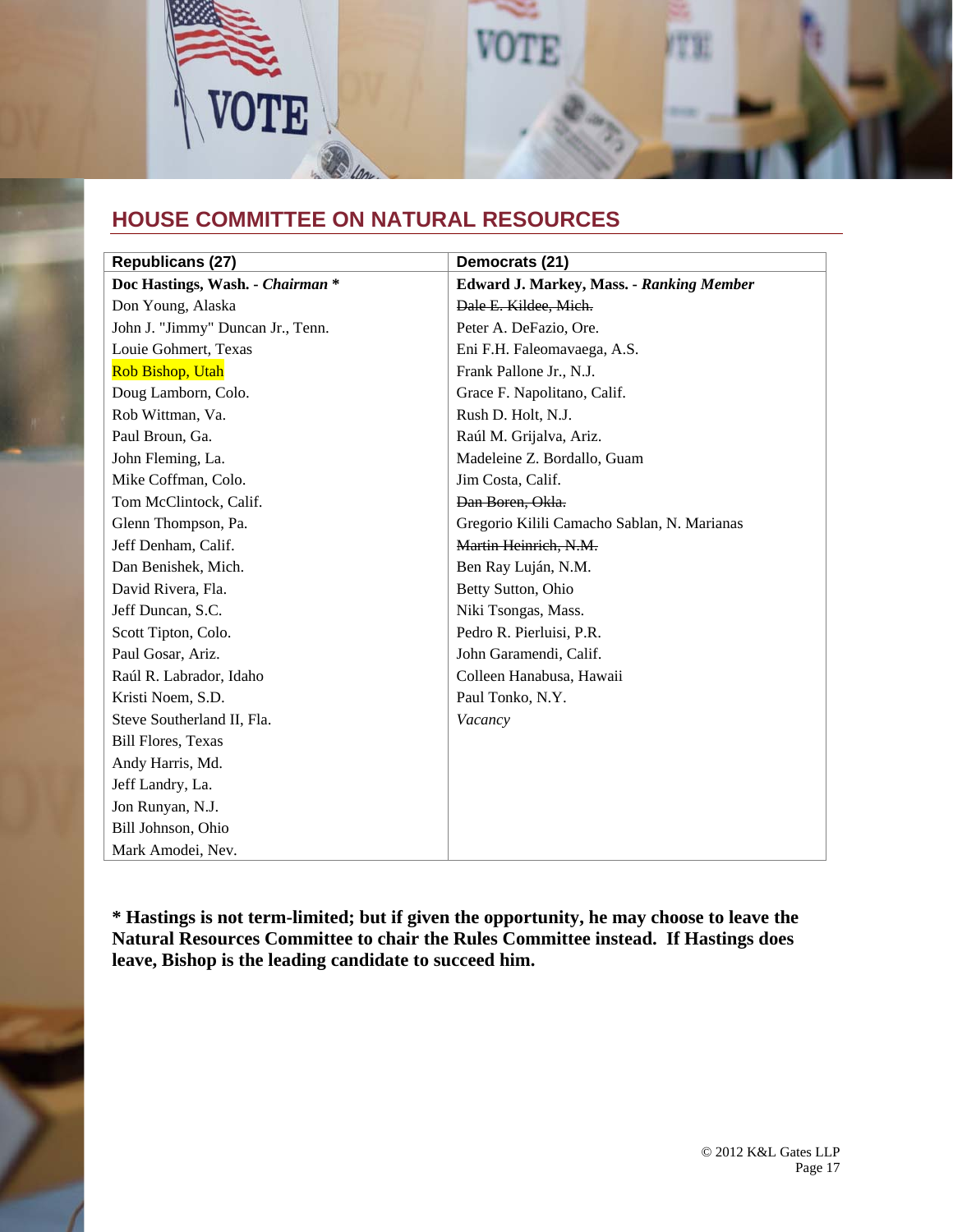

# **HOUSE COMMITTEE ON OVERSIGHT AND GOVERNMENT REFORM**

| <b>Republicans (23)</b>         | Democrats (17)                           |
|---------------------------------|------------------------------------------|
| Darrell Issa, Calif. - Chairman | Elijah E. Cummings, Md. - Ranking Member |
| Dan Burton, Ind.                | Edolphus Towns, N.Y.                     |
| John L. Mica, Fla.              | Carolyn B. Maloney, N.Y.                 |
| Todd R. Platts, Pa.             | Eleanor Holmes Norton, D.C.              |
| Michael R. Turner, Ohio         | Dennis J. Kucinich, Ohio                 |
| Patrick T. McHenry, N.C.        | John F. Tierney, Mass.                   |
| Jim Jordan, Ohio                | William Lacy Clay, Mo.                   |
| Jason Chaffetz, Utah            | Stephen F. Lynch, Mass.                  |
| Connie Mack, Fla.               | Jim Cooper, Tenn.                        |
| Tim Walberg, Mich.              | Gerald E. Connolly, Va.                  |
| James Lankford, Okla.           | Mike Quigley, Ill.                       |
| Justin Amash, Mich.             | Danny K. Davis, Ill.                     |
| Ann Marie Buerkle, N.Y.         | Bruce Braley, Iowa                       |
| Paul Gosar, Ariz.               | Peter Welch, Vt.                         |
| Raúl R. Labrador, Idaho         | John Yarmuth, Ky.                        |
| Patrick Meehan, Pa.             | Christopher S. Murphy, Conn.             |
| Scott DesJarlais, Tenn.         | Jackie Speier, Calif.                    |
| Joe Walsh, Ill.                 |                                          |
| Trey Gowdy, S.C.                |                                          |
| Dennis A. Ross, Fla.            |                                          |
| Blake Farenthold, Texas         |                                          |
| Mike Kelly, Pa.                 |                                          |
| Vacancy                         |                                          |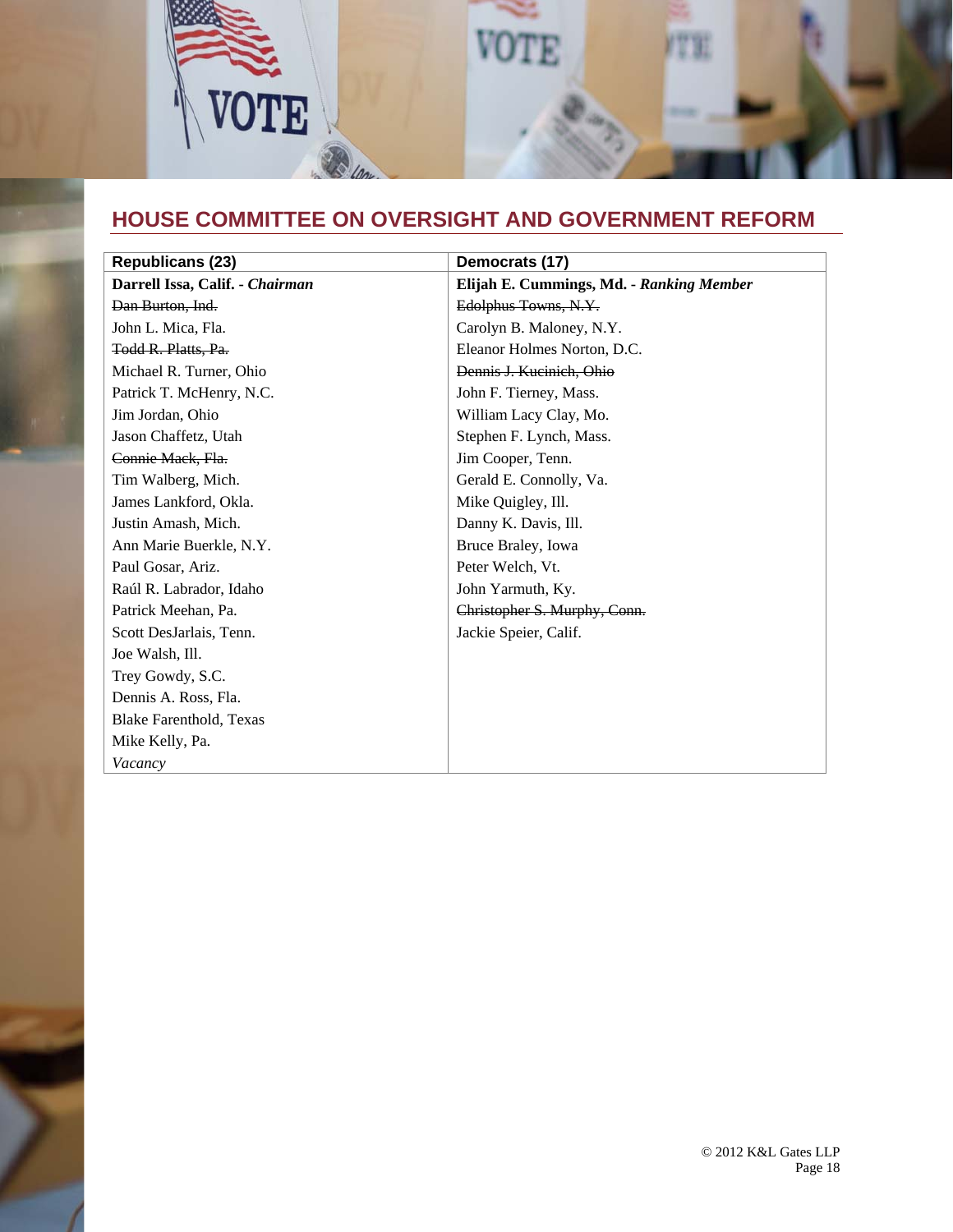

### **HOUSE COMMITTEE ON RULES**

| <b>Republicans (9)</b>            | Democrats (4)                              |
|-----------------------------------|--------------------------------------------|
| David Dreier, Calif. - Chairman * | Louise M. Slaughter, N.Y. - Ranking Member |
| <b>Pete Sessions, Texas</b>       | Jim McGovern, Mass.                        |
| Virginia Foxx, N.C.               | Alcee L. Hastings, Fla.                    |
| Rob Bishop, Utah                  | Jared Polis, Colo.                         |
| Rob Woodall, Ga.                  |                                            |
| Rich Nugent, Fla.                 |                                            |
| Tim Scott, S.C.                   |                                            |
| Daniel Webster, Fla.              |                                            |
| Vacancy                           |                                            |
| Doc Hastings, Wash.**             |                                            |

**\* Dreier's retirement will result in a new chairman. Sessions is one of two leading candidates to succeed Dreier.** 

**\*\* Hastings is the other leading candidate to succeed Dreier. Hastings is not a current member of the Rules Committee, but he is a former member. Hastings currently chairs the Natural Resources Committee and would need to relinquish this position, in order to succeed Dreier as chairman of the Rules Committee.**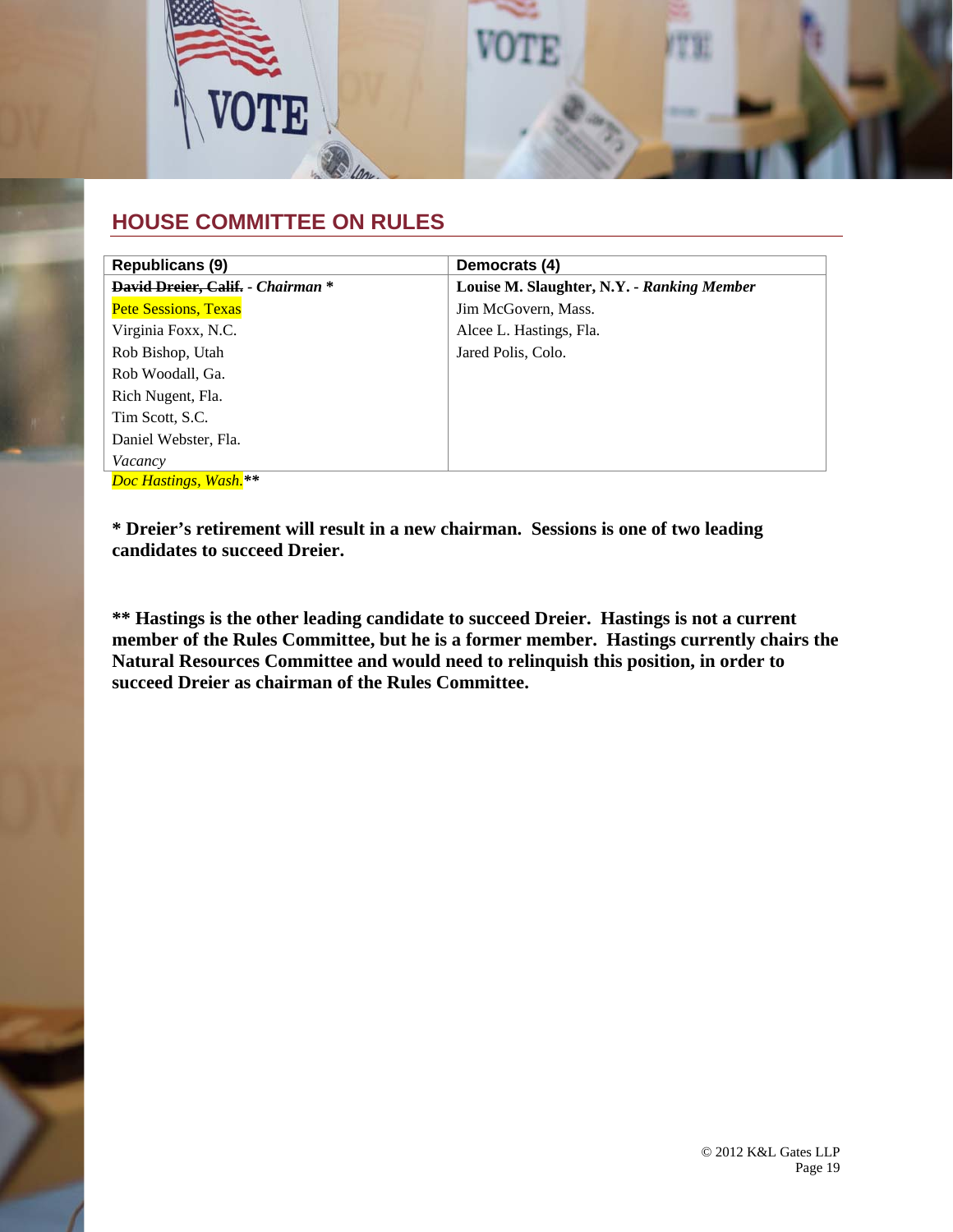

# **HOUSE COMMITTEE ON SCIENCE, SPACE AND TECHNOLOGY**

| <b>Republicans (23)</b>           | Democrats (17)                                       |
|-----------------------------------|------------------------------------------------------|
| Ralph M. Hall, Texas - Chairman * | <b>Eddie Bernice Johnson, Texas - Ranking Member</b> |
| F. James Sensenbrenner Jr., Wis.  | Jerry F. Costello, Ill.                              |
| <b>Lamar Smith, Texas</b>         | Lynn Woolsey, Calif.                                 |
| Dana Rohrabacher, Calif.          | Zoe Lofgren, Calif.                                  |
| Roscoe G. Bartlett, Md.           | Brad Miller, N.C.                                    |
| Frank D. Lucas, Okla.             | Daniel Lipinski, Ill.                                |
| Judy Biggert, Ill.                | Donna Edwards, Md.                                   |
| Todd Akin, Mo.                    | Ben Ray Luján, N.M.                                  |
| Randy Neugebauer, Texas           | Paul Tonko, N.Y.                                     |
| Michael McCaul, Texas             | Jerry McNerney, Calif.                               |
| Paul Broun, Ga.                   | Terri A. Sewell, Ala.                                |
| Sandy Adams, Fla.                 | Frederica S. Wilson, Fla.                            |
| Ben Quayle, Ariz.                 | Hansen Clarke, Mich.                                 |
| Chuck Fleischmann, Tenn.          | Suzanne Bonamici, Ore.                               |
| Scott Rigell, Va.                 | Vacancy                                              |
| Steven M. Palazzo, Miss.          | Vacancy                                              |
| Mo Brooks, Ala.                   | Vacancy                                              |
| Andy Harris, Md.                  |                                                      |
| Randy Hultgren, Ill.              |                                                      |
| Chip Cravaack, Minn.              |                                                      |
| Larry Bucshon, Ind.               |                                                      |
| Dan Benishek, Mich.               |                                                      |
| Vacancy                           |                                                      |

**\* Hall is term-limited. Smith is the leading candidate to succeed him. Rohrabacher and Sensenbrenner are also candidates.**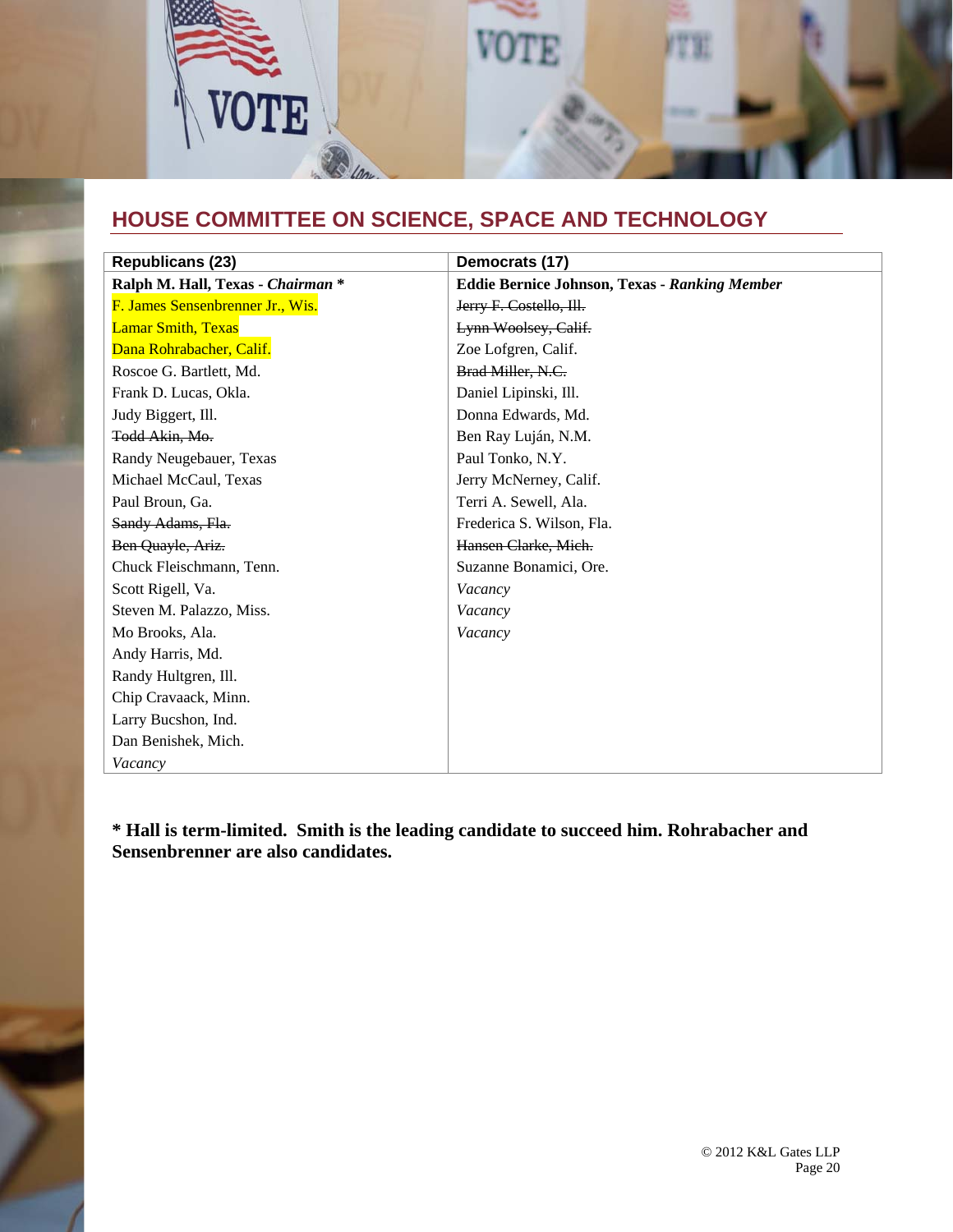

# **HOUSE COMMITTEE ON SMALL BUSINESS**

| Republicans (15)             | Democrats (11)                            |
|------------------------------|-------------------------------------------|
| Sam Graves, Mo. - Chairman   | Nydia M. Velázquez, N.Y. - Ranking Member |
| Roscoe G. Bartlett, Md.      | Kurt Schrader, Ore.                       |
| Steve Chabot, Ohio           | Mark Critz, Pa.                           |
| Steve King, Iowa             | Yvette D. Clarke, N.Y.                    |
| Mike Coffman, Colo.          | Judy Chu, Calif.                          |
| Mick Mulvaney, S.C.          | David Cicilline, R.I.                     |
| Scott Tipton, Colo.          | Cedric L. Richmond, La.                   |
| Jeff Landry, La.             | Janice Hahn, Calif.                       |
| Jaime Herrera Beutler, Wash. | Gary Peters, Mich.                        |
| Allen B. West, Fla.          | Bill Owens, N.Y.                          |
| Renee Ellmers, N.C.          | William Keating, Mass.                    |
| Joe Walsh, Ill.              |                                           |
| Lou Barletta, Pa.            |                                           |
| Richard Hanna, N.Y.          |                                           |
| Bobby Schilling, Ill.        |                                           |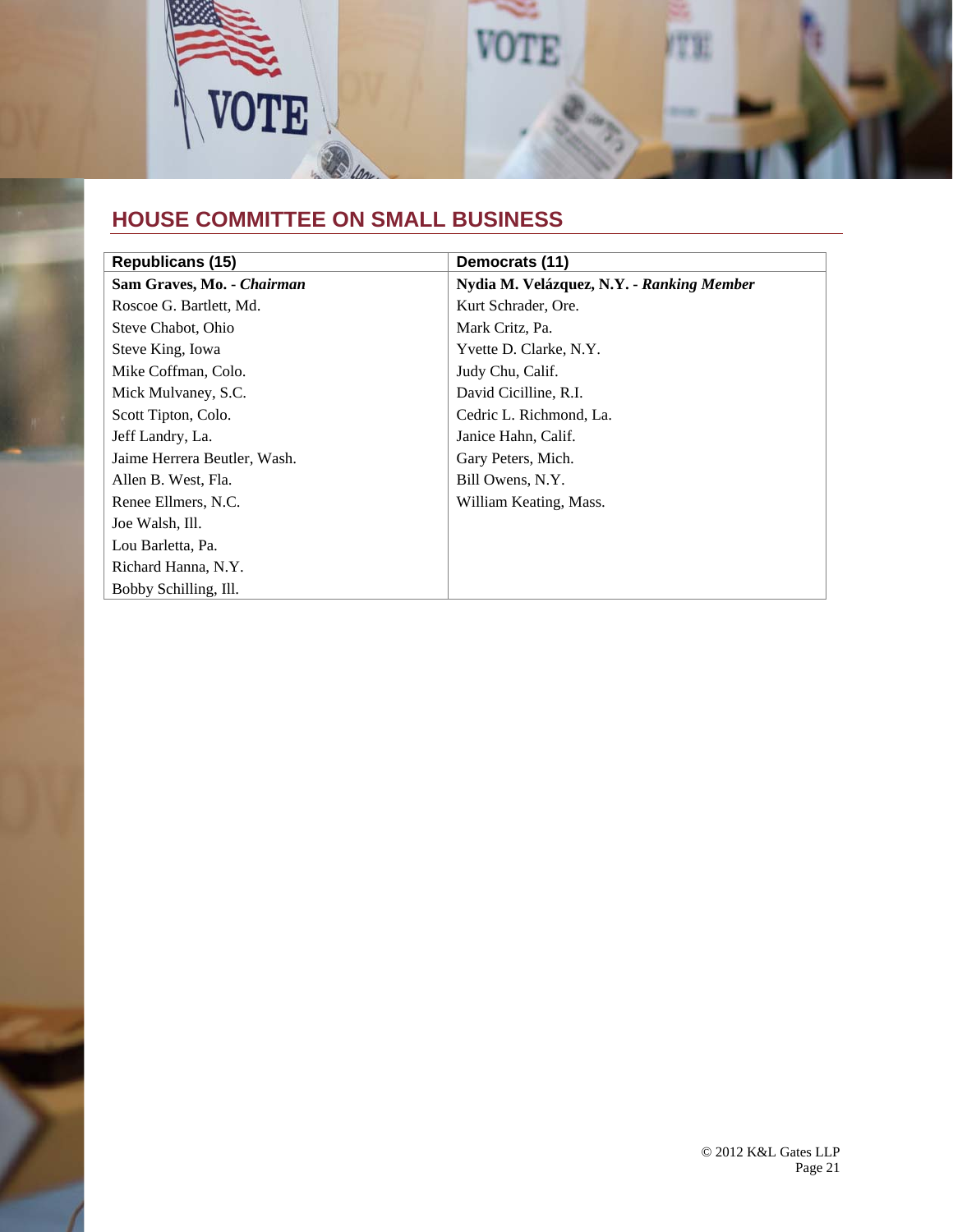

### **HOUSE COMMITTEE ON TRANSPORTATION AND INFRASTRUCTURE**

| <b>Republicans (33)</b>           | Democrats (26)                            |
|-----------------------------------|-------------------------------------------|
| John L. Mica, Fla. - Chairman *   | Nick J. Rahall II, W.Va. - Ranking Member |
| Don Young, Alaska                 | Peter A. DeFazio, Ore.                    |
| Tom Petri, Wis.                   | Jerry F. Costello, Ill.                   |
| Howard Coble, N.C.                | Eleanor Holmes Norton, D.C.               |
| John J. "Jimmy" Duncan Jr., Tenn. | Jerrold Nadler, N.Y.                      |
| Frank A. LoBiondo, N.J.           | Corrine Brown, Fla.                       |
| Gary G. Miller, Calif.            | Bob Filner, Calif.                        |
| Timothy V. Johnson, Ill.          | Eddie Bernice Johnson, Texas              |
| Sam Graves, Mo.                   | Elijah E. Cummings, Md.                   |
| Bill Shuster, Pa.                 | Leonard L. Boswell, Iowa                  |
| Shelley Moore Capito, W.Va.       | Tim Holden, Pa.                           |
| Jean Schmidt, Ohio                | Rick Larsen, Wash.                        |
| Candice S. Miller, Mich.          | Michael E. Capuano, Mass.                 |
| Duncan Hunter, Calif.             | Timothy H. Bishop, N.Y.                   |
| Andy Harris, Md.                  | Michael H. Michaud, Maine                 |
| Rick Crawford, Ark.               | Russ Carnahan, Mo.                        |
| Jaime Herrera Beutler, Wash.      | Grace F. Napolitano, Calif.               |
| Randy Hultgren, Ill.              | Daniel Lipinski, Ill.                     |
| Lou Barletta, Pa.                 | Mazie K. Hirono, Hawaii                   |
| Chip Cravaack, Minn.              | Jason Altmire, Pa.                        |
| <b>Blake Farenthold, Texas</b>    | Tim Walz, Minn.                           |
| Larry Bucshon, Ind.               | Heath Shuler, N.C.                        |
| Billy Long, Mo.                   | Steve Cohen, Tenn.                        |
| Bob Gibbs, Ohio                   | Laura Richardson, Calif.                  |
| Patrick Meehan, Pa.               | Albio Sires, N.J.                         |
| Richard Hanna, N.Y.               | Donna Edwards, Md.                        |
| Jeff Landry, La.                  |                                           |
| Steve Southerland II, Fla.        |                                           |
| Jeff Denham, Calif.               |                                           |
| James Lankford, Okla.             |                                           |
| Reid Ribble, Wis.                 |                                           |
| Chuck Fleischmann, Tenn.          |                                           |
| Vacancy                           |                                           |

**\* Mica is term-limited. Shuster is the most likely candidate to succeed him.**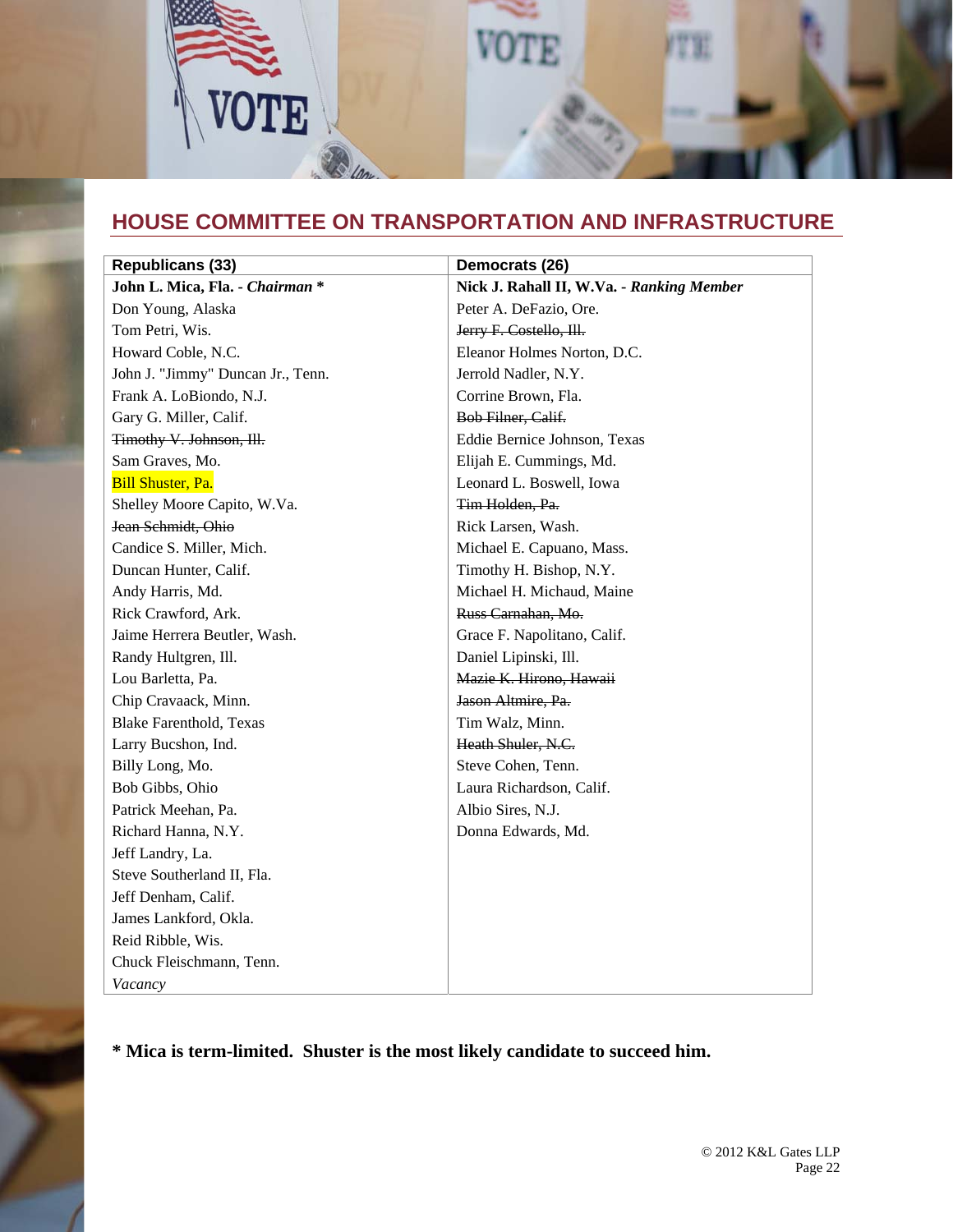

# **HOUSE COMMITTEE ON VETERANS' AFFAIRS**

| Republicans (15)             | Democrats (11)                             |
|------------------------------|--------------------------------------------|
| Jeff Miller, Fla. - Chairman | <b>Bob Filner, Calif. - Ranking Member</b> |
| Cliff Stearns, Fla.          | Corrine Brown, Fla.                        |
| Doug Lamborn, Colo.          | <b>Silvestre Reves, Texas</b>              |
| Gus Bilirakis, Fla.          | Michael H. Michaud, Maine                  |
| Phil Roe, Tenn.              | Linda T. Sánchez, Calif.                   |
| Marlin Stutzman, Ind.        | Bruce Braley, Iowa                         |
| <b>Bill Flores, Texas</b>    | Jerry McNerney, Calif.                     |
| Bill Johnson, Ohio           | Joe Donnelly, Ind.                         |
| Jeff Denham, Calif.          | Tim Walz, Minn.                            |
| Jon Runyan, N.J.             | John Barrow, Ga.                           |
| Dan Benishek, Mich.          | Russ Carnahan, Mo.                         |
| Ann Marie Buerkle, N.Y.      |                                            |
| Tim Huelskamp, Kan.          |                                            |
| Mark Amodei, Nev.            |                                            |
| Bob Turner, N.Y.             |                                            |

**Brown is next in line to succeed Filner as ranking member.**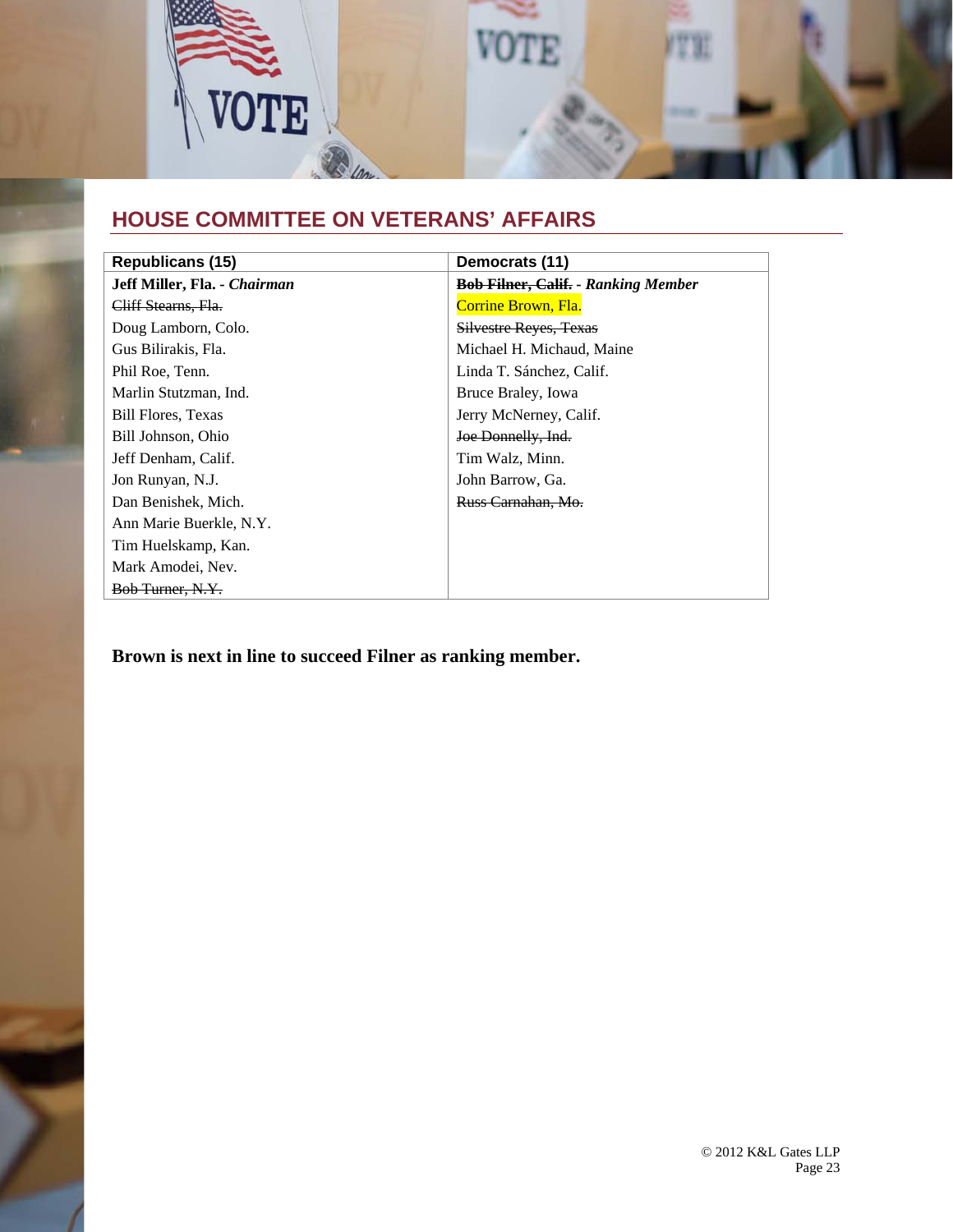

# **HOUSE COMMITTEE ON WAYS AND MEANS**

| <b>Republicans (22)</b>     | Democrats (15)                          |
|-----------------------------|-----------------------------------------|
| Dave Camp, Mich. - Chairman | Sander M. Levin, Mich. - Ranking Member |
| Wally Herger, Calif.        | Charles B. Rangel, N.Y.                 |
| Sam Johnson, Texas          | Pete Stark, Calif.                      |
| Kevin Brady, Texas          | Jim McDermott, Wash.                    |
| Paul D. Ryan, Wis.          | John Lewis, Ga.                         |
| Devin Nunes, Calif.         | Richard E. Neal, Mass.                  |
| Pat Tiberi, Ohio            | Xavier Becerra, Calif.                  |
| Dave Reichert, Wash.        | Lloyd Doggett, Texas                    |
| Charles Boustany Jr., La.   | Mike Thompson, Calif.                   |
| Peter Roskam, Ill.          | John B. Larson, Conn.                   |
| Jim Gerlach, Pa.            | Earl Blumenauer, Ore.                   |
| Tom Price, Ga.              | Ron Kind, Wis.                          |
| Vern Buchanan, Fla.         | Bill Pascrell Jr., N.J.                 |
| Adrian Smith, Neb.          | Shelley Berkley, Nev.                   |
| Aaron Schock, Ill.          | Joseph Crowley, N.Y.                    |
| Lynn Jenkins, Kan.          |                                         |
| Erik Paulsen, Minn.         |                                         |
| Kenny Marchant, Texas       |                                         |
| Rick Berg, N.D.             |                                         |
| Diane Black, Tenn.          |                                         |
| Tom Reed, N.Y.              |                                         |
| Vacancy                     |                                         |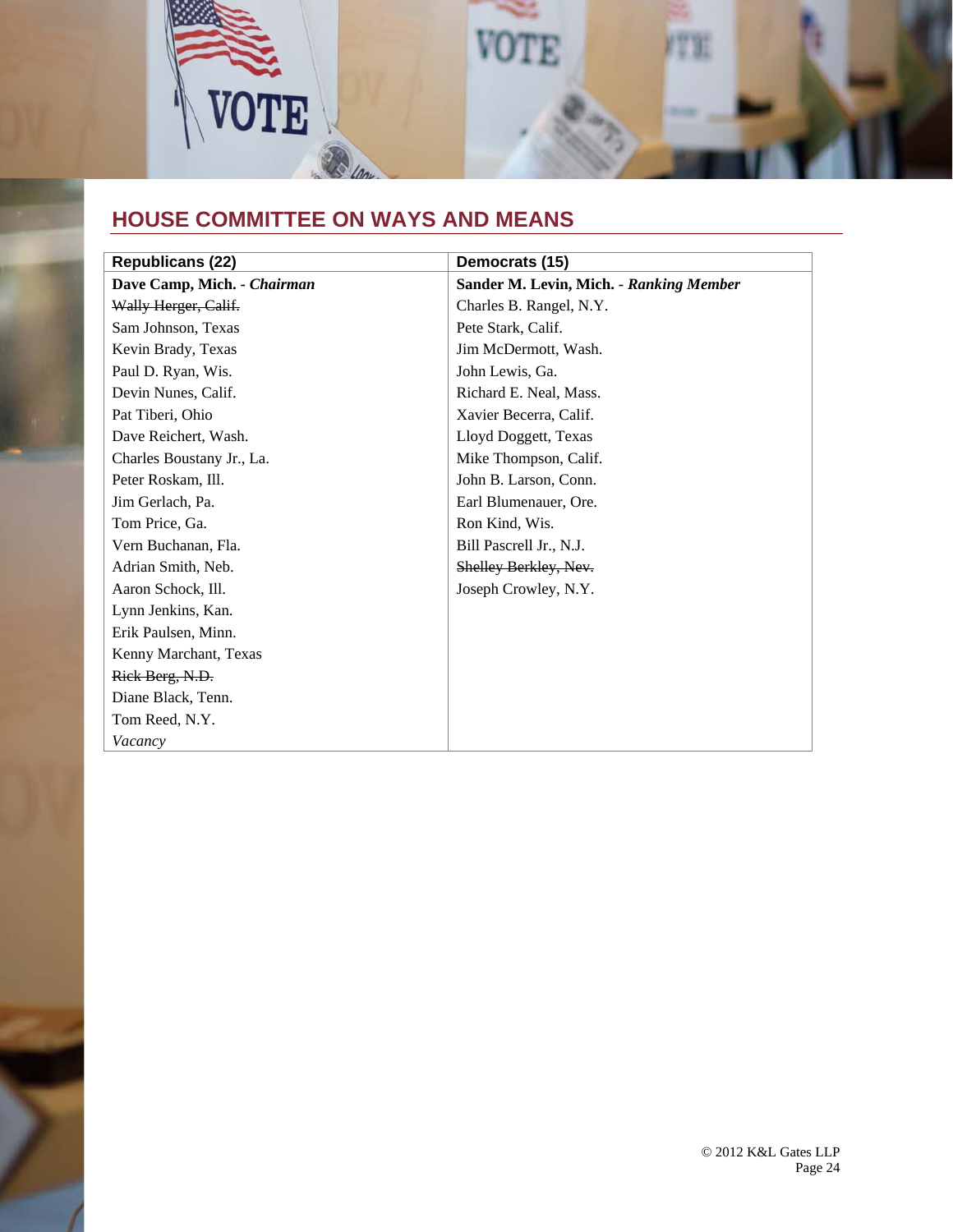

# **HOUSE PERMANENT SELECT COMMITTEE ON INTELLIGENCE**

| <b>Republicans (12)</b>            | Democrats (8)                                  |
|------------------------------------|------------------------------------------------|
| Mike Rogers, Mich. - Chairman      | C.A. Dutch Ruppersberger, Md. - Ranking Member |
| William M. "Mac" Thornberry, Texas | Mike Thompson, Calif.                          |
| Sue Myrick, N.C.                   | Jan Schakowsky, Ill.                           |
| Jeff Miller, Fla.                  | Jim Langevin, R.I.                             |
| K. Michael Conaway, Texas          | Adam B. Schiff, Calif.                         |
| Peter T. King, N.Y.                | Dan Boren, Okla.                               |
| Frank A. LoBiondo, N.J.            | Luis V. Gutierrez, Ill.                        |
| Devin Nunes, Calif.                | Ben Chandler, Ky.                              |
| Lynn Westmoreland, Ga.             |                                                |
| Michele Bachmann, Minn.            |                                                |
| Tom Rooney, Fla.                   |                                                |
| Joe Heck, Nev.                     |                                                |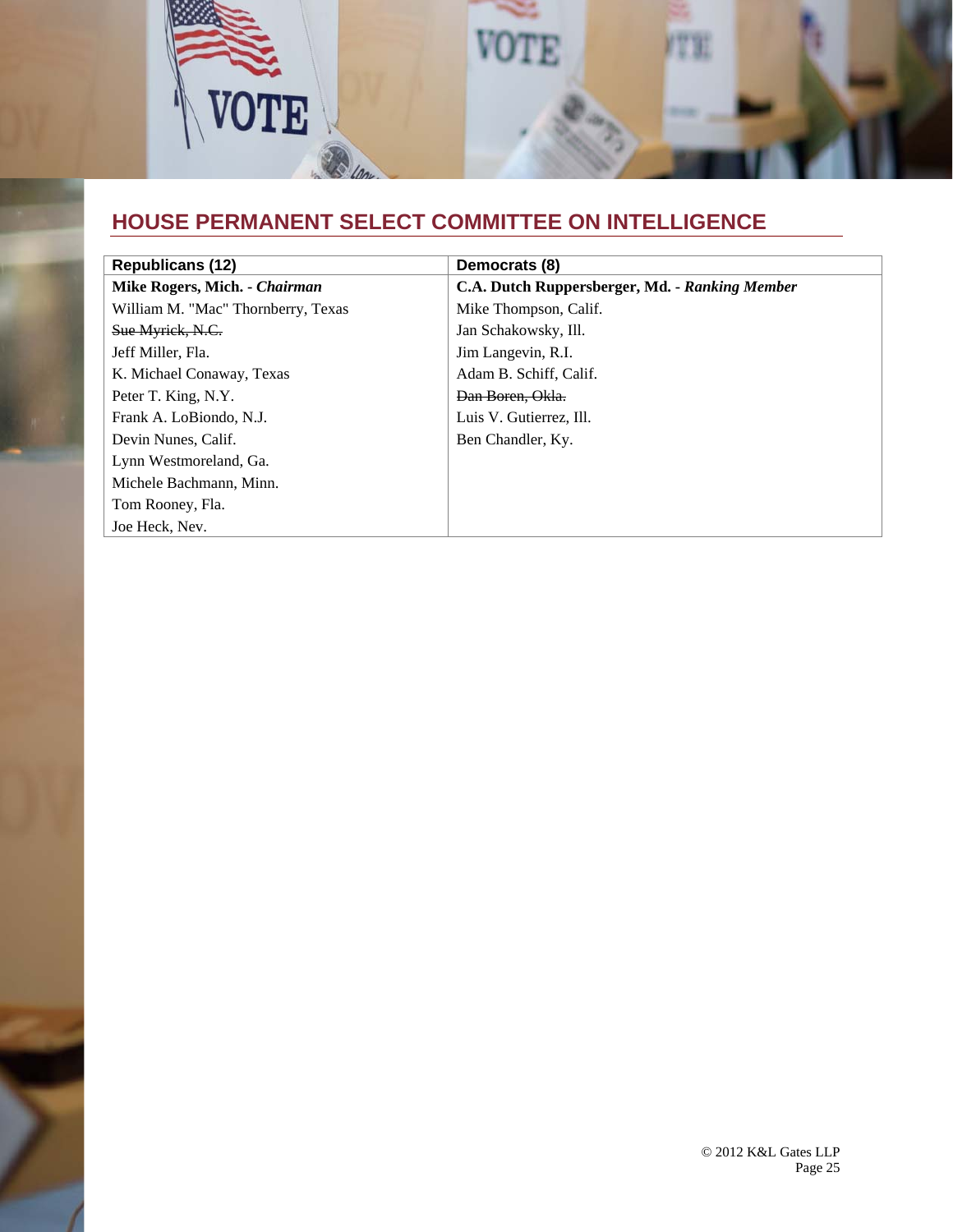

### **KEY CODE FOR SENATE COMMITTEES**

**Strike through** = members not returning because of retirement or primary defeat

**Highlighting** = new committee chairmen and ranking members along with an explanation

The following rosters assume that Democrats will retain control of the Senate. If the Republicans take control of the chamber, the ranking members will likely become chairmen, unless otherwise noted in the explanations.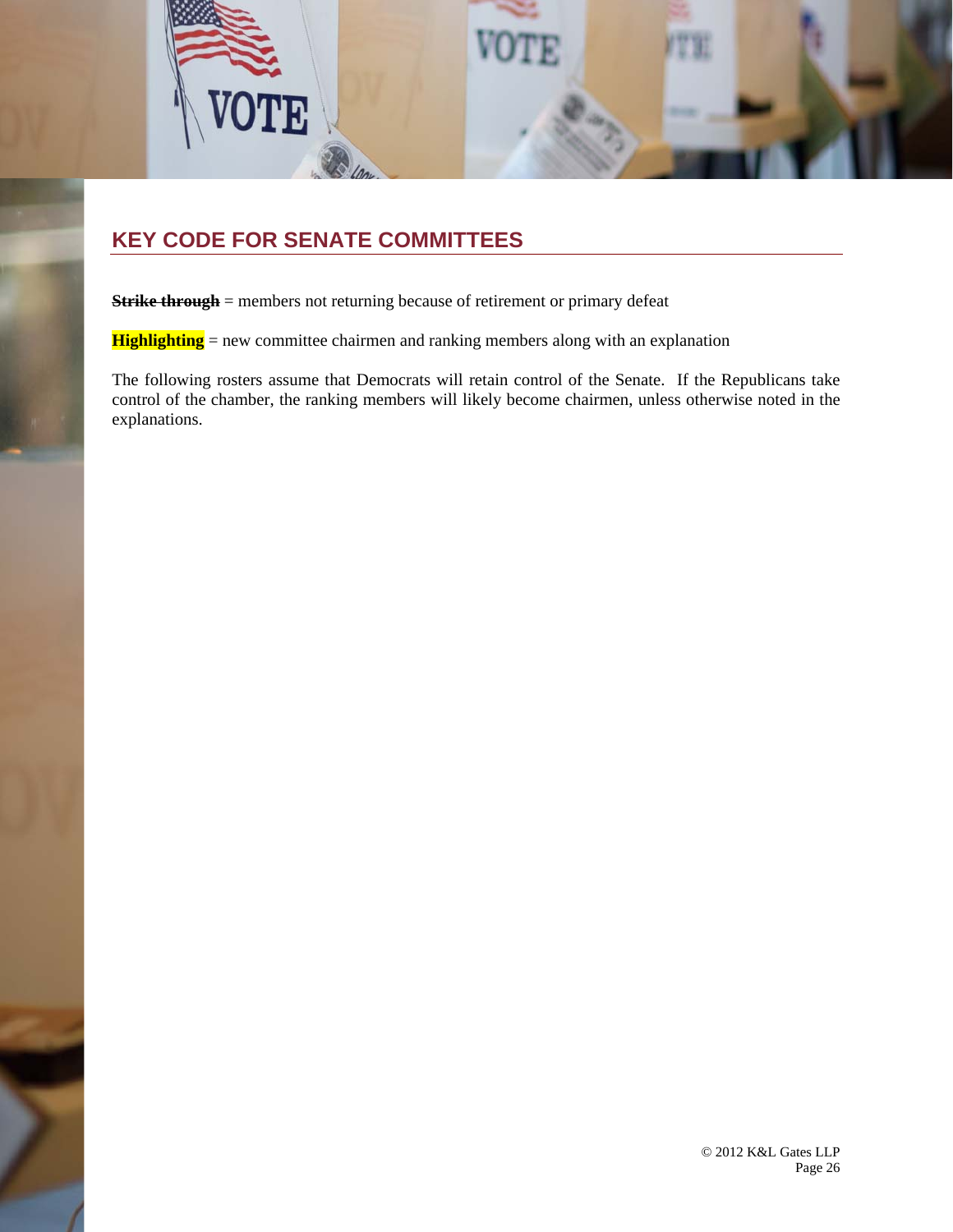

### **SENATE COMMITTEE ON AGRICULTURE, NUTRITION, AND FORESTRY**

| Democrats (11)                      | <b>Republicans (10)</b>            |
|-------------------------------------|------------------------------------|
| Debbie Stabenow, Mich. - Chairwoman | Pat Roberts, Kan. - Ranking Member |
| Patrick J. Leahy, Vt.               | Richard G. Lugar, Ind.             |
| Tom Harkin, Iowa                    | Thad Cochran, Miss.                |
| Kent Conrad, N.D.                   | Mitch McConnell, Ky.               |
| Max Baucus, Mont.                   | Saxby Chambliss, Ga.               |
| Ben Nelson, Neb.                    | Mike Johanns, Neb.                 |
| Sherrod Brown, Ohio                 | John Boozman, Ark.                 |
| Bob Casey, Pa.                      | Charles E. Grassley, Iowa          |
| Amy Klobuchar, Minn.                | John Thune, S.D.                   |
| Michael Bennet, Colo.               | John Hoeven, N.D.                  |
| Kirsten Gillibrand, N.Y.            |                                    |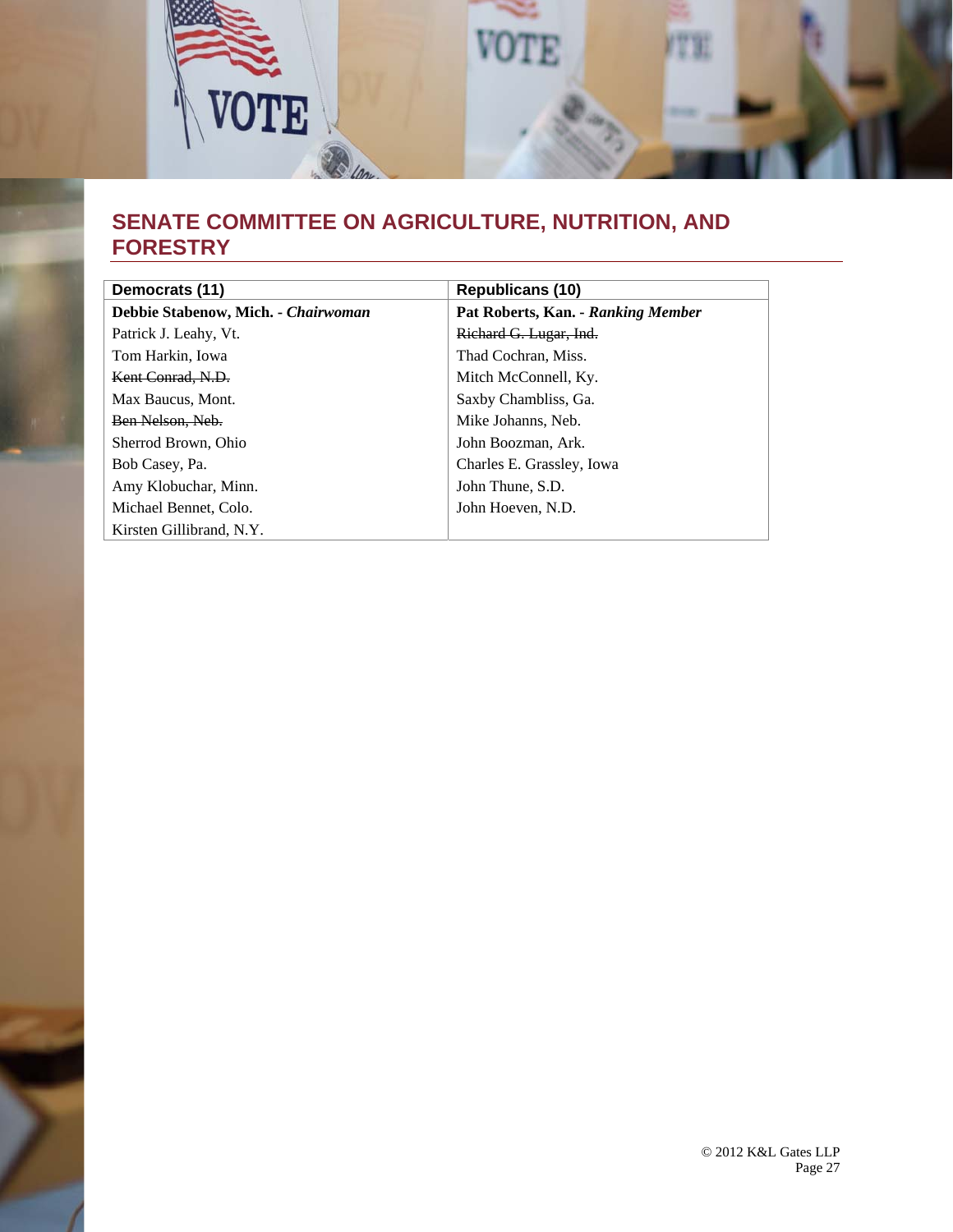

### **SENATE COMMITTEE ON APPROPRIATIONS**

| Democrats (16)                      | <b>Republicans (14)</b>               |
|-------------------------------------|---------------------------------------|
| Daniel K. Inouye, Hawaii - Chairman | Thad Cochran, Miss. - Ranking Member* |
| Patrick J. Leahy, Vt.               | Mitch McConnell, Ky.                  |
| Tom Harkin, Iowa                    | Richard C. Shelby, Ala.               |
| Barbara A. Mikulski, Md.            | Kay Bailey Hutchison, Texas           |
| Herb Kohl, Wis.                     | Lamar Alexander, Tenn.                |
| Patty Murray, Wash.                 | Susan Collins, Maine                  |
| Dianne Feinstein, Calif.            | Lisa Murkowski, Alaska                |
| Richard J. Durbin, Ill.             | Lindsey Graham, S.C.                  |
| Tim Johnson, S.D.                   | Mark Steven Kirk, Ill.                |
| Mary L. Landrieu, La.               | Dan Coats, Ind.                       |
| Jack Reed, R.I.                     | Roy Blunt, Mo.                        |
| Frank R. Lautenberg, N.J.           | Jerry Moran, Kan.                     |
| Ben Nelson, Neb.                    | John Hoeven, N.D.                     |
| Mark Pryor, Ark.                    | Ron Johnson, Wis.                     |
| Jon Tester, Mont.                   |                                       |
| Sherrod Brown, Ohio                 |                                       |

**\* If Republicans win control of the Senate, Cochran would become the chairman. If, however, the Democrats retain control, Cochran would be term-limited and Shelby would likely become ranking member.**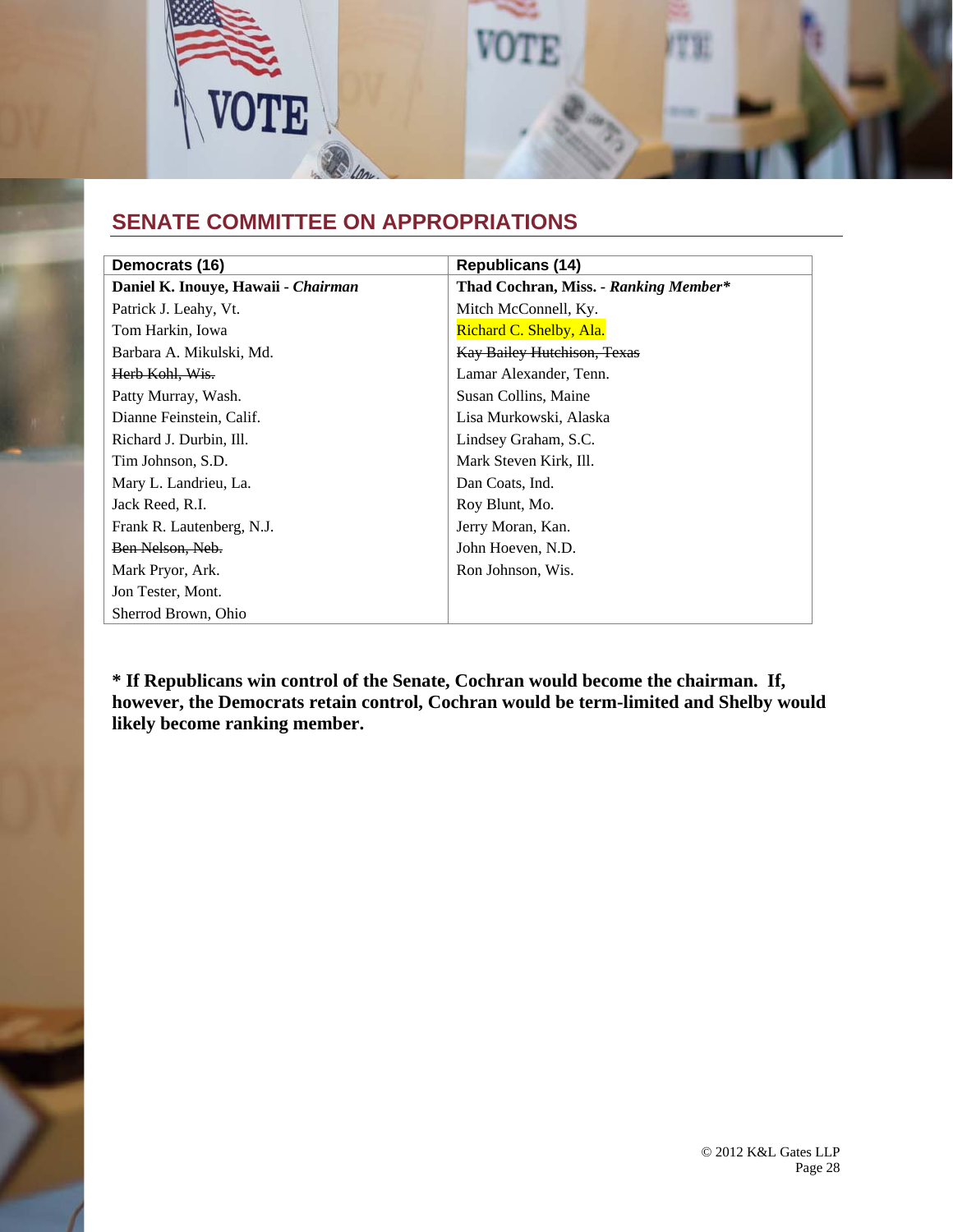

### **SENATE COMMITTEE ON ARMED SERVICES**

| Democrats (14)                 | <b>Republicans (12)</b>              |
|--------------------------------|--------------------------------------|
| Carl Levin, Mich. - Chairman   | John McCain, Ariz. - Ranking Member* |
| Joseph I. Lieberman, Conn. (I) | James M. Inhofe, Okla.               |
| Jack Reed, R.I.                | Jeff Sessions, Ala.                  |
| Daniel K. Akaka, Hawaii        | Saxby Chambliss, Ga.                 |
| Ben Nelson, Neb.               | Roger Wicker, Miss.                  |
| Jim Webb, Va.                  | Scott P. Brown, Mass.                |
| Claire McCaskill, Mo.          | Rob Portman, Ohio                    |
| Mark Udall, Colo.              | Kelly Ayotte, N.H.                   |
| Kay Hagan, N.C.                | Susan Collins, Maine                 |
| Mark Begich, Alaska            | Lindsey Graham, S.C.                 |
| Joe Manchin III, W.Va.         | John Cornyn, Texas                   |
| Jeanne Shaheen, N.H.           | David Vitter, La.                    |
| Kirsten Gillibrand, N.Y.       |                                      |
| Richard Blumenthal, Conn.      |                                      |

**\* If the Republicans win control of the Senate, McCain would become chairman. If, however, the Democrats retain control, McCain would be term-limited and Inhofe would be in line to become the new ranking member (assuming he relinquishes the ranking member position in the Senate Environment and Public Works Committee.)**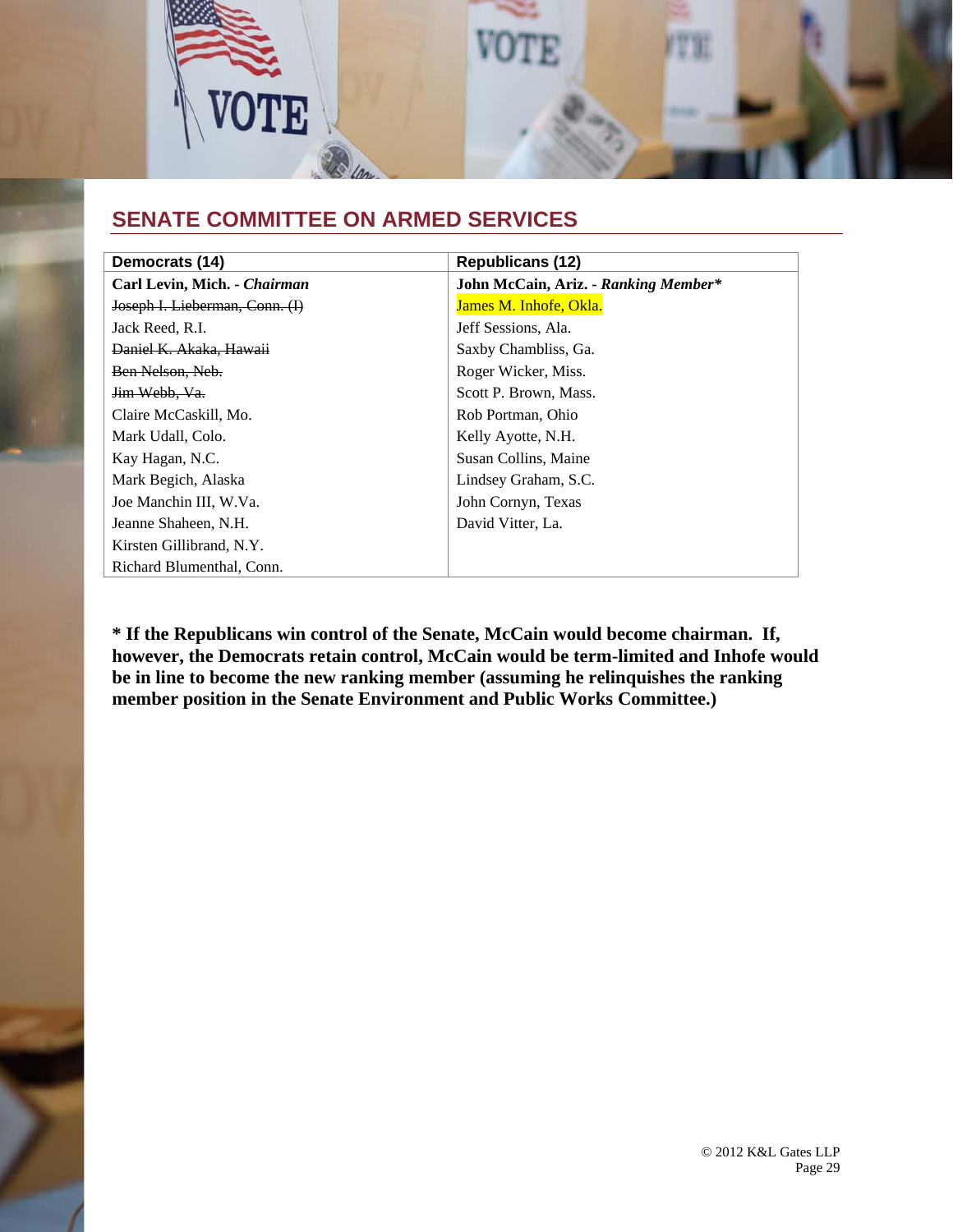

## **SENATE COMMITTEE ON BANKING, HOUSING AND URBAN AFFAIRS**

| Democrats (12)               | <b>Republicans (10)</b>                    |
|------------------------------|--------------------------------------------|
| Tim Johnson, S.D. - Chairman | Richard C. Shelby, Ala. - Ranking Member * |
| Jack Reed, R.I.              | Michael D. Crapo, Idaho                    |
| Charles E. Schumer, N.Y.     | Bob Corker, Tenn.                          |
| Robert Menendez, N.J.        | Jim DeMint, S.C.                           |
| Daniel K. Akaka, Hawaii      | David Vitter, La.                          |
| Sherrod Brown, Ohio          | Mike Johanns, Neb.                         |
| Jon Tester, Mont.            | Patrick J. Toomey, Pa.                     |
| Herb Kohl, Wis.              | Mark Steven Kirk, Ill.                     |
| Mark Warner, Va.             | Jerry Moran, Kan.                          |
| Jeff Merkley, Ore.           | Roger Wicker, Miss.                        |
| Michael Bennet, Colo.        |                                            |
| Kay Hagan, N.C.              |                                            |

**\* If Republicans win control of the Senate, Shelby would become chairman. If, however, Democrats retain control of the Senate, Shelby would likely leave to become ranking member of the Appropriations Committee and Crapo would likely succeed him as ranking member of the Banking Committee.**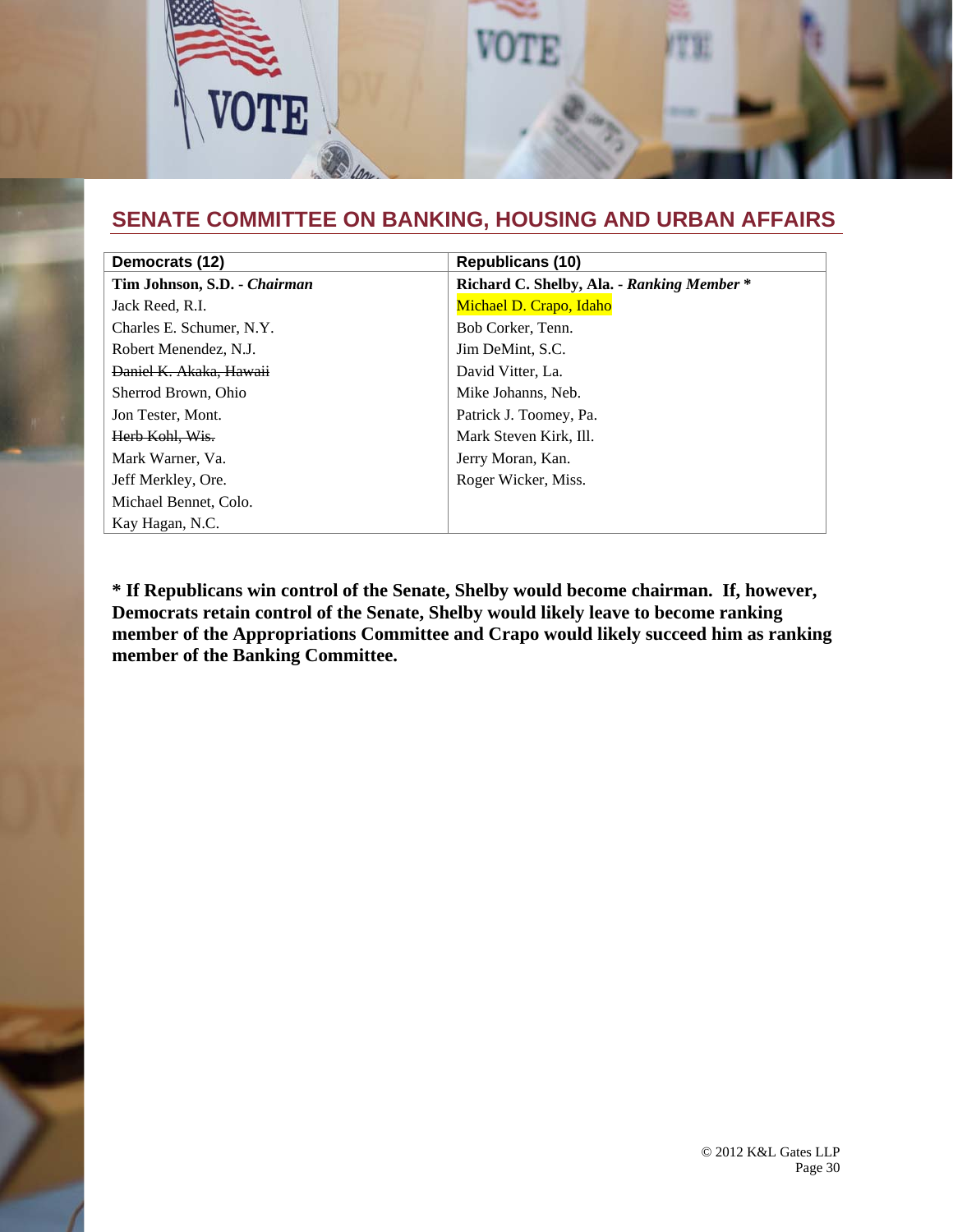

# **SENATE COMMITTEE ON THE BUDGET**

| Democrats (12)               | <b>Republicans (11)</b>              |
|------------------------------|--------------------------------------|
| Kent Conrad, N.D. - Chairman | Jeff Sessions, Ala. - Ranking Member |
| Patty Murray, Wash.          | Charles E. Grassley, Iowa            |
| Ron Wyden, Ore.              | Michael B. Enzi, Wyo.                |
| Bill Nelson, Fla.            | Michael D. Crapo, Idaho              |
| Debbie Stabenow, Mich.       | John Cornyn, Texas                   |
| Benjamin L. Cardin, Md.      | Lindsey Graham, S.C.                 |
| Bernard Sanders, Vt. (I)     | John Thune, S.D.                     |
| Sheldon Whitehouse, R.I.     | Rob Portman, Ohio                    |
| Mark Warner, Va.             | Patrick J. Toomey, Pa.               |
| Jeff Merkley, Ore.           | Ron Johnson, Wis.                    |
| Mark Begich, Alaska          | Kelly Ayotte, N.H.                   |
| Chris Coons, Del.            |                                      |

**If the Democrats retain control, Murray is next in line to become chairman.**

© 2012 K&L Gates LLP Page 31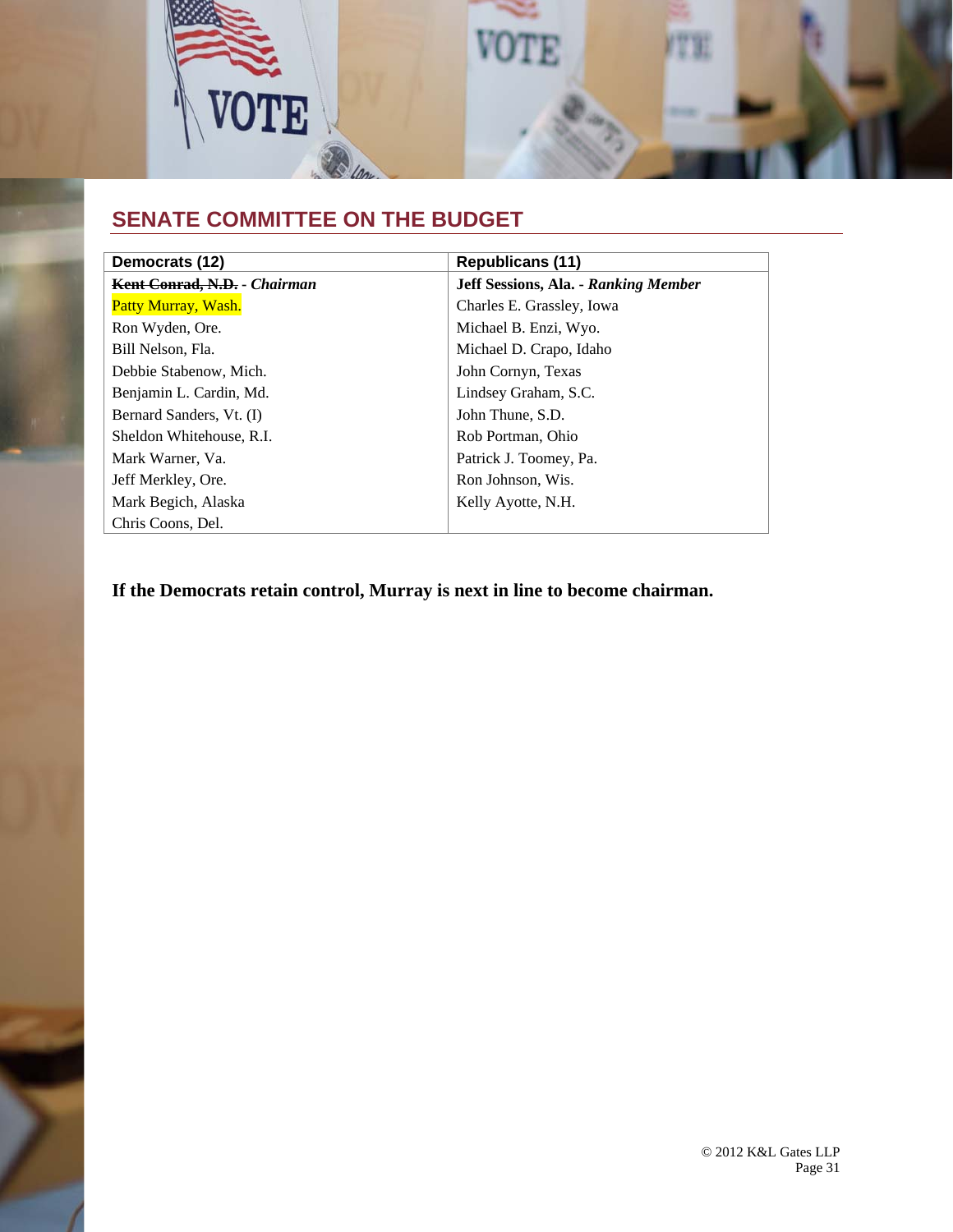

### **SENATE COMMITTEE ON COMMERCE, SCIENCE AND TRANSPORTATION**

| Democrats (13)                           | <b>Republicans (12)</b>                             |
|------------------------------------------|-----------------------------------------------------|
| John D. Rockefeller IV, W.Va. - Chairman | <b>Kay Bailey Hutchison, Texas - Ranking Member</b> |
| Daniel K. Inouye, Hawaii                 | Olympia J. Snowe, Maine                             |
| John Kerry, Mass.                        | Jim DeMint, S.C.                                    |
| Barbara Boxer, Calif.                    | John Thune, S.D.                                    |
| Bill Nelson, Fla.                        | Roger Wicker, Miss.                                 |
| Maria Cantwell, Wash.                    | Johnny Isakson, Ga.                                 |
| Frank R. Lautenberg, N.J.                | Roy Blunt, Mo.                                      |
| Mark Pryor, Ark.                         | John Boozman, Ark.                                  |
| Claire McCaskill, Mo.                    | Patrick J. Toomey, Pa.                              |
| Amy Klobuchar, Minn.                     | Marco Rubio, Fla.                                   |
| Tom Udall, N.M.                          | Kelly Ayotte, N.H.                                  |
| Mark Warner, Va.                         | Dean Heller, Nev.                                   |
| Mark Begich, Alaska                      |                                                     |

**DeMint will become either the chairman or ranking member in the next Congress.**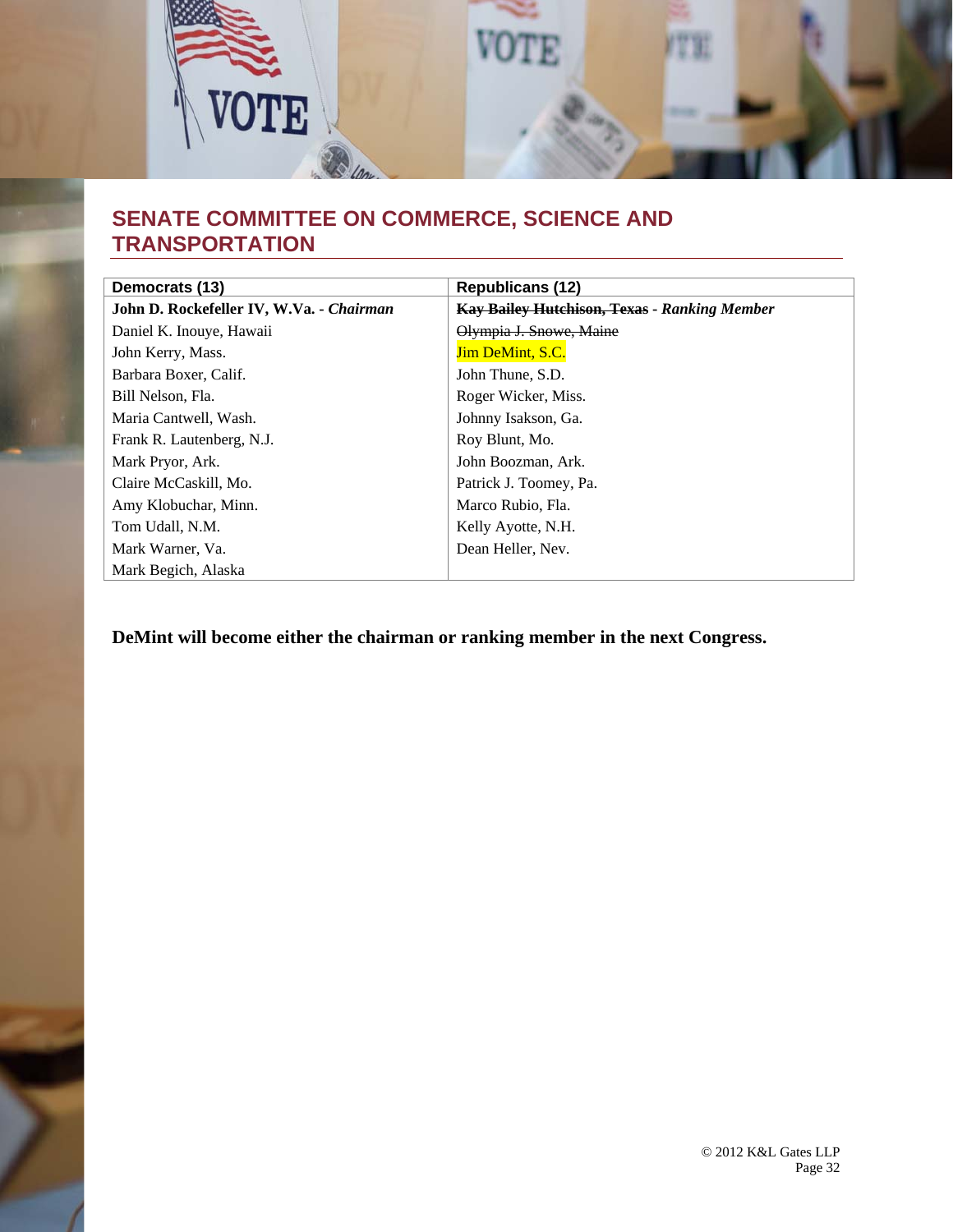

# **SENATE COMMITTEE ON ENERGY AND NATURAL RESOURCES**

| Democrats (12)                 | <b>Republicans (10)</b>                 |
|--------------------------------|-----------------------------------------|
| Jeff Bingaman, N.M. - Chairman | Lisa Murkowski, Alaska - Ranking Member |
| Ron Wyden, Ore.                | John Barrasso, Wyo.                     |
| Tim Johnson, S.D.              | Jim Risch, Idaho                        |
| Mary L. Landrieu, La.          | Mike Lee, Utah                          |
| Maria Cantwell, Wash.          | Rand Paul, Ky.                          |
| Bernard Sanders, Vt. (I)       | Dan Coats, Ind.                         |
| Debbie Stabenow, Mich.         | Rob Portman, Ohio                       |
| Mark Udall, Colo.              | John Hoeven, N.D.                       |
| Jeanne Shaheen, N.H.           | Dean Heller, Nev.                       |
| Al Franken, Minn.              | Bob Corker, Tenn.                       |
| Joe Manchin III, W.Va.         |                                         |
| Chris Coons, Del.              |                                         |

**If the Democrats retain control of the Senate, Wyden is the new chairman.**

© 2012 K&L Gates LLP Page 33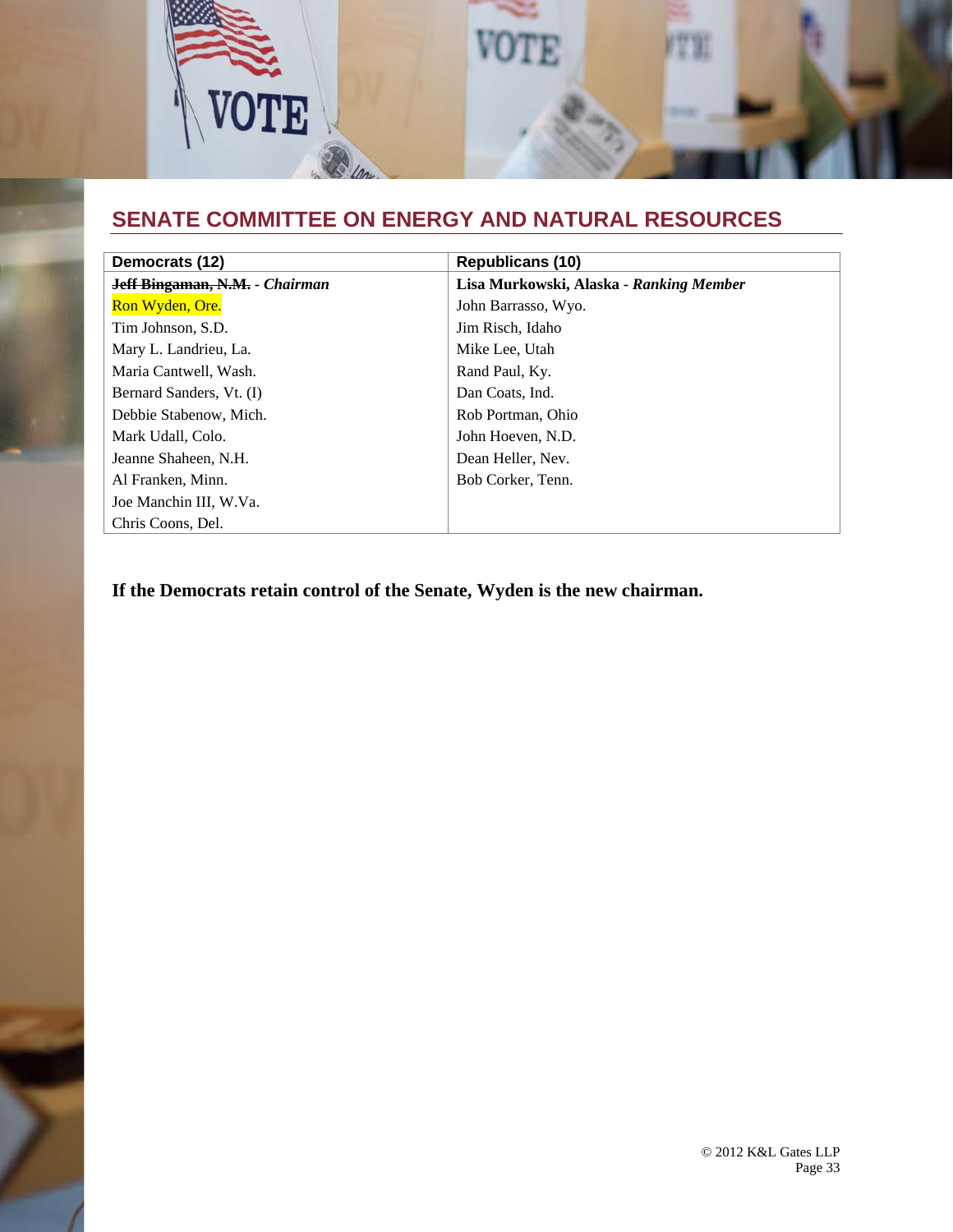

### **SENATE COMMITTEE ON ENVIRONMENT AND PUBLIC WORKS**

| Democrats (10)                     | <b>Republicans (8)</b>                   |
|------------------------------------|------------------------------------------|
| Barbara Boxer, Calif. - Chairwoman | James M. Inhofe, Okla. - Ranking Member* |
| Max Baucus, Mont.                  | David Vitter, La.                        |
| Thomas R. Carper, Del.             | John Barrasso, Wyo.                      |
| Frank R. Lautenberg, N.J.          | Jeff Sessions, Ala.                      |
| Benjamin L. Cardin, Md.            | Michael D. Crapo, Idaho                  |
| Bernard Sanders, Vt. (I)           | Lamar Alexander, Tenn.                   |
| Sheldon Whitehouse, R.I.           | Mike Johanns, Neb.                       |
| Tom Udall, N.M.                    | John Boozman, Ark.                       |
| Jeff Merkley, Ore.                 |                                          |
| Kirsten Gillibrand, N.Y.           |                                          |

**\* If Inhofe moves to become the new ranking member of the Armed Services Committee, which is his option if Democrats retain control of the Senate, Vitter is next in line to be ranking member of the Environment & Public Works Committee.**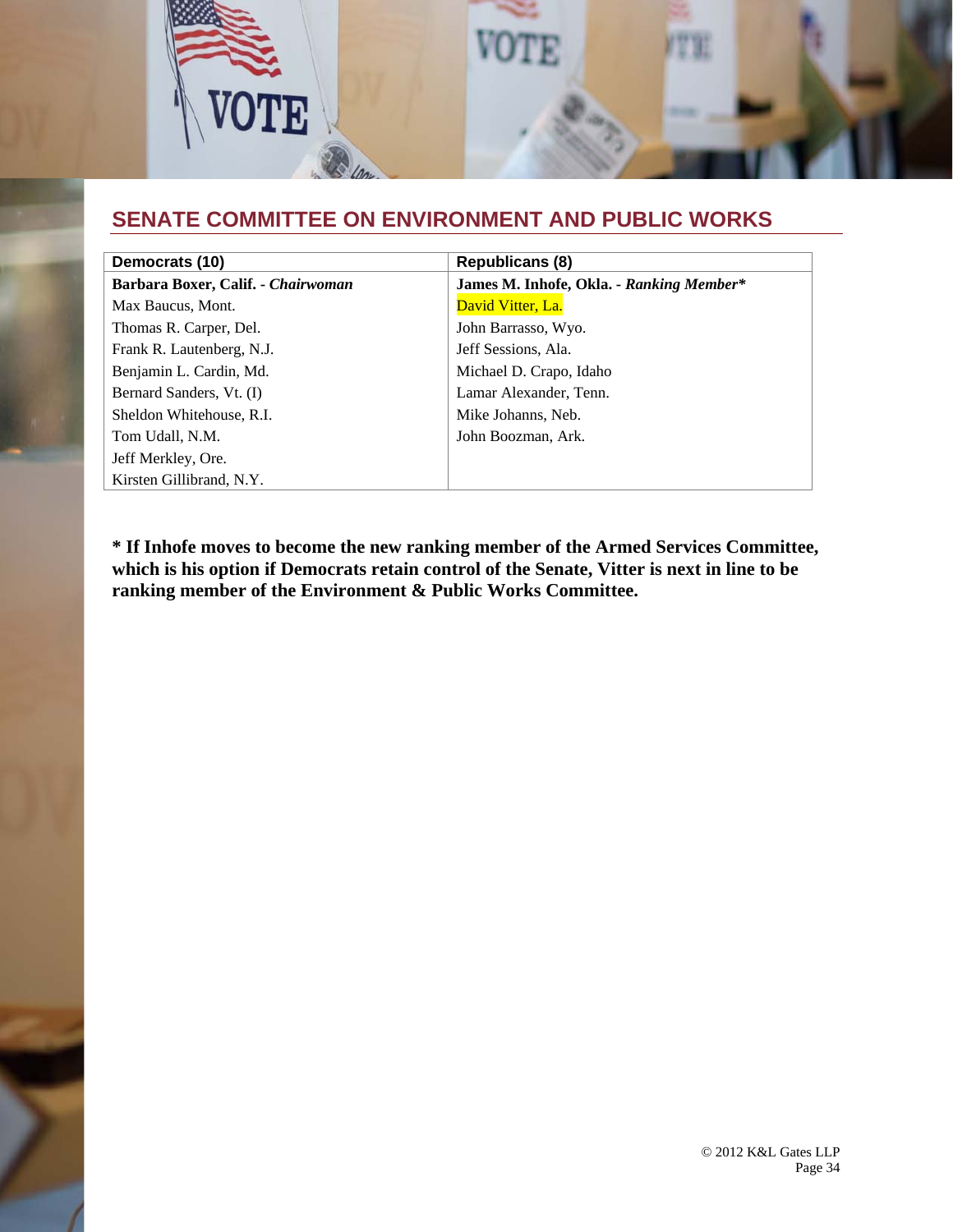

### **SENATE COMMITTEE ON FINANCE**

| Democrats (13)                | <b>Republicans (11)</b>                 |
|-------------------------------|-----------------------------------------|
| Max Baucus, Mont. - Chairman  | Orrin G. Hatch, Utah - Ranking Member * |
| John D. Rockefeller IV, W.Va. | <b>Charles E. Grassley, Iowa</b>        |
| Kent Conrad, N.D.             | Olympia J. Snowe, Maine                 |
| Jeff Bingaman, N.M.           | Jon Kyl, Ariz.                          |
| John Kerry, Mass.             | Michael D. Crapo, Idaho                 |
| Ron Wyden, Ore.               | Pat Roberts, Kan.                       |
| Charles E. Schumer, N.Y.      | Michael B. Enzi, Wyo.                   |
| Debbie Stabenow, Mich.        | John Cornyn, Texas                      |
| Maria Cantwell, Wash.         | Tom Coburn, Okla.                       |
| Bill Nelson, Fla.             | John Thune, S.D.                        |
| Robert Menendez, N.J.         | Richard M. Burr, N.C.                   |
| Thomas R. Carper, Del.        |                                         |
| Benjamin L. Cardin, Md.       |                                         |

**\* Grassley holds seniority over Hatch and could claim the chairmanship of the Finance Committee for two years if the Republicans take control of the Senate. But most speculate that Grassley will opt for the chair or ranking member position on the Judiciary Committee, which would leave the Finance Committee to Hatch.**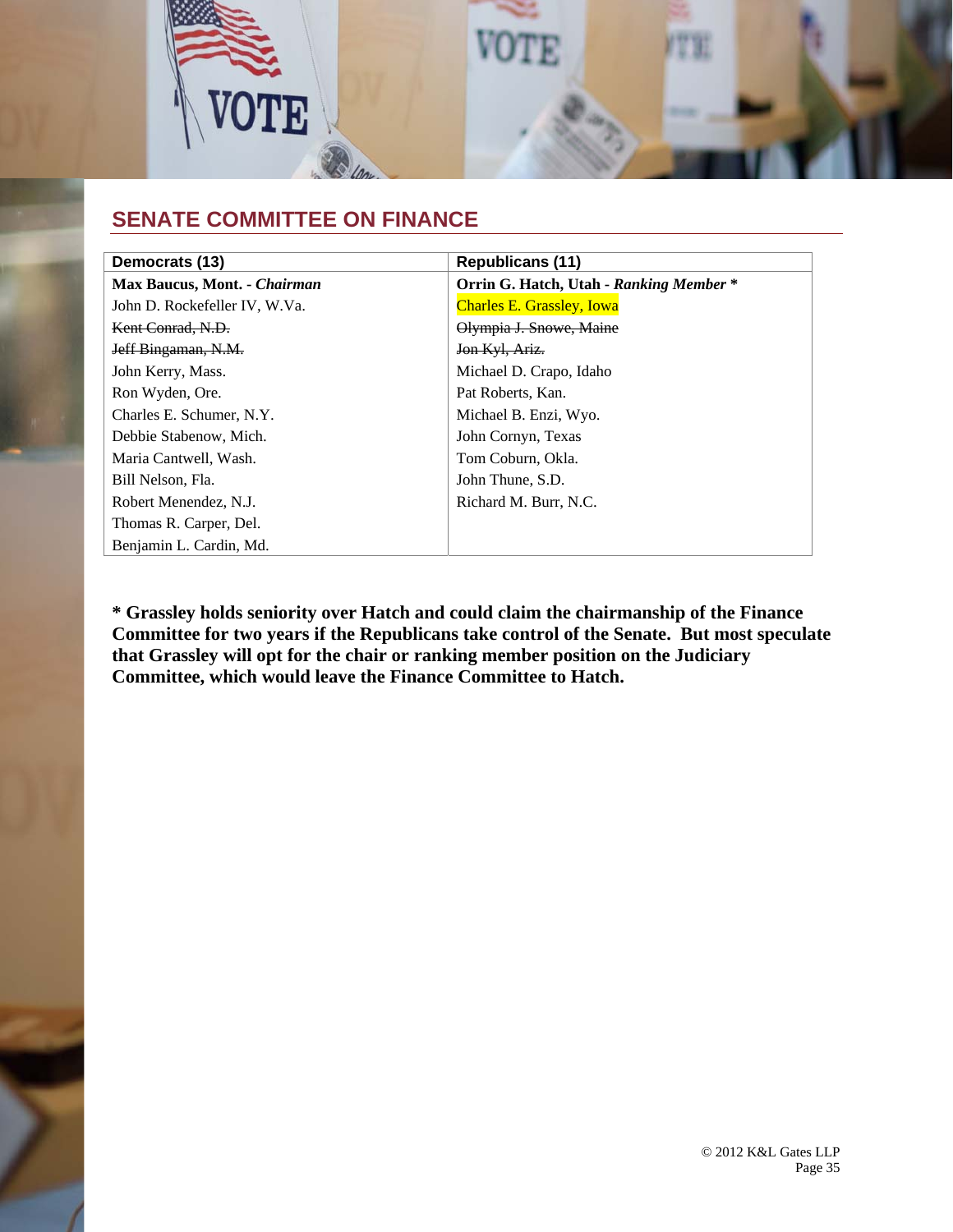

# **SENATE COMMITTEE ON FOREIGN RELATIONS**

| Democrats (10)                      | <b>Republicans (9)</b>                   |
|-------------------------------------|------------------------------------------|
| <b>John Kerry, Mass. - Chairman</b> | Richard G. Lugar, Ind. - Ranking Member* |
| Barbara Boxer, Calif.               | <b>Bob Corker, Tenn.</b>                 |
| Robert Menendez, N.J.               | Jim Risch, Idaho                         |
| Benjamin L. Cardin, Md.             | Marco Rubio, Fla.                        |
| Bob Casey, Pa.                      | James M. Inhofe, Okla.                   |
| Jim Webb, Va.                       | Jim DeMint, S.C.                         |
| Jeanne Shaheen, N.H.                | Johnny Isakson, Ga.                      |
| Chris Coons, Del.                   | John Barrasso, Wyo.                      |
| Richard J. Durbin, Ill.             | Mike Lee. Utah                           |
| Tom Udall, N.M.                     |                                          |

**\* Corker is the next likely chairman or ranking member of the Foreign Relations Committee.**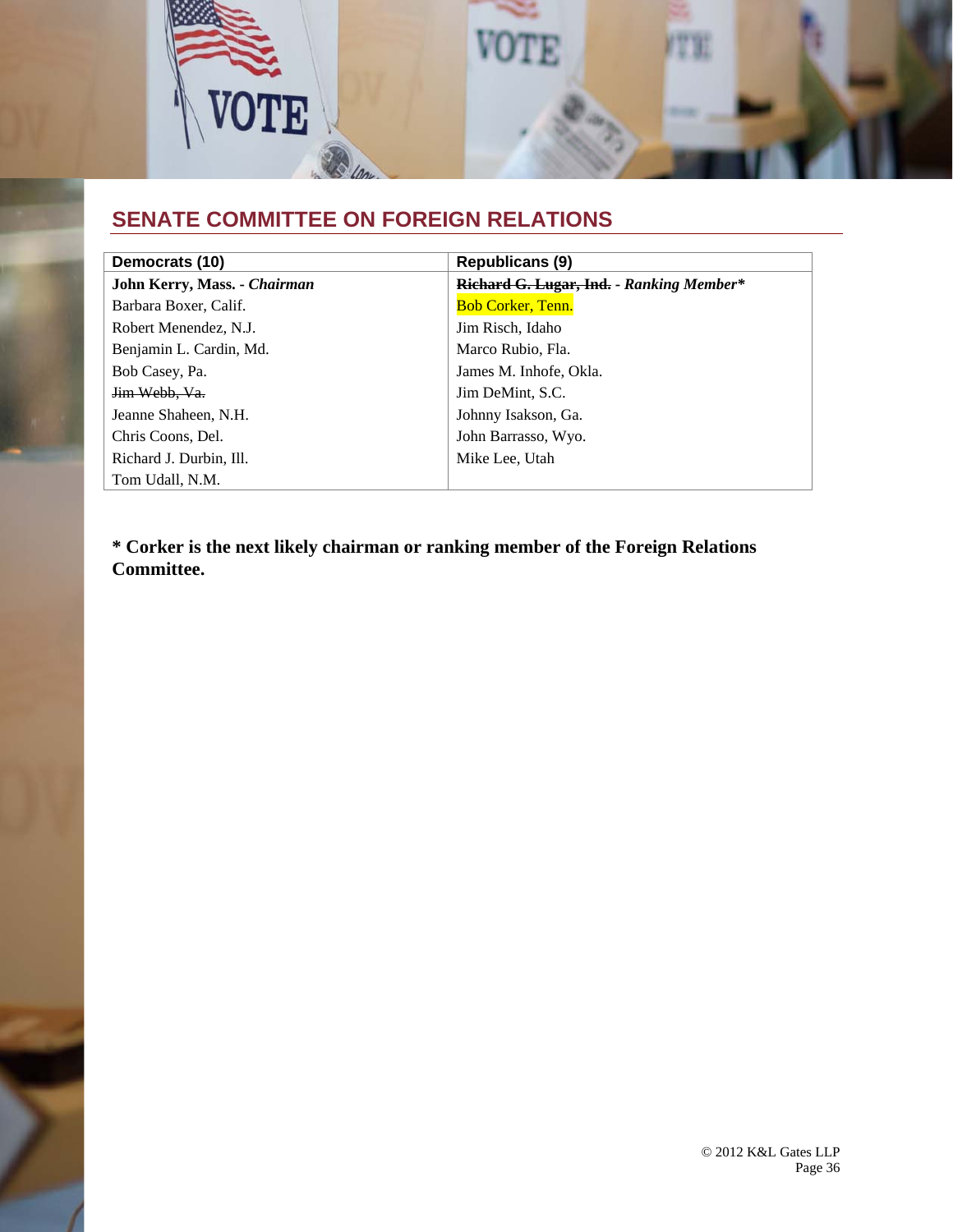

## **SENATE COMMITTEE ON HEALTH, EDUCATION, LABOR AND PENSIONS**

| Democrats (12)              | <b>Republicans (10)</b>                  |
|-----------------------------|------------------------------------------|
| Tom Harkin, Iowa - Chairman | Michael B. Enzi, Wyo. - Ranking Member * |
| Barbara A. Mikulski, Md.    | Lamar Alexander, Tenn.                   |
| Jeff Bingaman, N.M.         | Richard M. Burr, N.C.                    |
| Patty Murray, Wash.         | Johnny Isakson, Ga.                      |
| Bernard Sanders, Vt. (I)    | Rand Paul, Ky.                           |
| Bob Casey, Pa.              | Orrin G. Hatch, Utah                     |
| Kay Hagan, N.C.             | John McCain, Ariz.                       |
| Jeff Merkley, Ore.          | Pat Roberts, Kan.                        |
| Al Franken, Minn.           | Lisa Murkowski, Alaska                   |
| Michael Bennet, Colo.       | Mark Steven Kirk, Ill.                   |
| Sheldon Whitehouse, R.I.    |                                          |
| Richard Blumenthal, Conn.   |                                          |

**\* If the Republicans win control of the Senate, Enzi would become the chairman. If, however, the Democrats retain control, Enzi would be term-limited as ranking member and Alexander would become the new ranking member of the Health, Education, Labor and Pensions Committee.**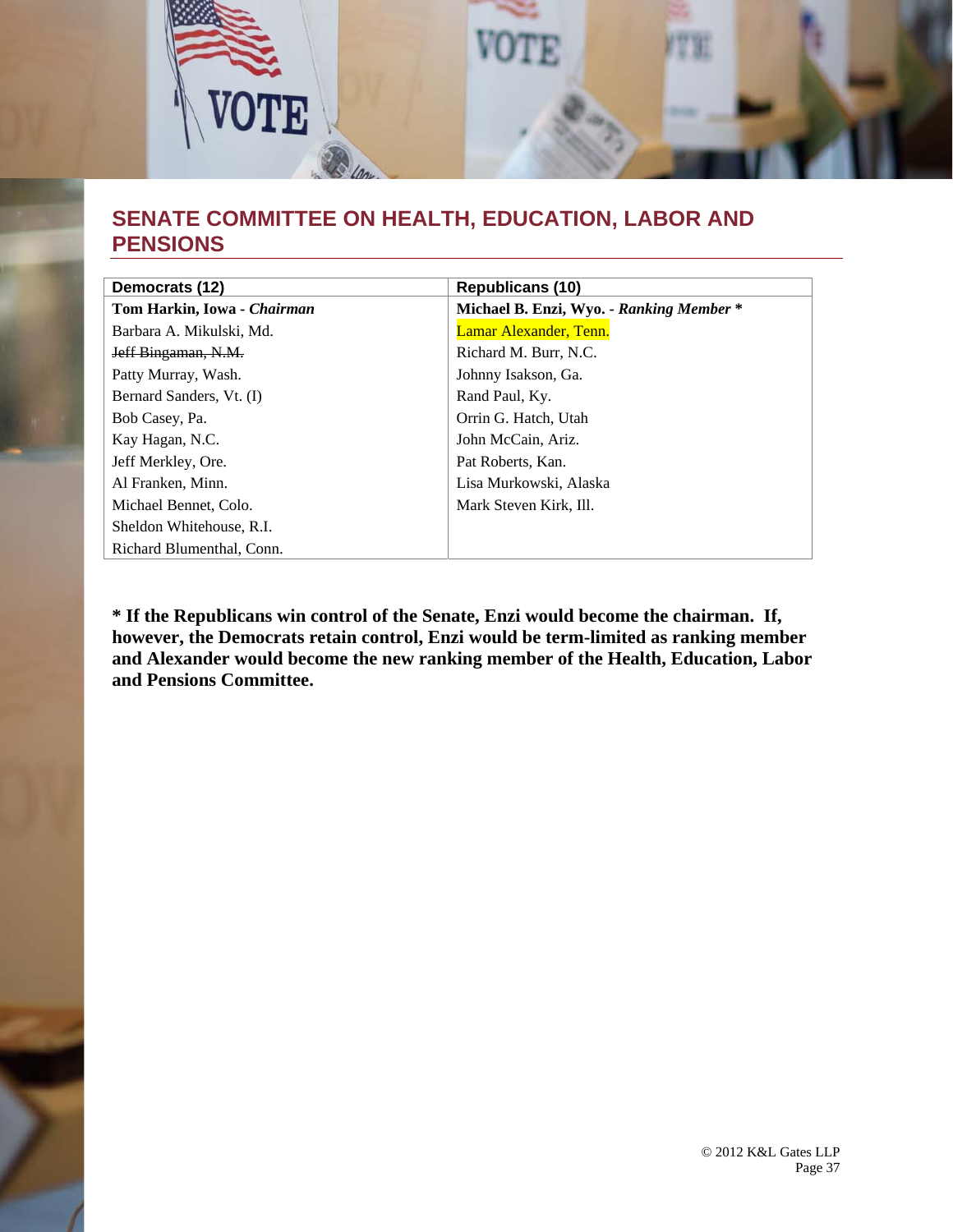

### **SENATE COMMITTEE ON HOMELAND SECURITY AND GOVERNMENTAL AFFAIRS**

| Democrats (10)                                | <b>Republicans (9)</b>                   |
|-----------------------------------------------|------------------------------------------|
| Joseph I. Lieberman, Conn. (I) - Chairman (I) | Susan Collins, Maine - Ranking Member ** |
| Carl Levin, Mich.                             | Tom Coburn, Okla.                        |
| Daniel K. Akaka, Hawaii                       | Scott P. Brown, Mass.                    |
| <b>Thomas R. Carper, Del. *</b>               | John McCain, Ariz.                       |
| Mark Pryor, Ark.                              | Ron Johnson, Wis.                        |
| Mary L. Landrieu, La.                         | Rob Portman, Ohio                        |
| Claire McCaskill, Mo.                         | Rand Paul, Ky.                           |
| Jon Tester, Mont.                             | Jerry Moran, Kan.                        |
| Mark Begich, Alaska                           | Mike Lee, Utah                           |
| Tom Udall, N.M.                               |                                          |

**\* Carper is the next likely chairman if the Democrats retain control.** 

**\*\* Collins would become chair if the Republicans win control.**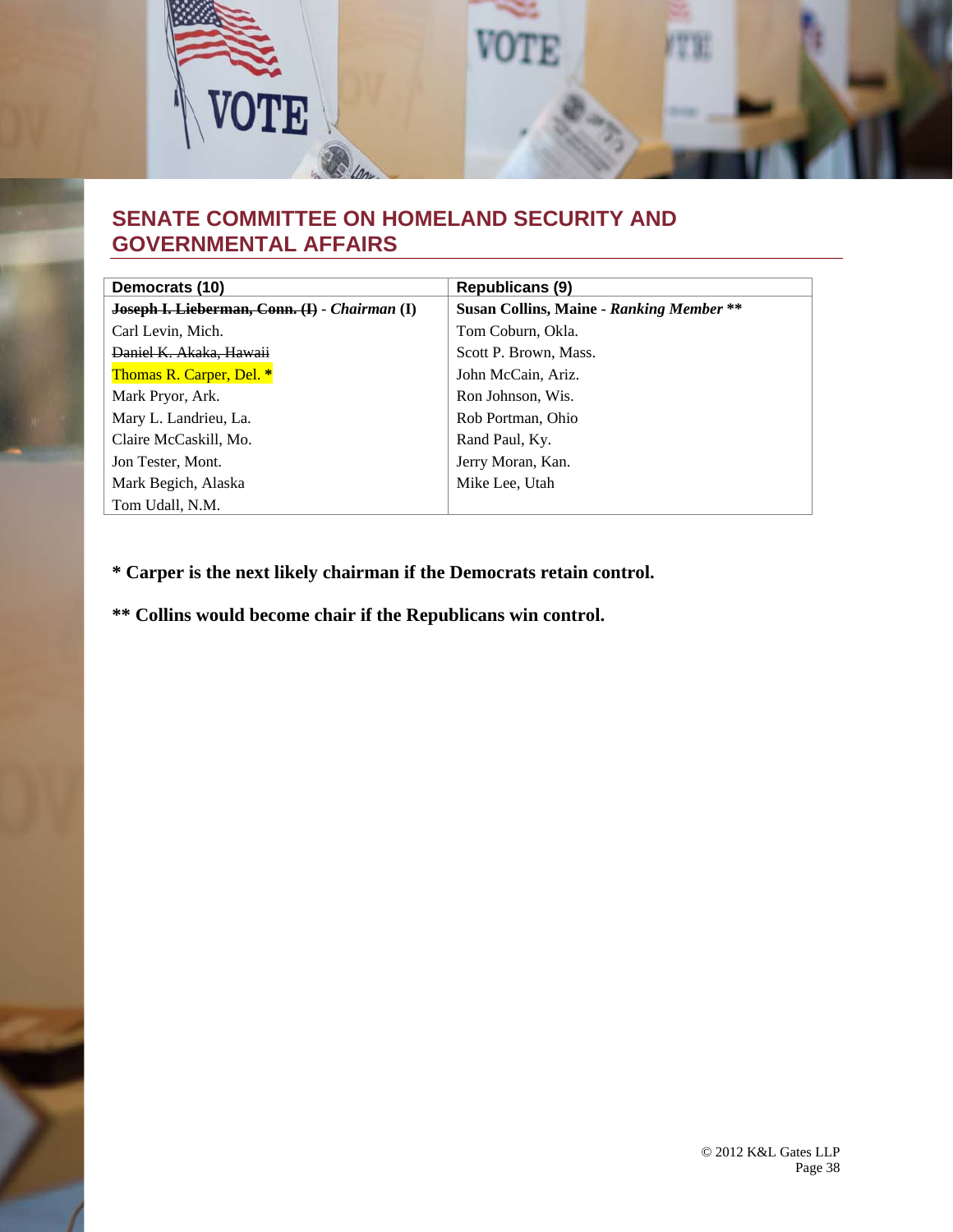

## **SENATE COMMITTEE ON INDIAN AFFAIRS**

| Democrats (8)                        | <b>Republicans (6)</b>                 |
|--------------------------------------|----------------------------------------|
| Daniel K. Akaka, Hawaii - Chairman * | John Barrasso, Wyo. - Vice Chairman ** |
| Daniel K. Inouye, Hawaii             | John McCain, Ariz.                     |
| Kent Conrad, N.D.                    | Lisa Murkowski, Alaska                 |
| Tim Johnson, S.D.                    | John Hoeven, N.D.                      |
| Maria Cantwell, Wash.                | Michael D. Crapo, Idaho                |
| Jon Tester, Mont.                    | Mike Johanns, Neb.                     |
| Tom Udall, N.M.                      |                                        |
| Al Franken, Minn.                    |                                        |

### **\* Cantwell is next in line to chair if the Democrats retain control.**

**\*\* Barrasso would likely chair or serve as ranking member.**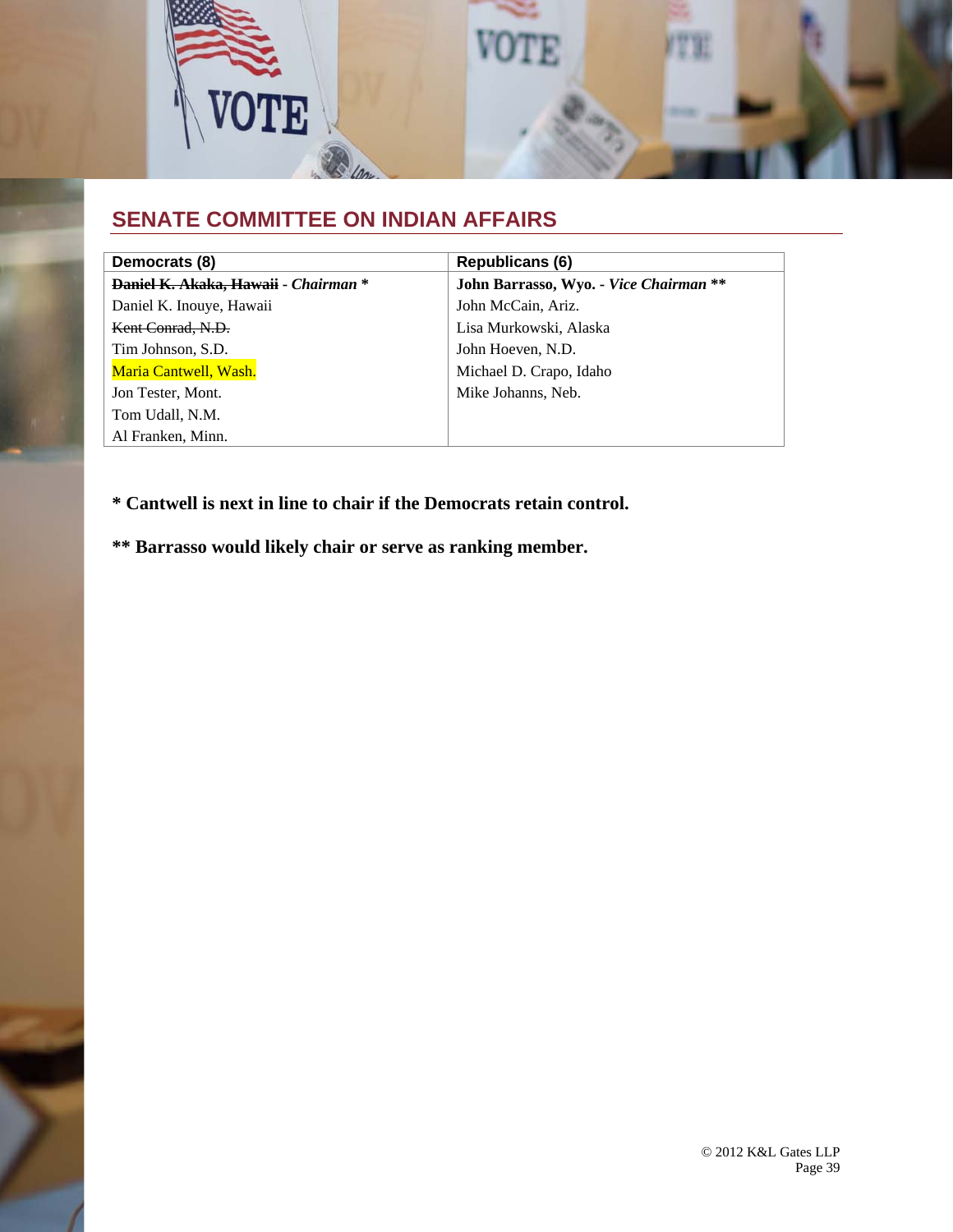

### **SENATE COMMITTEE ON THE JUDICIARY**

| Democrats (10)                   | <b>Republicans (8)</b>                              |
|----------------------------------|-----------------------------------------------------|
| Patrick J. Leahy, Vt. - Chairman | <b>Charles E. Grassley, Iowa - Ranking Member *</b> |
| Herb Kohl, Wis.                  | Orrin G. Hatch, Utah                                |
| Dianne Feinstein, Calif.         | Jon Kyl, Ariz.                                      |
| Charles E. Schumer, N.Y.         | <b>Jeff Sessions, Ala.</b>                          |
| Richard J. Durbin, Ill.          | Lindsey Graham, S.C.                                |
| Sheldon Whitehouse, R.I.         | John Cornyn, Texas                                  |
| Amy Klobuchar, Minn.             | Mike Lee, Utah                                      |
| Al Franken, Minn.                | Tom Coburn, Okla.                                   |
| Chris Coons, Del.                |                                                     |
| Richard Blumenthal, Conn.        |                                                     |

**\* If the Republicans win control of the Senate, Grassley would have the option to chair the Finance Committee for two years. However, many expect that he will opt to chair the Judiciary Committee instead. In the event that Grassley does opt for the Finance Committee chair, the next Republican in line to chair Judiciary would be Sessions. Hatch has already used up his six-year term limit for Judiciary. Sessions, however, would have to forgo chairing the Budget Committee, which most expect he would do.**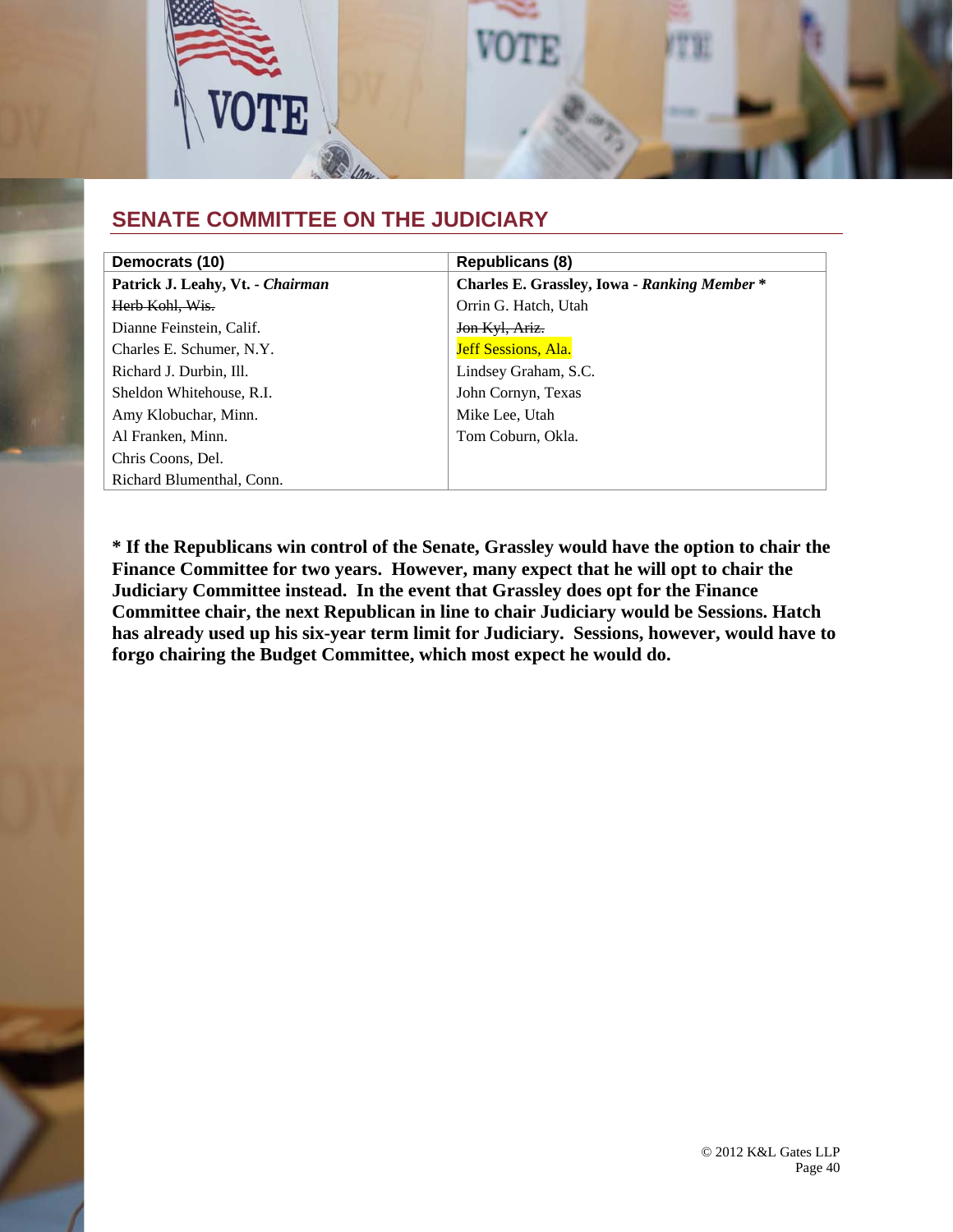

### **SENATE COMMITTEE ON RULES AND ADMINISTRATION**

| Democrats (10)                      | <b>Republicans (8)</b>                   |
|-------------------------------------|------------------------------------------|
| Charles E. Schumer, N.Y. - Chairman | Lamar Alexander, Tenn. - Ranking Member* |
| Daniel K. Inouye, Hawaii            | Mitch McConnell, Ky.                     |
| Dianne Feinstein, Calif.            | <b>Thad Cochran, Miss.</b>               |
| Richard J. Durbin, Ill.             | <b>Kay Bailey Hutchison, Texas</b>       |
| Ben Nelson, Neb.                    | Saxby Chambliss, Ga.                     |
| Patty Murray, Wash.                 | Pat Roberts, Kan.                        |
| Mark Pryor, Ark.                    | Richard C. Shelby, Ala.                  |
| Tom Udall, N.M.                     | Roy Blunt, Mo.                           |
| Mark Warner, Va.                    |                                          |
| Patrick J. Leahy, Vt.               |                                          |

**\* Alexander would become chairman if the Republicans win control of the Senate. If, however, the Democrats retain control, Alexander is term-limited and would likely move to ranking member of the Health, Education, Labor and Pensions Committee, which would allow Cochran to become the ranking member. Cochran would be term-limited as ranking member of the Appropriations Committee.**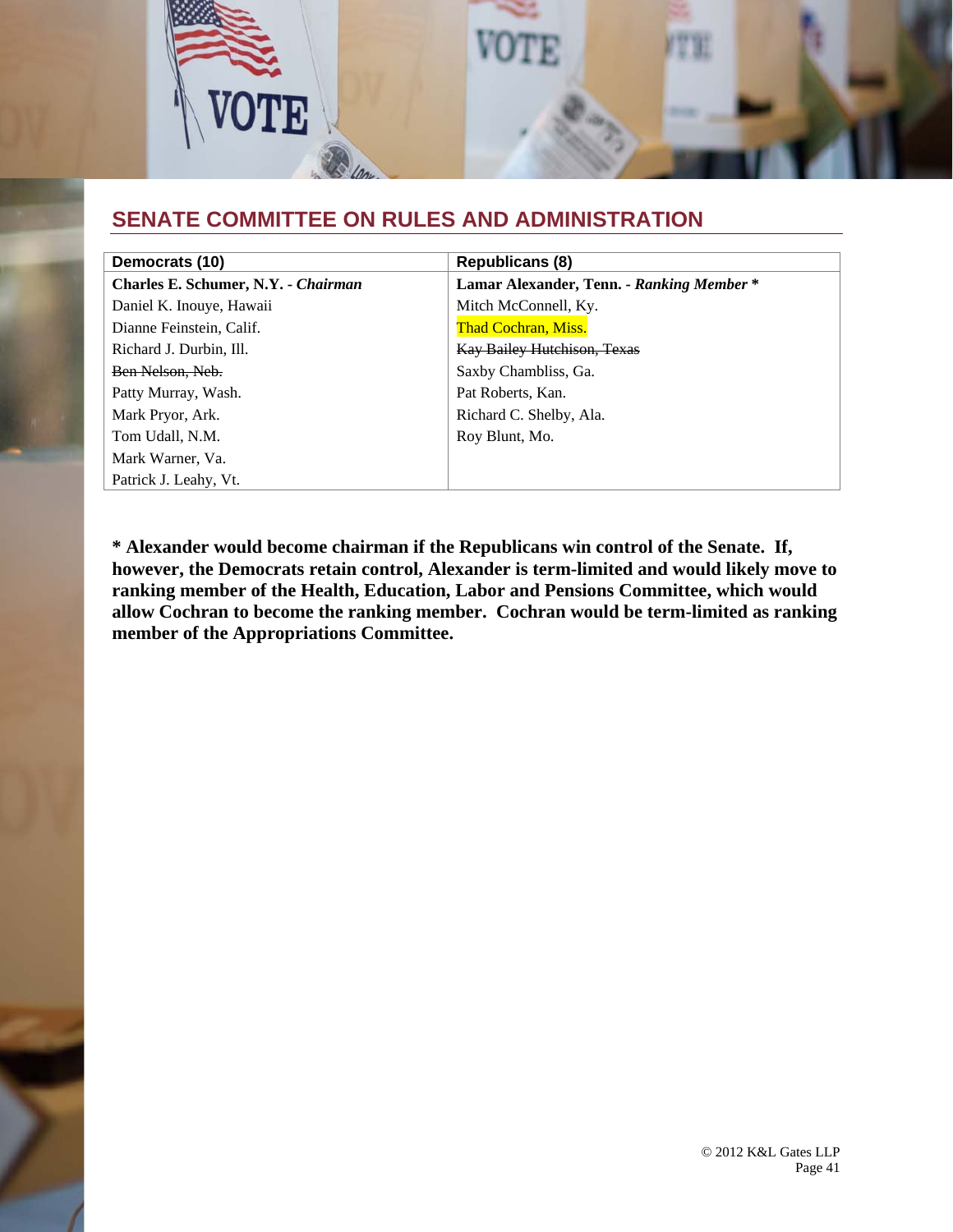

### **SENATE COMMITTEE ON SMALL BUSINESS AND ENTREPRENEURSHIP**

| Democrats (10)                     | <b>Republicans (9)</b>                     |
|------------------------------------|--------------------------------------------|
| Mary L. Landrieu, La. - Chairwoman | Olympia J. Snowe, Maine - Ranking Member * |
| Carl Levin, Mich.                  | David Vitter, La.                          |
| Tom Harkin, Iowa                   | <b>Jim Risch, Idaho</b>                    |
| John Kerry, Mass.                  | Marco Rubio, Fla.                          |
| Joseph I. Lieberman, Conn. (I)     | Rand Paul, Ky.                             |
| Maria Cantwell, Wash.              | Kelly Ayotte, N.H.                         |
| Mark Pryor, Ark.                   | Michael B. Enzi, Wyo.                      |
| Benjamin L. Cardin, Md.            | Scott P. Brown, Mass.                      |
| Jeanne Shaheen, N.H.               | Jerry Moran, Kan.                          |
| Kay Hagan, N.C.                    |                                            |

**\* Vitter is the likely chair if Republicans win control of the Senate. If, however, the Democrats retain control, Vitter could opt to serve as ranking member of the Environment & Public Works Committee, which would allow Risch to serve as ranking member of this committee.**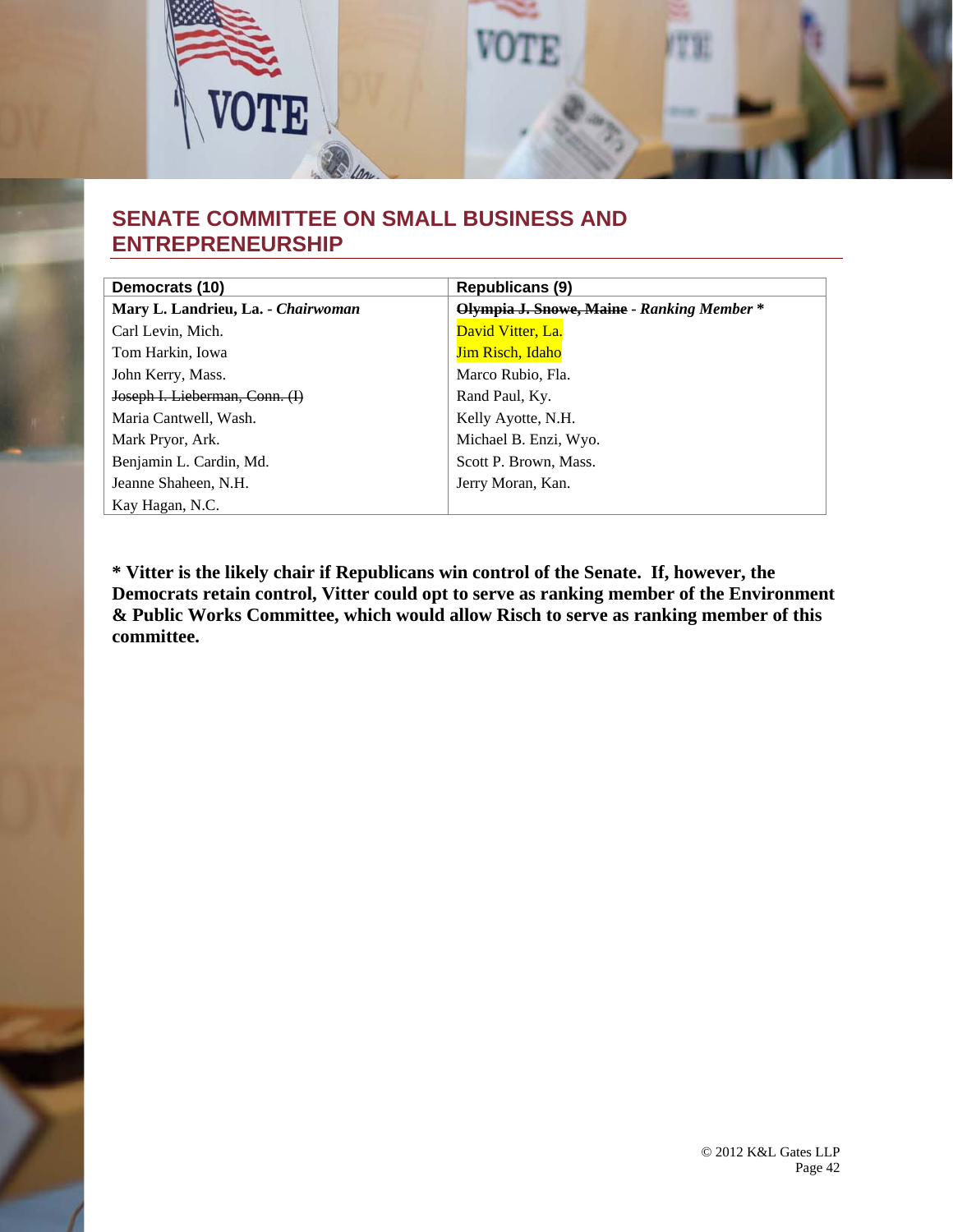

### **SENATE COMMITTEE ON VETERANS' AFFAIRS**

| Democrats (8)                      | <b>Republicans (7)</b>                 |
|------------------------------------|----------------------------------------|
| Patty Murray, Wash. - Chairwoman * | Richard M. Burr, N.C. - Ranking Member |
| John D. Rockefeller IV, W.Va.      | Johnny Isakson, Ga.                    |
| Daniel K. Akaka, Hawaii            | Roger Wicker, Miss.                    |
| <b>Bernard Sanders, Vt. (I)</b>    | Mike Johanns, Neb.                     |
| Sherrod Brown, Ohio                | Scott P. Brown, Mass.                  |
| Jim Webb, Va.                      | Jerry Moran, Kan.                      |
| Jon Tester, Mont.                  | John Boozman, Ark.                     |
| Mark Begich, Alaska                |                                        |

**\* Murray would probably opt for chair or ranking member of the Budget Committee in the next Congress. Sanders is next in line since Rockefeller would likely remain as chairman of the Commerce, Science and Transportation Committee.**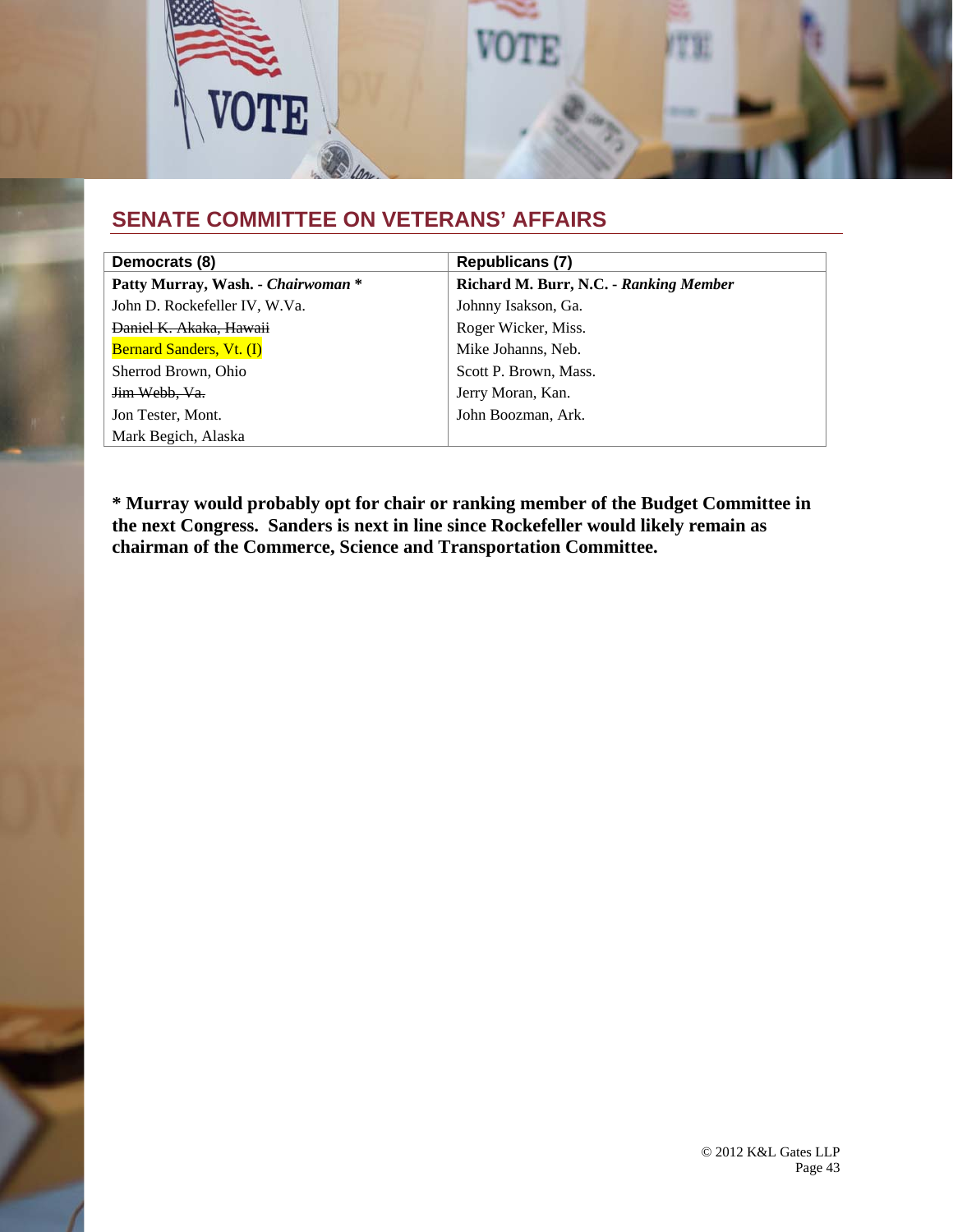

# **SENATE SELECT COMMITTEE ON ETHICS**

| Democrats (3)                      | Republicans (3)                     |
|------------------------------------|-------------------------------------|
| Barbara Boxer, Calif. - Chairwoman | Johnny Isakson, Ga. - Vice Chairman |
| Mark Pryor, Ark.                   | Pat Roberts, Kan.                   |
| Sherrod Brown, Ohio                | Jim Risch, Idaho                    |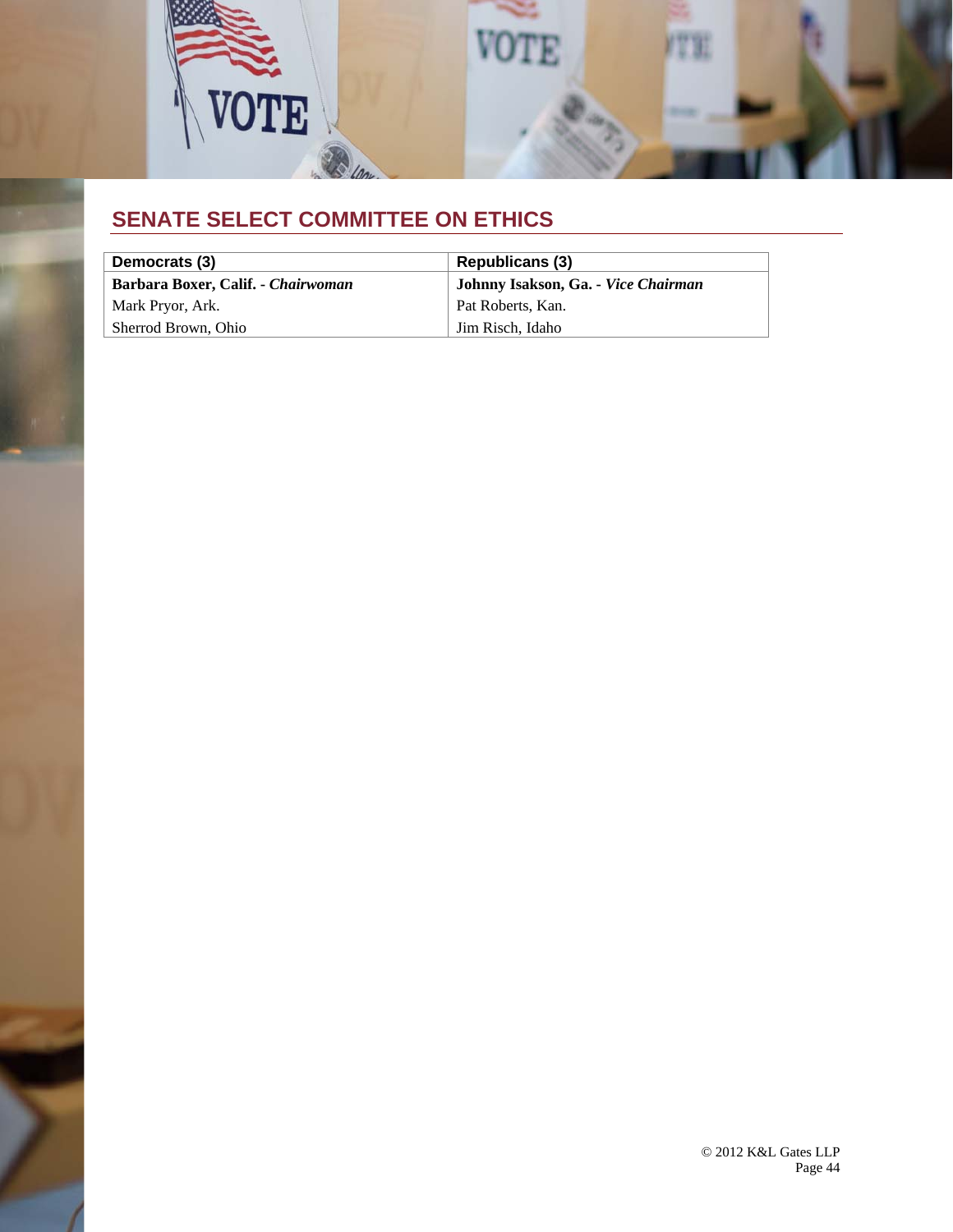

# **SENATE SELECT COMMITTEE ON INTELLIGENCE**

| Democrats (8)                         | <b>Republicans (7)</b>               |
|---------------------------------------|--------------------------------------|
| Dianne Feinstein, Calif. - Chairwoman | Saxby Chambliss, Ga. - Vice Chairman |
| John D. Rockefeller IV, W.Va.         | Olympia J. Snowe, Maine              |
| Ron Wyden, Ore.                       | Richard M. Burr, N.C.                |
| Barbara A. Mikulski, Md.              | Jim Risch, Idaho                     |
| Bill Nelson, Fla.                     | Dan Coats, Ind.                      |
| Kent Conrad, N.D.                     | Roy Blunt, Mo.                       |
| Mark Udall, Colo.                     | Marco Rubio, Fla.                    |
| Mark Warner, Va.                      |                                      |